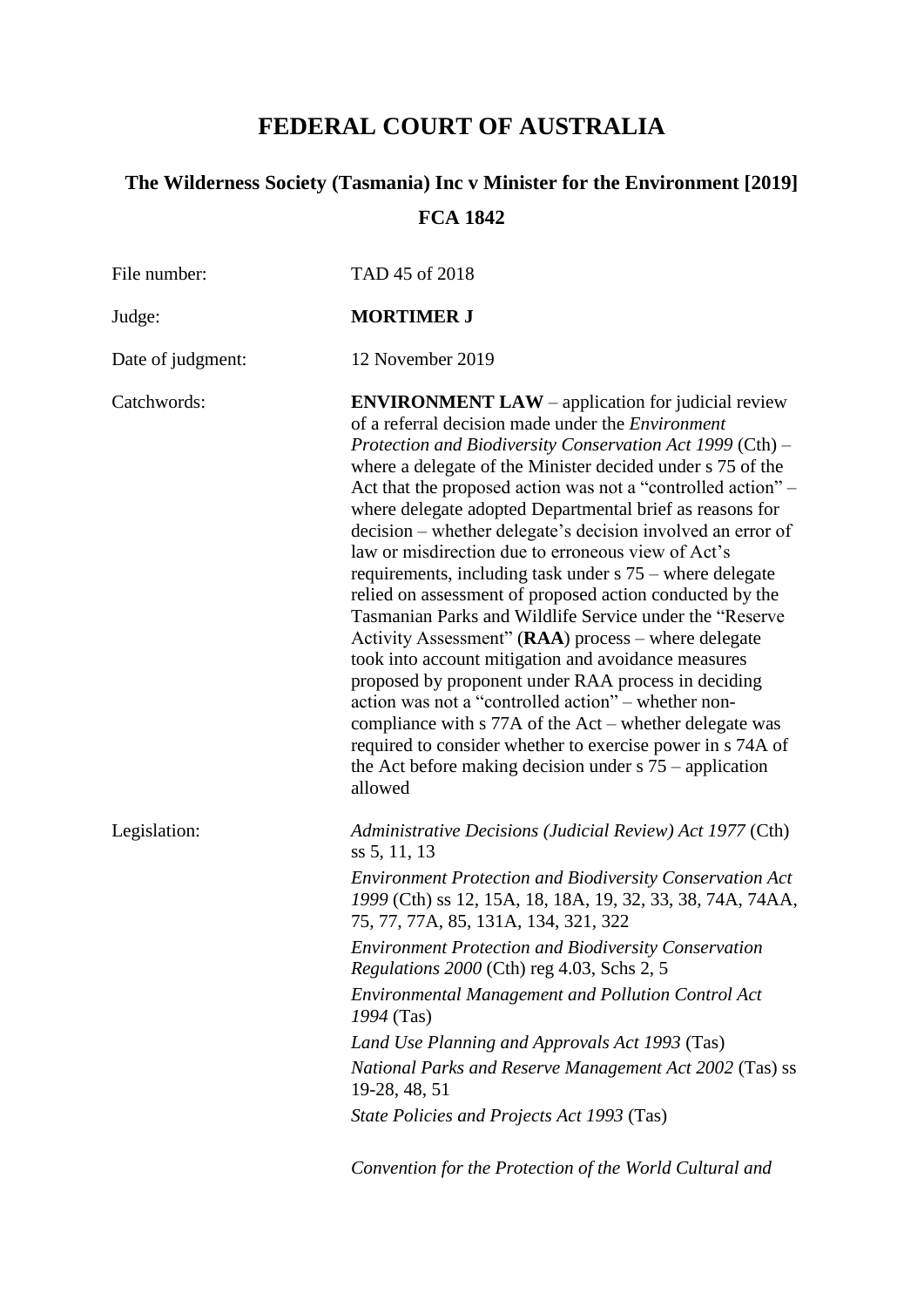|                                | <i>Natural Heritage, opened for signature 16 November</i><br>1972,1037 UNTS 151 (entered into force 17 December<br>1975) arts 1, 2                                   |
|--------------------------------|----------------------------------------------------------------------------------------------------------------------------------------------------------------------|
| Cases cited:                   | Akpata v Minister for Immigration and Multicultural and<br>Indigenous Affairs [2004] FCAFC 65                                                                        |
|                                | Animals' Angels e.V. v Secretary, Department of<br>Agriculture [2014] FCAFC 173; 228 FCR 35                                                                          |
|                                | Anvil Hill Project Watch Association Inc v Minister for<br>Environment and Water Resources [2008] FCAFC 3; 166<br><b>FCR 54</b>                                      |
|                                | Ayan v Minister for Immigration and Multicultural and<br>Indigenous Affairs [2003] FCAFC 7; 126 FCR 152                                                              |
|                                | Friends of Leadbeater's Possum Inc v VicForests [2018]<br>FCA 178; 260 FCR 1                                                                                         |
|                                | Minister for Environment and Heritage v Queensland<br>Conservation Council Inc [2004] FCAFC 190; 139 FCR 24                                                          |
|                                | Minister for Immigration and Citizenship v SZGUR [2011]<br>HCA 1; 241 CLR 594                                                                                        |
|                                | Queensland Conservation Council Inc v Minister for the<br>Environment and Heritage [2003] FCA 1463                                                                   |
|                                | Secretary, Department of Primary Industries, Parks, Water<br>and Environment v Tasmanian Aboriginal Centre<br><i>Incorporated</i> [2016] FCAFC 129; 244 FCR 21       |
|                                | Stambe v Minister for Health [2019] FCA 43; 364 ALR<br>513                                                                                                           |
|                                | Tarkine National Coalition Inc v Minister for the<br><i>Environment</i> [2015] FCAFC 89; 233 FCR 254                                                                 |
|                                | Tasmanian Aboriginal Centre Incorporated v Secretary,<br>Department of Primary Industries, Parks, Water and<br><i>Environment (No 2)</i> [2016] FCA 168; 215 LGERA 1 |
|                                | Triabunna Investments Pty Ltd v Minister for Environment<br>and Energy [2019] FCAFC 60                                                                               |
|                                | Triabunna Investments Pty Ltd v Minister for the<br>Environment and Energy [2018] FCA 486; 160 ALD 243                                                               |
|                                | Yasmin v Attorney-General of the Commonwealth of<br>Australia [2015] FCAFC 145; 236 FCR 169                                                                          |
| Date of hearing:               | 26 March 2019                                                                                                                                                        |
| Date of last submissions:      | 24 May 2019                                                                                                                                                          |
| Registry:                      | Tasmania                                                                                                                                                             |
| Division:                      | <b>General Division</b>                                                                                                                                              |
| <b>National Practice Area:</b> | Administrative and Constitutional Law and Human Rights                                                                                                               |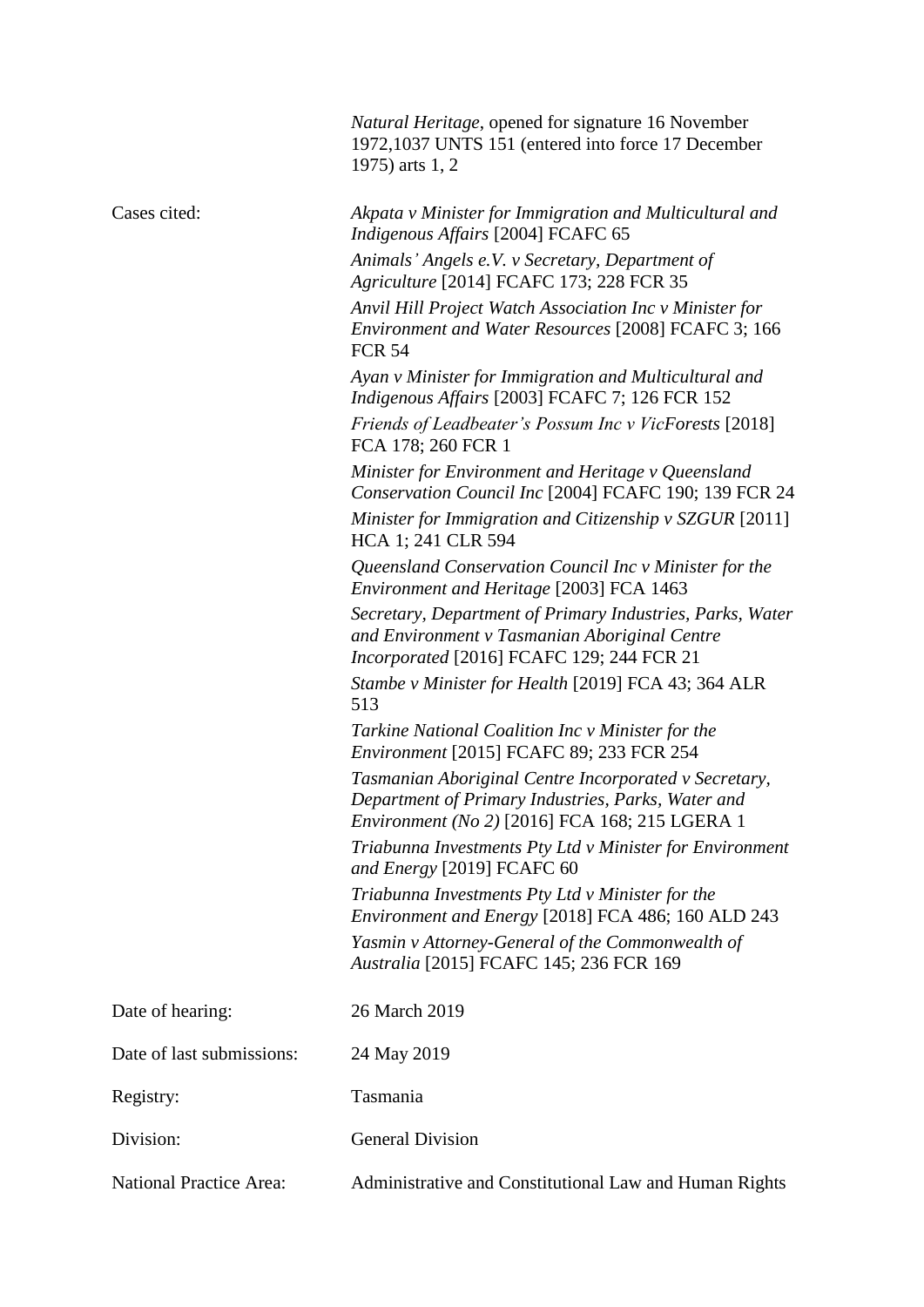| Category:                     | Catchwords                                    |
|-------------------------------|-----------------------------------------------|
| Number of paragraphs:         | 182                                           |
| Counsel for the Applicant:    | Mr E M Nekvapil                               |
| Solicitor for the Applicant:  | Environmental Defenders Office (Tasmania) Inc |
| Counsel for the Respondent:   | Ms A Mitchelmore with Ms F I Gordon           |
| Solicitor for the Respondent: | <b>Australian Government Solicitor</b>        |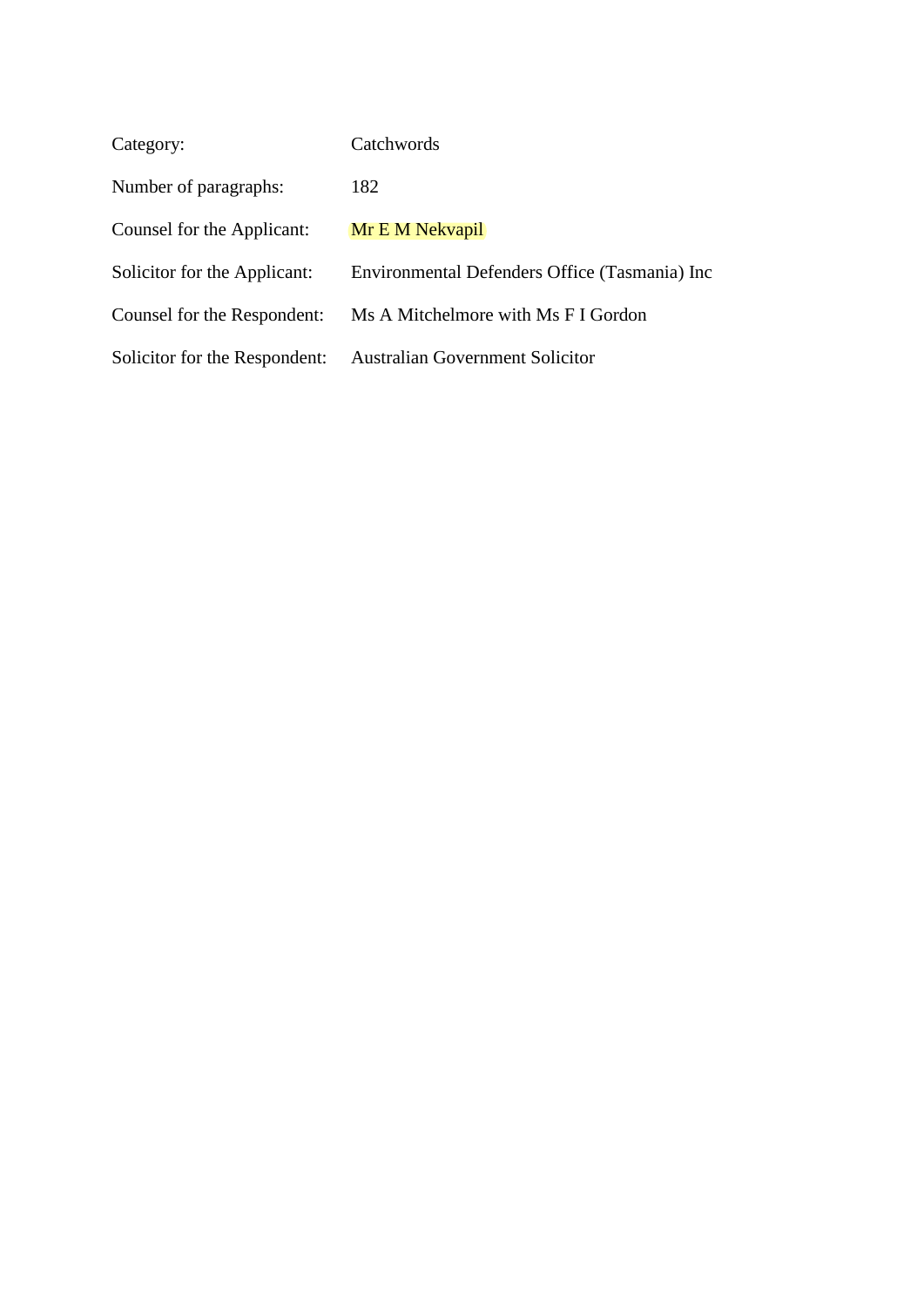# **ORDERS**

**BETWEEN: THE WILDERNESS SOCIETY (TASMANIA) INC** Applicant **AND: MINISTER FOR THE ENVIRONMENT** Respondent

**JUDGE: MORTIMER J DATE OF ORDER: 12 NOVEMBER 2019**

# **THE COURT ORDERS THAT:**

- 1. The notice signed on 31 August 2018 and given and published under s 77 of the *Environment Protection and Biodiversity Conservation Act 1999* (Cth) (**EPBC Act**), relating to the decision made on 31 August 2018 by the respondent's delegate that the action the subject of the EPBC Act Referral 2018/8177 is not a controlled action, be set aside with effect from the date of these orders.
- 2. On or before 4 pm on 26 November 2019, the parties are to submit to the Court a proposed form of order, reflecting the Court's reasons for judgment and which directs the respondent about the form of notice which must be issued under s 77 of the EPBC Act, and the time in which the notice should be published.
- 3. If a proposed form of order cannot be agreed between the parties, on or before 4 pm on 26 November 2019, the parties are each to submit a proposed form of order, together with submissions of not more than two pages as to why the Court should accept the form of order proposed.
- 4. The parties are to confer and attempt to agree on any further appropriate relief in respect of ground 3 of the application for judicial review, taking into account the Court's reasons and the relief granted in relation to ground 2.
- 5. Any agreed submissions as to any further relief in respect of ground 3 are to be filed on or before 4 pm on 26 November 2019.
- 6. In the absence of an agreed position: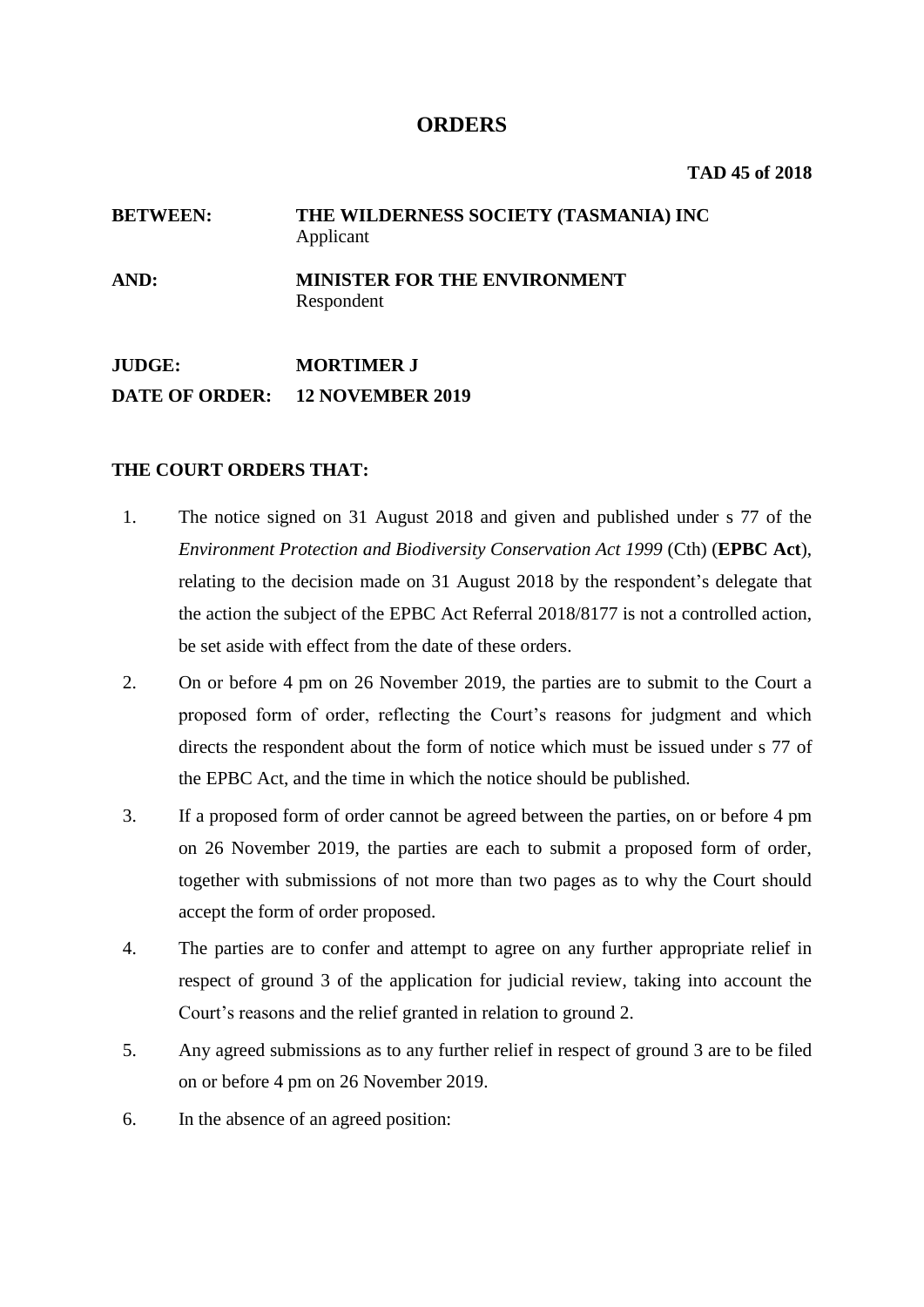- (a) the applicant is to file and serve submissions on the appropriate form of relief in respect of ground 3, limited to five pages, on or before 4 pm on 3 December 2019; and
- (b) the respondent is to file and serve submissions on the appropriate form of relief in respect of ground 3, limited to five pages, on or before 4 pm on 10 December 2019.
- 7. Subject to any further order, the question of any further appropriate relief will be determined on the papers.
- 8. The respondent pay the applicant's costs of and incidental to the proceeding, to be fixed by way of an agreed lump sum.
- 9. In the absence of agreement as to an appropriate lump sum for the applicant's costs, the question of an appropriate lump sum be referred to a Registrar.

Note: Entry of orders is dealt with in Rule 39.32 of the *Federal Court Rules 2011*.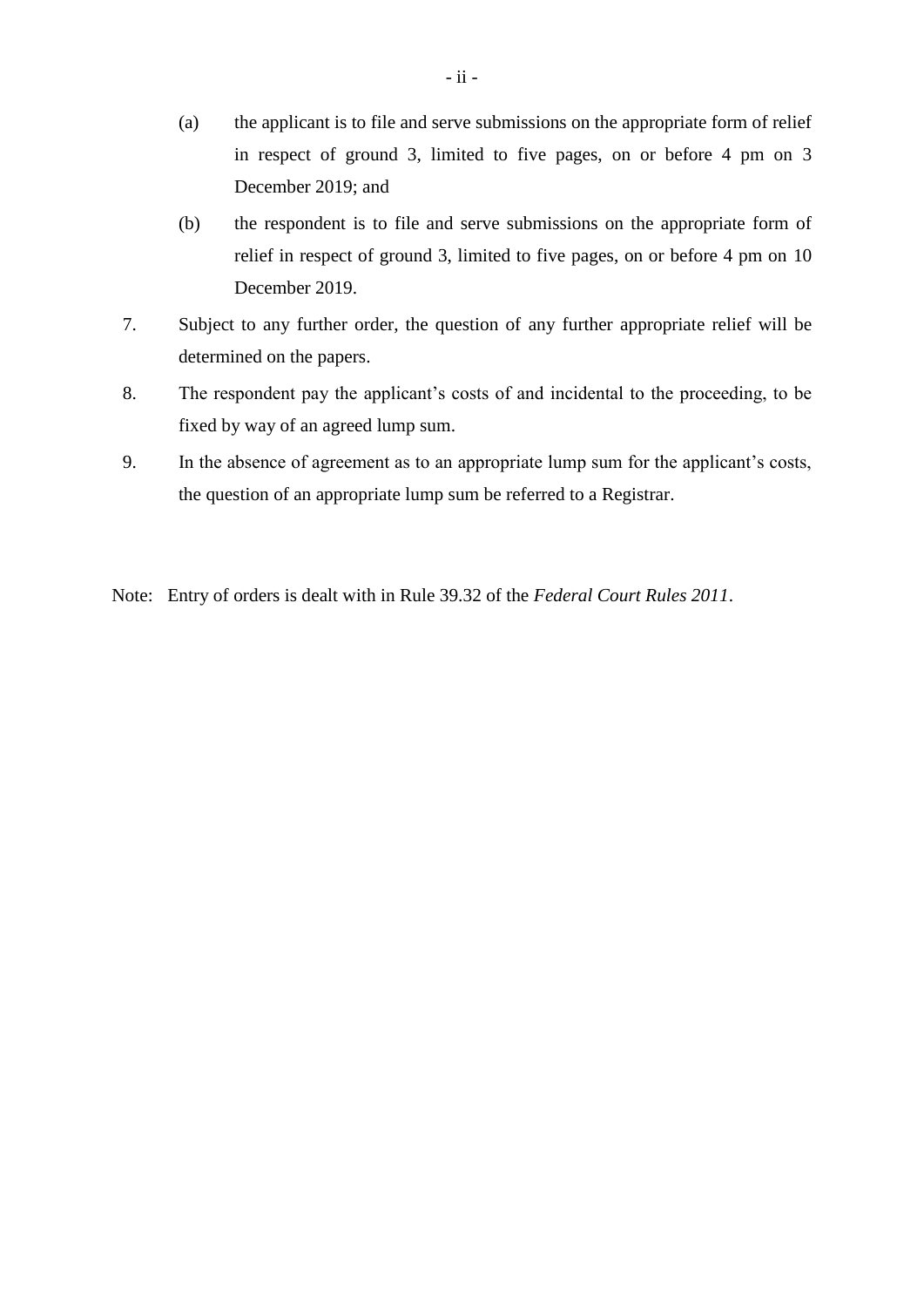# **REASONS FOR JUDGMENT**

# **MORTIMER J:**

- 1 This is an application for judicial review of a decision of a delegate of the respondent made on 31 August 2018. By that decision, the delegate determined that a proposed action by Wild Drake Pty Ltd (**Wild Drake**) was not a controlled action, for the purposes of the *Environment Protection and Biodiversity Conservation Act 1999* (Cth) (**EPBC Act**).
- 2 For the reasons set out below, the application substantially succeeds.

# **FACTUAL BACKGROUND**

- 3 The factual background to the delegate's decision is not in dispute. The material which was before the delegate was also not in dispute, including material about the nature and content of the proposed action. The respondent's submissions also set out some of the factual background, and the applicant did not appear to cavil with that summary. I have based this section on the respondent's submissions and the material before the delegate.
- 4 Wild Drake proposed to construct and operate a small-scale tourist operation on Halls Island, Lake Malbena, which is north-east of Derwent Bridge, Tasmania. Halls Island is located within the Walls of Jerusalem National Park in the Meander Valley region of the Tasmanian Wilderness World Heritage Area, which I abbreviate in these reasons to "TWWHA".
- <span id="page-5-0"></span>5 In a summary prepared for the delegate, the action proposed by Wild Drake was described in the following terms:

Wild Drake Pty Ltd (the proponent) is proposing to develop a small tourism operation on a private leasehold property on Halls Island in Lake Malbena in the Tasmanian Wilderness World Heritage Area (TWWHA). The proposal would see the establishment of a standing camp to accommodate a maximum of six visitors for four day stays. Visitors would arrive by helicopter from Derwent River Bridge and there would be a maximum of 30 tours per year. Activities proposed include kayaking, hill-walking, bushwalking, cultural interpretation, wildlife viewing and citizen science opportunities.

6 For transport, it was proposed that there be constructed a helicopter landing site on the mainland opposite Lake Malbena, in the TWWHA Central Highlands region and outside of the Walls of Jerusalem National Park. It was proposed visitors would walk approximately 100 m from the helipad to the edge of Lake Malbena and would cross the lake in a row boat to Halls Island.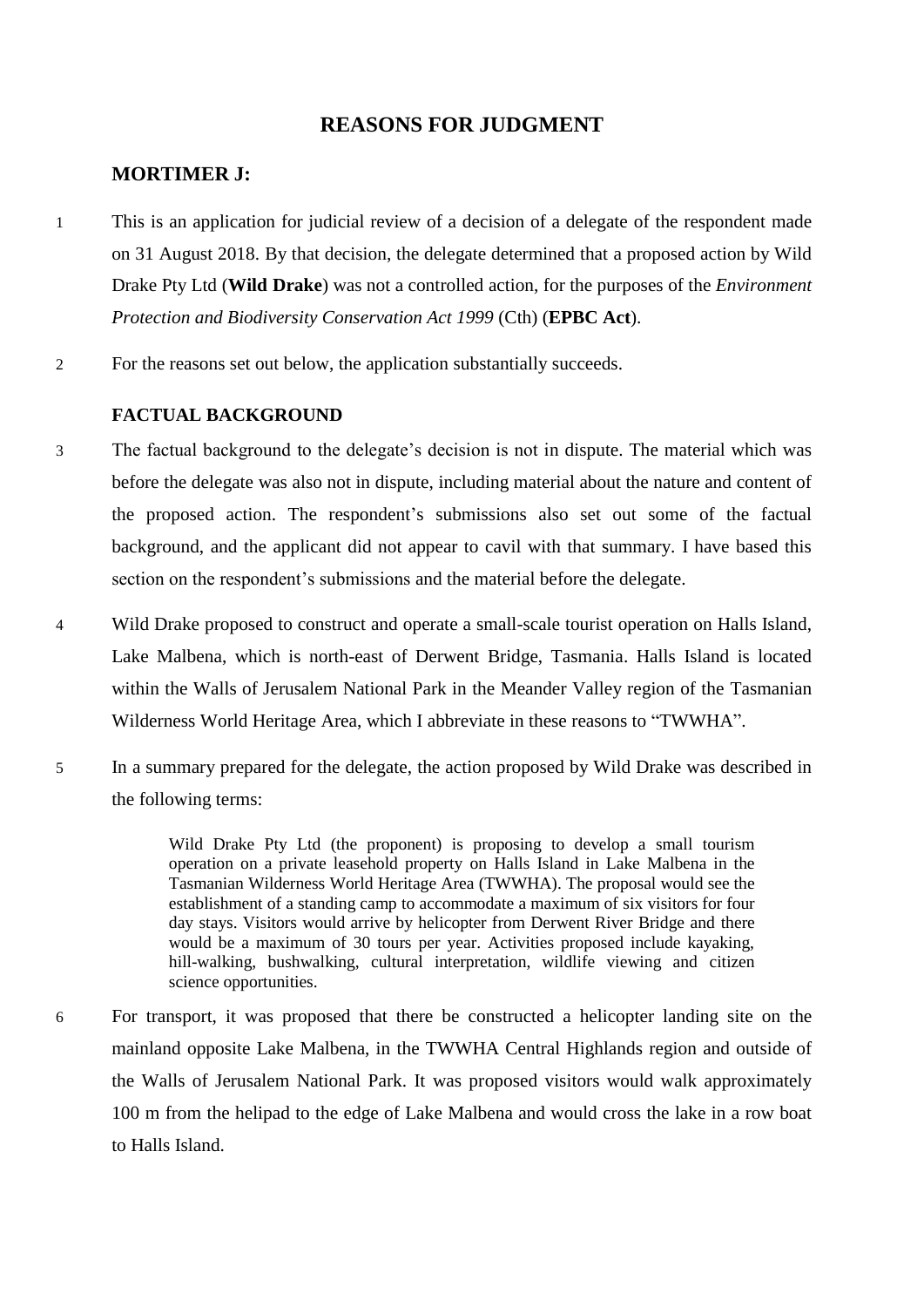- 7 The information given to the delegate expressly noted that the proponent had plans to develop a "second stage" of its tourism operation. That "second stage", so described, involved the development of walking routes to the nearby Mt Oana, as well as to an Aboriginal heritage site. Wild Drake planned to conduct what it described as "cultural interpretation activities" at this site. As I note later on in these reasons, the "two stage" concept originated in an assessment of Wild Drake's proposal by the Tasmanian Parks and Wildlife Service (**PWS**).
- 8 Wild Drake's own description of its proposed action (which encompassed what subsequently became identified as "stage one" and "stage two") was:

1. Proposal: To construct and operate a small-scale Standing Camp on Halls Island, Lake Malbena, Tasmania.

The primary theme of the project is one of cultural immersion, built around the Reg Hall and Walls of Jerusalem National Park narrative. This theme is to be enhanced by world-class interpretation of the listed Outstanding Universal Values found in the World Heritage area.

Key target markets will be discerning travellers looking for new discoveries, deep heritage and strong narratives, natural encounters and lean luxury.

Activities will include kayaking, hill-walking, bushwalking, cultural interpretation, wildlife viewing, and the chance to participate in choreographed 'citizen-science' style field trips with guest experts in the fields of science, art and culture. On-island activities will include continuing with the sixty-year history of poetry and art on the island, astronomy, botany, bird watching, and flora and fauna interpretation.

The small-scale, niche operation is aimed at the very top-end of the market. Ensuring that the proposed activities and outcomes are sensitive to the environmental and social expectations of operations in the TWWHA (Tasmanian Wilderness World Heritage Area), the scale will be extremely low: a maximum of 30 trips annually, with just 6 customers per trip.

9 Activities in, and the protection and conservation of, the TWWHA are regulated by the Tasmanian Wilderness World Heritage Area Management Plan (2016). This Management Plan was developed under the *National Parks and Reserve Management Act 2002* (Tas) (**NPRM Act**), and the brief to the delegate described the Management Plan as intended to "meet the requirements of the EPBC Act with respect to management plans for World and National Heritage properties". A management plan for the TWWHA is required by the Management Principles set out in Sch 5 of the *Environment Protection and Biodiversity Conservation Regulations 2000* (Cth) (**Regulations**). The Management Plan divides the TWWHA into four area Management Zones: Visitor Service, Recreation, Self-Reliant Recreation (SRRZ) and Wilderness.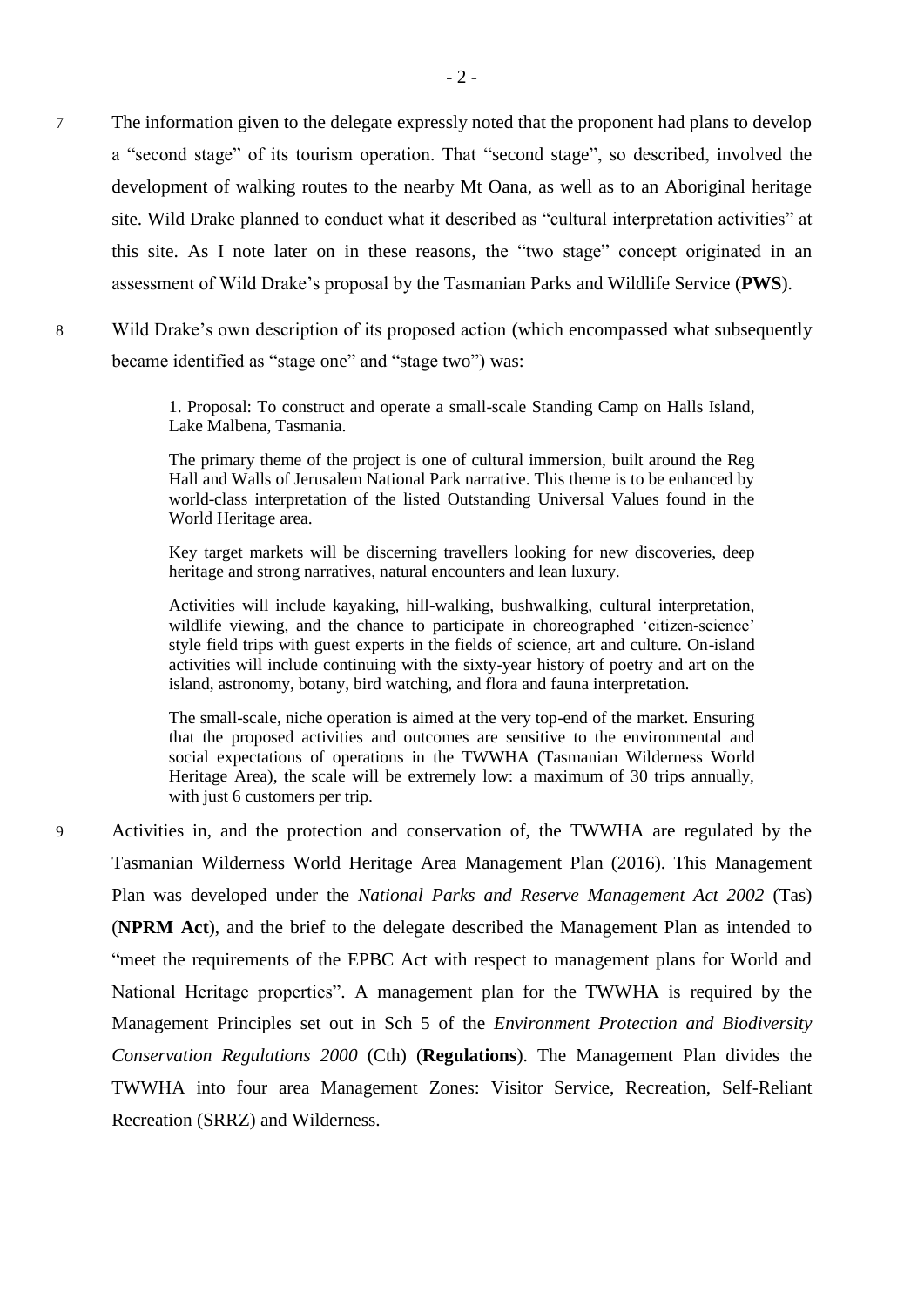- 10 Wild Drake holds a lease over Halls Island. Its lease conditions require approval to be granted before commencing the proposed tourism operation within the SRRZ area. Permissible activities within the SRRZ include: commercial aircraft landing, bushwalking, camping, commercial tourism, standing camp accommodation, kayaking and the use of non-motorised vessels. Wild Drake also holds a licence issued by the PWS. The licence conditions also require Wild Drake to secure approval before commencing the proposed tourism operation.
- 11 The approval was expressed in both cases to relate to approval granted by the PWS under what is called a "Reserve Activity Assessment" (**RAA**). This is an administrative policy, managed by the PWS and referred to in the TWWHA Management Plan. It has no apparent statutory basis. The applicant made something of its administrative status, especially in relation to ground 1. I return to that issue in my consideration of ground 1 below.
- 12 A project can be assessed under the RAA process at any of four levels. Wild Drake's proposal was assessed at "level three", and therefore a number of additional assessments and studies were required to assess the potential impacts of the proposal. The mitigation measures Wild Drake was required to apply as a result of the PWS assessment, and the modifications to some of its operations (such as helicopter routes, to which I return below), were put to the delegate as matters that Wild Drake would undertake to implement, in order to mitigate or avoid any likely impacts on matters of national environmental significance. That Wild Drake's proposal was structured and considered by the delegate in this way also forms part of the applicant's judicial review challenge, especially on ground 1.
- 13 The RAA process required there to be an EPBC Act referral by the proponent. This is consistent with the terms of cl 3.02 of Sch 5 of the Regulations, which provides:

Before the action is taken, the likely impact of the action on the World Heritage values of the property should be assessed under a statutory environmental impact assessment and approval process.

14 This was how Wild Drake came to make a self-referral to the Minister under the EPBC Act. The referral was considered and determined under s 75(1) of the EPBC Act by a delegate of the Minister. There was no dispute that the delegate was lawfully empowered to make a decision of this kind under s 75(1) of the EPBC Act.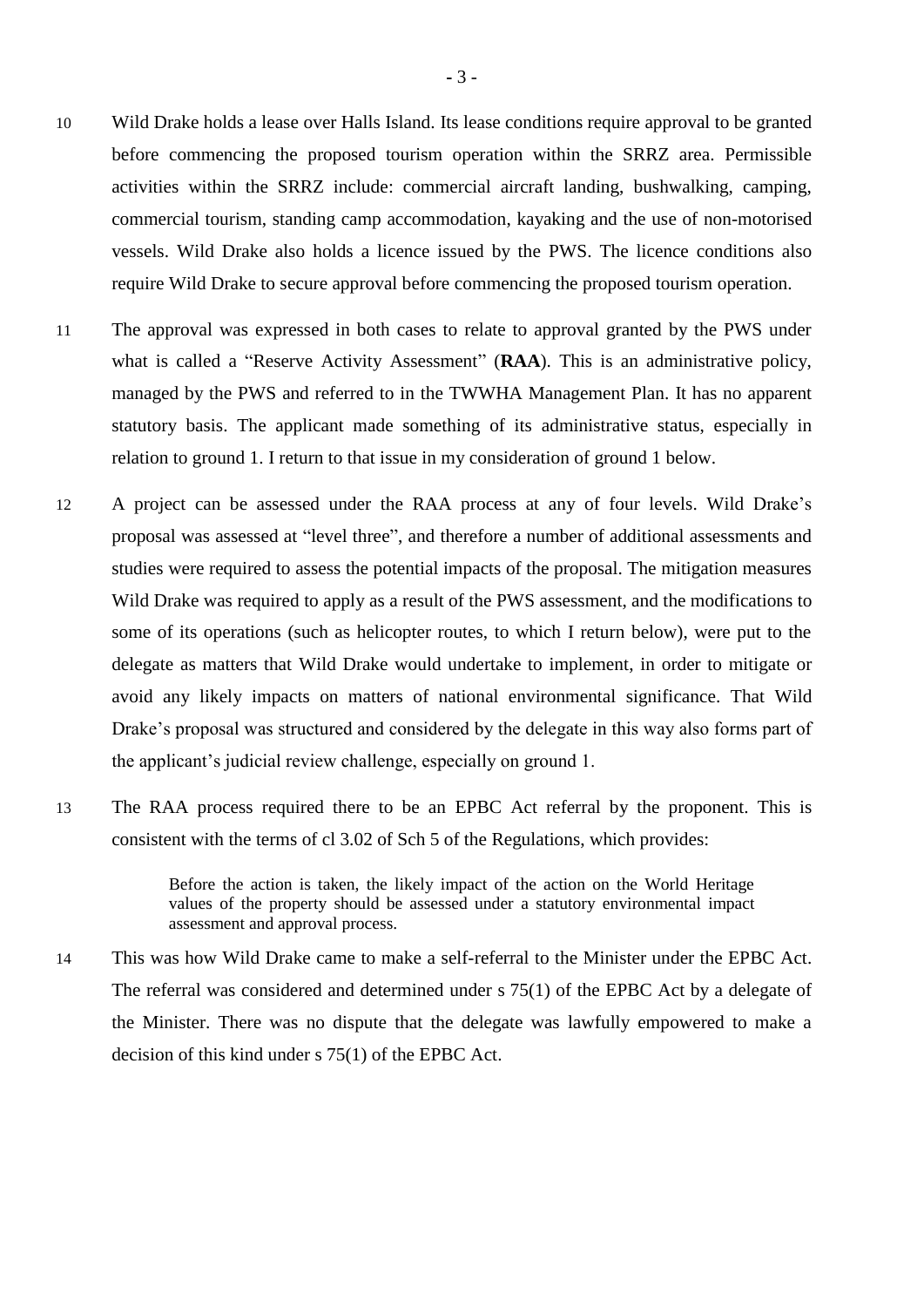# **The brief to the delegate**

- 15 The delegate received a detailed brief, with a large number of attachments. It is this brief, and its attachments, which form the material against which the applicant's grounds of judicial review are to be considered. It is necessary to describe what was in the brief to the delegate.
- 16 At the start of the brief, under the heading "Key Issues", were the following statements, reflecting the views and conclusions of those within the Department who were responsible for drafting the brief and recommendations to the delegate:

The proposal is not likely to have a significant impact on matters of national environmental significance (MNES) including the:

- Values of the Tasmanian Wilderness World and National Heritage Area (TWWHA);
- Tasmanian Wedge-tailed Eagle (*Aquila audax fleayi*) (endangered); and
- Alpine *Sphagnum* Bogs and Associated Fens (endangered) threatened ecological community (TEC).

The proposal is locally contentious, with 132 individual public comments and 808 campaign submissions received on the referral.

<span id="page-8-0"></span>17 Having described the location, and the proposed helicopter access by guests, in the terms I have set out at [\[5\]](#page-5-0) above, the brief then stated:

> The proposed action involves the construction and operation of a standing camp over approximately 800m<sup>2</sup> consisting of three pre-fabricated twin-share accommodation structures, (approx. 4m x 3m), communal kitchen (approx. 8m x 4m), associated buildings with complete-capture pod systems for removal of grey water and sewage, gas or electric heating, board walks between huts where required and non-motorised transport on Lake Malbena. Helicopter activities relating to construction, maintenance and re-supply of the standing camp will occur within the standing camp footprint, utilising an area of sheet rock for depositing and collection of goods via slings.

> The proposed tourist activities include kayaking, walking, cultural interpretation and wildlife viewing.

18 In describing the island itself, the brief set out one of the aspects of the island which was material to the referral; namely, the flora which was present:

> Halls Island, an area of approximately 10 ha, is located within Lake Malbena which is one of many lakes in the high alpine plateau area of the TWWHA. Vegetation comprises *Eucalyptus subcrenulata* forest and woodland (7.8 ha), highland low rainforest and scrub (1.18 ha), lichen lithosphere (0.18 ha), *Athrotaxis selaginoides* rainforest (0.03 ha) and *Sphagnum* peatland (0.6 ha). The *Sphagnum* peatland meets the definition for the EPBC Act listed endangered Alpine *Sphagnum* Bogs and Associated Fens TEC.

19 The recommendation made in the brief to the delegate was in the following terms: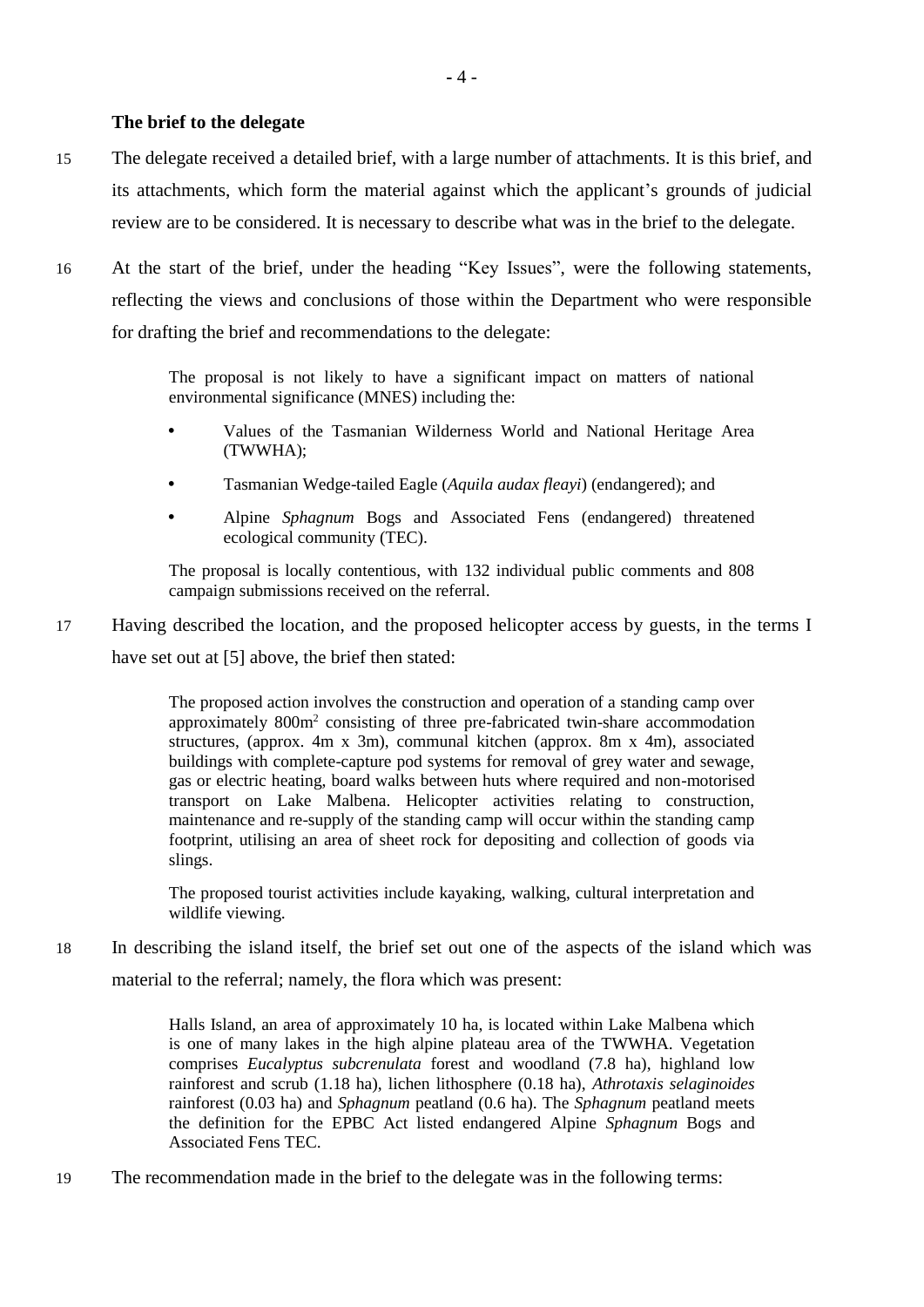Under section 75 of the EPBC Act you must decide whether the action that is the subject of the proposal referred is a controlled action, and which provisions of Part 3 (if any) are controlling provisions for the action. In making your decision you must consider all adverse impacts the action has, will have, or is likely to have, on the matter protected by each provision of Part 3.

You must not consider any beneficial impacts the action has, will have or is likely to have on the matter protected by each provision of Part 3.

The Department recommends that you decide that the proposal is not a controlled action, because there are not likely to be significant impacts on any controlling provisions. The reasons for this recommendation are detailed further below.

- <span id="page-9-0"></span>20 The brief then set out the matters of national environmental significance which those Departmental officers drafting the brief had concluded were not engaged by the action because of any significant impact, or likelihood of significant impact, including:
	- (a) the Tasmanian Wedge-tailed eagle, a listed threatened species;
	- (b) the Alpine *Sphagnum* Bogs and Associated Fens TEC, a listed threatened ecological community; and
	- (c) particular cultural and natural listed values for the TWWHA as a World Heritage area.
- 21 The brief set out, relevantly for each of these three matters, a number of "avoidance and mitigation measures" which the proponent had either proposed, or agreed, to undertake. In relation to the listed cultural values of the TWWHA, the brief also referred to consultation with the Tasmanian Aboriginal Heritage Council (**AHC**) about the proposed "stage two" of the tourist operation, which included visits to sites of cultural significance. However, the brief did not evaluate the impacts of this aspect of the operation:

The Department notes that the stage 2 proposal to undertake cultural interpretation activities at an Aboriginal heritage site (away from the proposal site) is not part of the referred action.

- 22 This conclusion by the Department appears to have flowed from the division imposed during the RAA process. It is clear from the terms of this conclusion that no consideration was given to the potential application of s 74A of the EPBC Act. The absence of such consideration gives rise to ground 3 of the judicial review application.
- 23 The values and species listed at [\[20\]](#page-9-0) above are the ones which have relevance to the applicant's grounds of judicial review. There were other listed threatened species mentioned in the brief, but none which are relevant to the grounds of judicial review, in the sense that no error is asserted in the delegate's consideration of the risks to those species.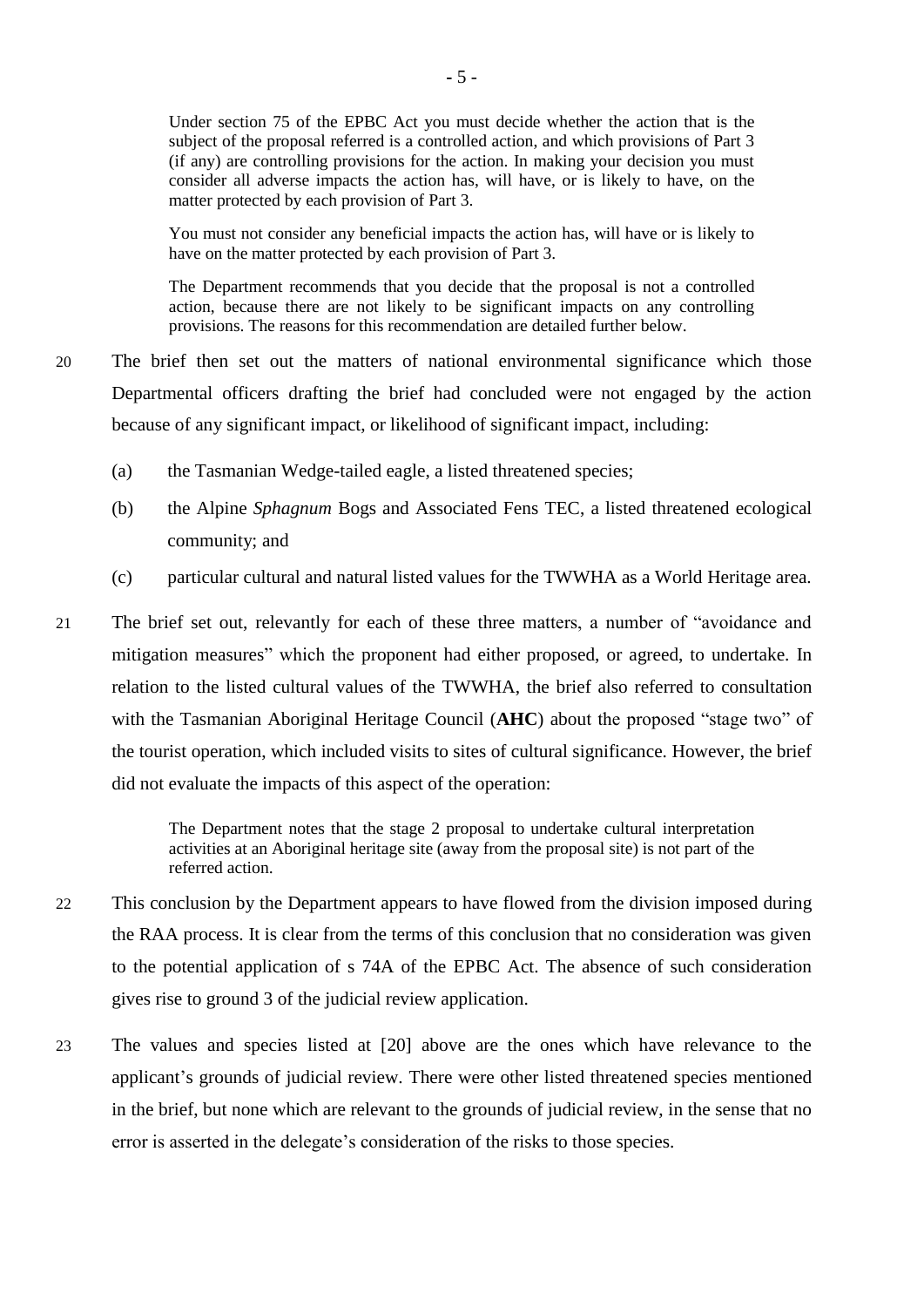#### **The delegate's decision**

24 On 31 August 2018, the delegate signed the second page of the brief, indicating he agreed with the recommended decision. In correspondence to Wild Drake, two federal Ministers with relevant portfolios, the Director of the Tasmanian Environment Protection Authority (EPA) and the General Manager of the Tasmanian Department of Primary Industries, Parks, Water and Environment, the delegate described his decision that the proposed action by Wild Drake was not a controlled action as meaning the action:

> … does not require further assessment and approval under the EPBC Act before it can proceed.

- 25 In signing off on the brief, the delegate also indicated his agreement with the draft notice to be published under s 77 of the EPBC Act, constituting the public notification of his decision. There is no dispute that this was in fact the form in which the s 77 notice was published. Certain aspects of that notice should be set out.
- <span id="page-10-0"></span>26 The proposed action was described in the following terms:

To construct and operate a small-scale tourist operation, including a standing camp on Halls Island, Lake Malbena, and helicopter access, approximately 20 kilometres north-east of Derwent Bridge, Tasmania, as described in the referral received by the Department on 28 March 2018…

- 27 The notice then indicated the proposed action was not a controlled action. No "particular manner" conditions were placed on Wild Drake in the notice, that being an available power under s 77A(1) of the EPBC Act, to which it will be necessary to return later in these reasons.
- 28 On 5 September 2018, the applicant sought reasons for the decision.
- 29 The delegate replied in a letter received by the applicant on 19 September 2018, which stated:

My decision was based on my consideration of the referral decision brief, dated 31 August 2018, for the Halls Island project which was prepared by the Department of Environment and Energy. I considered that the information in this brief was sufficient for me to make a referral decision that the Halls Island project was not a controlled action.

This correspondence and the brief are my statement of reasons.

In making my decision, I considered all the information and matters contained in the briefing material referenced above. I agreed with the Department's advice, findings of fact and reasoning iterated in the briefing. On that basis, I decided that the Halls Island project was not a controlled action.

(Footnote omitted.)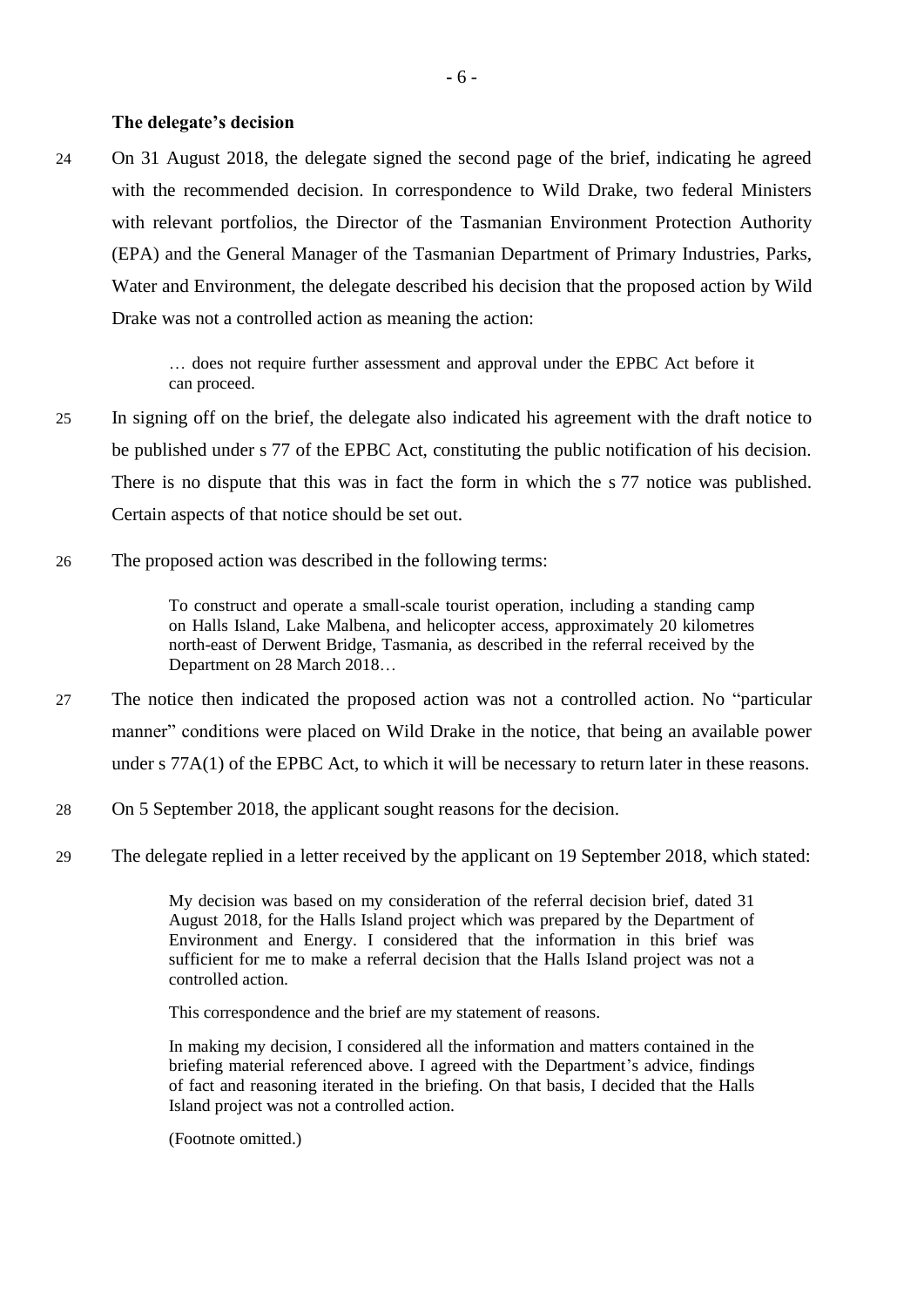### *The delegate's "statement of reasons"*

30 While it is not a matter which arises directly from any of the applicant's grounds of review, it is appropriate to say something about this method of complying with what was recognised by the delegate to be his statutory obligation pursuant to s 13 of the *Administrative Decisions (Judicial Review) Act 1977* (Cth). There may be no difficulty in a decision-maker adopting, as her or his own, reasons that have been drafted by another person, and indeed reasons which form part of a "brief" put before that decision-maker for the purpose of that person determining how, or whether, to exercise a statutory power: see generally my observations in *Stambe v Minister for Health* [2019] FCA 43; 364 ALR 513 at [67]-[75], and [85]. What is not, however, acceptable in my opinion is for the decision-maker to use this method and, as part of this method, to refer to documents which the person requesting the reasons cannot access. That is what occurred here, on the evidence of Mr Bayley for the applicant: ten out of the 20 attachments to the brief were not publicly available. Mr Bayley subsequently made a Freedom of Information request for "various documents relating to the Referral and the Decision", which I infer was made in order to obtain copies of those attachments not made available to the applicant. The request had not been responded to by the time the applicant issued proceedings. Of course, the ADJR Act contains a time limit for the issuing of proceedings as of right: see s 11. Frequently, a statement of reasons is an integral part of any judicial review application under the ADJR Act: that is one of the core purposes of s 13.

- 31 The statutory purpose was frustrated in this case. Section 13 requires a decision-maker to set out her or his findings on material questions of fact. It is difficult to see how that obligation was complied with in this case. It is even more difficult to see how it was complied with in circumstances where only some of the documents contained in the delegate's brief were available to the applicant. The brief contained recommendations only, which cannot be understood without reference to the source documents. At the very least, it would not be appropriate for this method to become an accepted one, unless the person requesting the reasons is provided with all the documents before the delegate in her or his "brief", in circumstances where the contents of the brief are asserted to have been adopted by the delegate and to reflect her or his reasons. However, for the following reasons, the practice adopted by the delegate may be problematic in any event.
- 32 There are further potential difficulties which need not be resolved, as the matter proceeded, under an apparently common position, that the contents of the letter, read with the brief, satisfied the applicant's request for reasons under s 13 of the ADJR Act. Whether or not that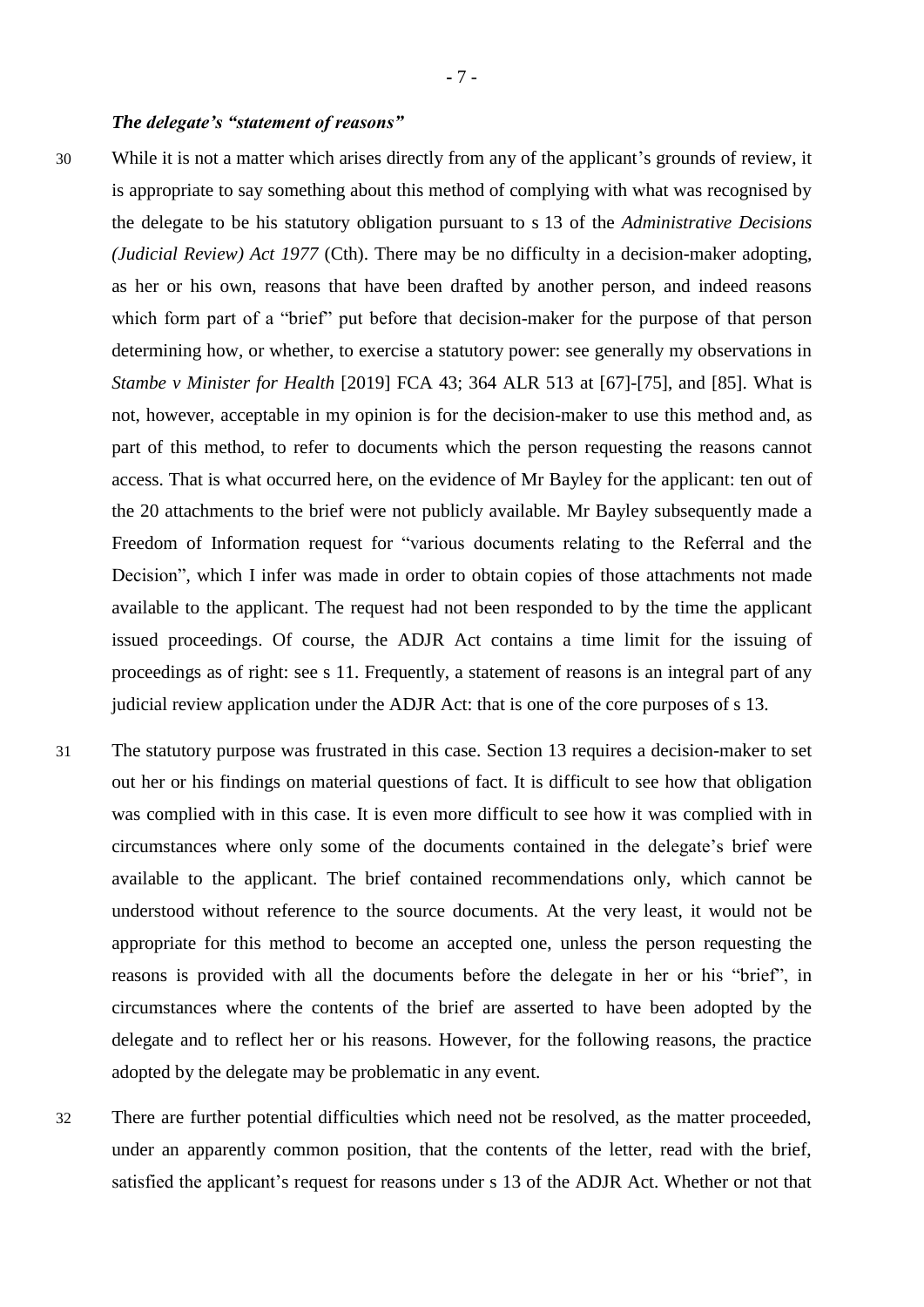common ground is consistent with authorities of this Court, and of the High Court, is not a matter the Court has been asked to determine, but see *Ayan v Minister for Immigration and Multicultural and Indigenous Affairs* [2003] FCAFC 7; 126 FCR 152 at [53]-[57] (Allsop J, Jacobson J agreeing) and *Akpata v Minister for Immigration and Multicultural and Indigenous Affairs* [2004] FCAFC 65 at [52]-[59] (Lander J, Carr and Sundberg JJ agreeing).

## **One factual matter which needs to be disentangled**

- 33 The parties took as their starting point what was set out in the Department's brief to the delegate, and which the delegate adopted as his reasons, together with his correspondence. However, on closer examination of the Department's brief, and in considering how the World Heritage provisions in subdiv A of Div 1 of Pt 3 of the EPBC Act were engaged in this particular referral, some complexities have emerged. Those complexities concern how, precisely, what is described in the Departmental brief as the "values" of the TWWHA have been identified, and how they can be linked back to the definition of "world heritage values" in subss (3) and (4) of s 12 of the EPBC Act.
- 34 Section 12(3) of the EPBC Act provides:

A property has *world heritage values* only if it contains natural heritage or cultural heritage. The *world heritage values* of the property are the natural heritage and cultural heritage contained in the property.

- 35 The terms "natural heritage" and "cultural heritage" are defined in s 12(4) of the Act by reference to the meanings given to them in the World Heritage Convention: *Convention for the Protection of the World Cultural and Natural Heritage*, opened for signature 16 November 1972, 1037 UNTS 151 (entered into force 17 December 1975).
- 36 Article 1 of the Convention describes the term "cultural heritage":

For the purposes of this Convention, the following shall be considered as "cultural heritage":

**monuments**: architectural works, works of monumental sculpture and painting, elements or structures of an archaeological nature, inscriptions, cave dwellings and combinations of features, which are of outstanding universal value from the point of view of history, art or science;

**groups of buildings**: groups of separate or connected buildings which, because of their architecture, their homogeneity or their place in the landscape, are of outstanding universal value from the point of view of history, art or science;

**sites**: works of man or the combined works of nature and man, and areas including archaeological sites which are of outstanding universal value from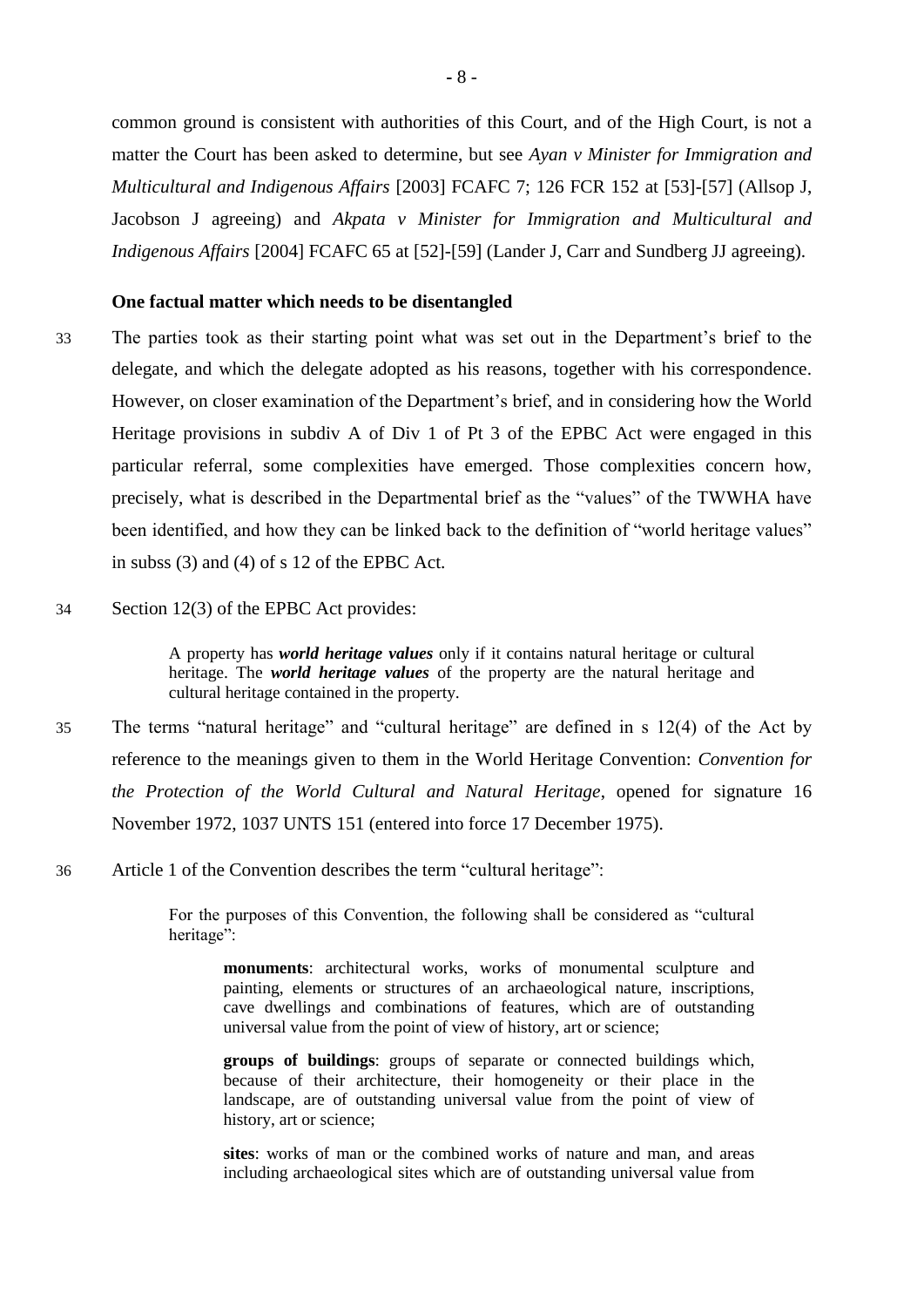the historical, aesthetic, ethnological or anthropological point of view.

37 Article 2 goes on to describe the term "natural heritage":

For the purposes of this Convention, the following shall be considered as "natural heritage":

**natural features** consisting of physical and biological formations or groups of such formations, which are of outstanding universal value from the aesthetic or scientific point of view;

**geological and physiographical formations** and precisely delineated areas which constitute the habitat of threatened species of animals and plants of outstanding universal value from the point of view of science or conservation;

**natural sites** or precisely delineated natural areas of outstanding universal value from the point of view of science, conservation or natural beauty.

- 38 The brief to the delegate identified that the TWWHA is "inscribed on the World Heritage List under four natural (vii, viii, ix and x) and three World Heritage Area cultural (iii, v, vi) criteria". Those criteria form part of the selection criteria pursuant to which the World Heritage Committee determines whether a property is eligible for inclusion on the World Heritage List. On 15 May 2007, a determination was made by the then Minister for the Environment and Water Resources that, on the basis of those seven World Heritage criteria, the TWWHA met the corresponding criteria to enable its inclusion on the Australian National Heritage List (being a different and further protective mechanism).
- <span id="page-13-0"></span>39 The TWWHA Management Plan, which was attached to the delegate's brief, explains how the Tasmanian Wilderness came to be inscribed as a World Heritage property in the 1980s, including a description of the seven criteria which made it eligible for World Heritage status:

Central to the Convention is the concept of Outstanding Universal Value (OUV). World Heritage properties are recognised as being exceptional or superlative on a global scale on the basis of the values within them, that is, those values are outstanding from a global perspective. To be considered of Outstanding Universal Value, a property needs to:

- meet one or more of ten criteria;
- meet the conditions of integrity;
- if a cultural property, meet the conditions of authenticity; and
- have an adequate system of protection and management to safeguard its future.
- …

At the time of publication, the TWWHA was one of only two World Heritage properties to fulfil seven of ten criteria. Those criteria are: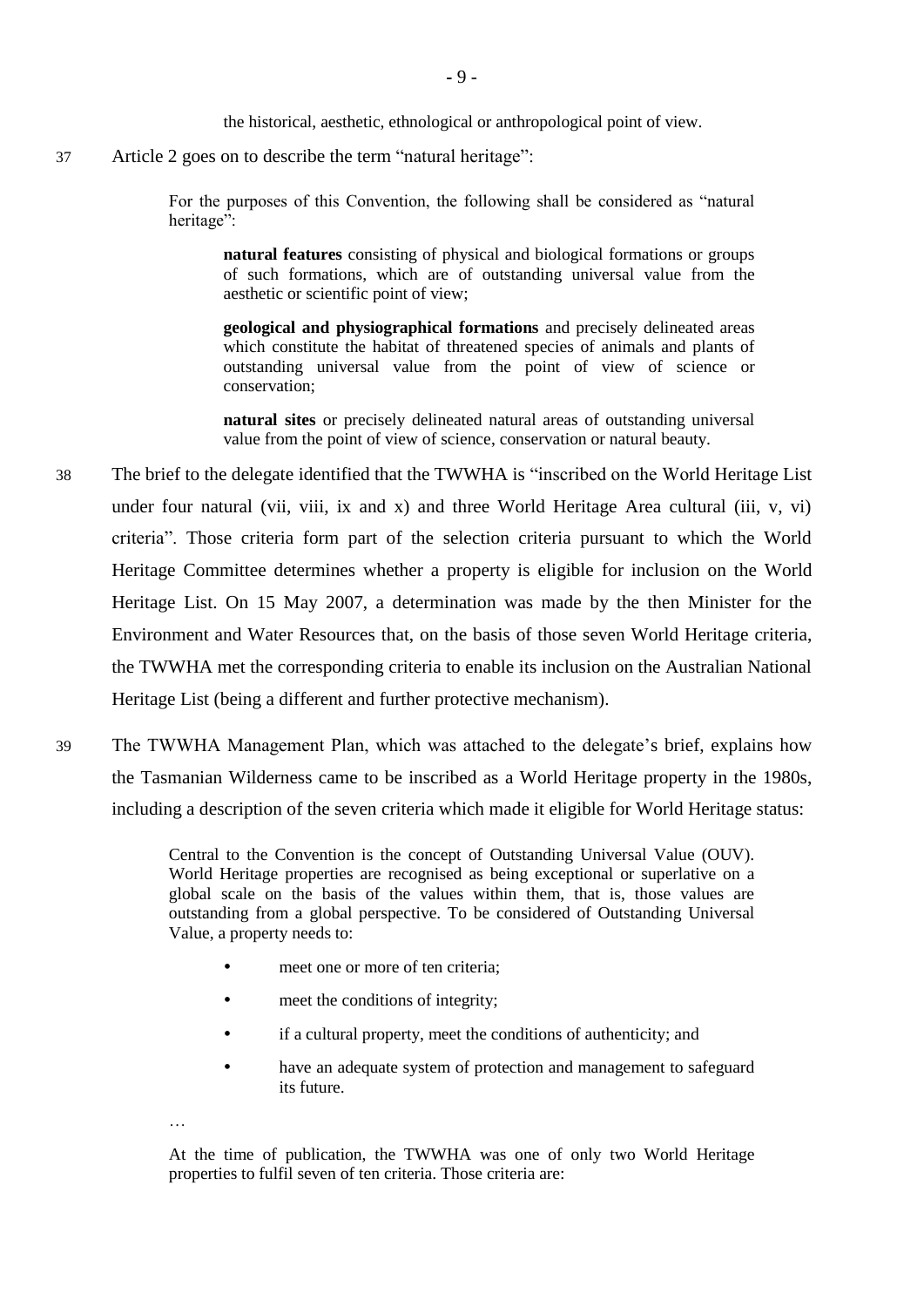- (iii) to bear a unique or at least exceptional testimony to a cultural tradition or to a civilization which is living or which has disappeared;
- (iv) to be an outstanding example of a type of building, architectural or technological ensemble or landscape which illustrates (a) significant stage(s) in human history;
- (vi) to be directly or tangibly associated with events or living traditions, with ideas, or with beliefs, with artistic and literary works of outstanding universal significance;
- (vii) to contain superlative natural phenomena or areas of exceptional natural beauty and aesthetic importance;
- (viii) to be outstanding examples representing major stages of earth's history, including the record of life, significant on-going geological processes in the development of landforms, or significant geomorphic or physiographic features;
- (ix) to be outstanding examples representing significant on-going ecological and biological processes in the evolution and development of terrestrial, freshwater, coastal and marine ecosystems and communities of plants and animals; and
- (x) to contain the most important and significant natural habitats for in-situ conservation of biological diversity, including those containing threatened species of outstanding universal value from the point of view of science or conservation.
- 40 Chapter 2 of the TWWHA Management Plan, entitled "Statement of Values", provides a non-exhaustive summary of the "cultural, natural and socio-economic values of the TWWHA". It is apparent that the values of the TWWHA are identified by reference to the criteria set out at [\[39\]](#page-13-0) above. The following information, contained in the brief to the delegate, also confirms that "examples of World Heritage values" for the TWWHA are sourced by reference to these seven criteria:

The Tasmanian Wilderness is inscribed on the World Heritage List under four natural (vii, viii, ix and x) and three World Heritage Area cultural (iii, v, vi) criteria. Further information on the Tasmanian World Heritage area, including listing criterion, can be found at http://www.environment.gov.au/heritage/places/world/tasmanianwilderness.

The Department notes that when the Tasmanian Wilderness was listed in 1982, a Statement of Outstanding Universal Value was not required. A Statement of Outstanding Universal Value is the key reference for the future protection and management of the property. The Australian Government is working with the Tasmanian Government and technical advisory bodies to develop the Statement of Outstanding Universal Value. **In the meantime, examples of World Heritage values that contribute to the property's Outstanding Universal Value are identified under each criterion.**

The Department has identified a range of listed values that are relevant to the proposed action, which have been used to guide the significant impact assessment…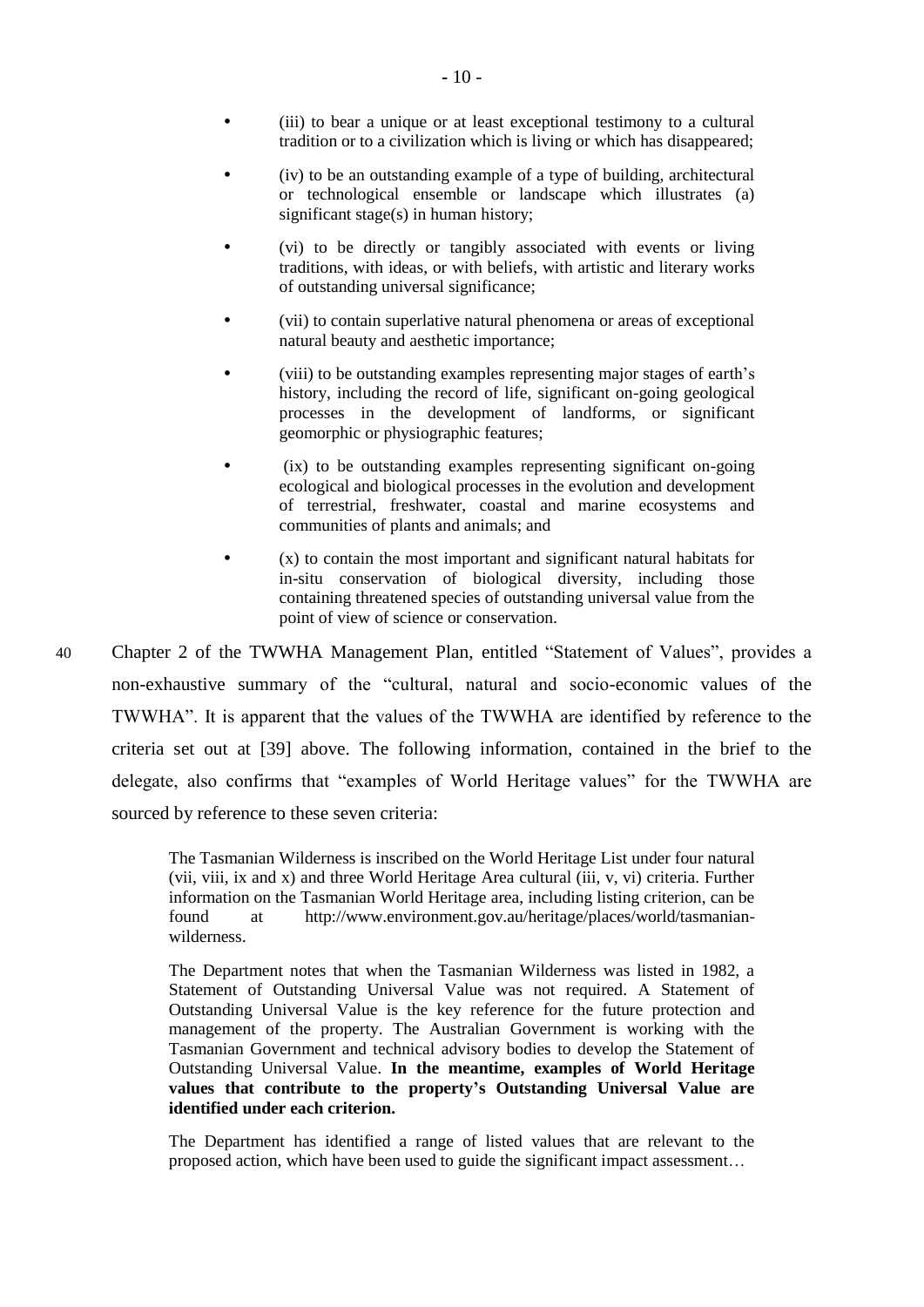#### (Emphasis added.)

41 Notwithstanding the apparent intention to produce what seems to be an executive or administrative policy document described as a "Statement of Outstanding Universal Value", no such final policy document was before the delegate, as the brief indicated. Therefore, for the purposes of this proceeding, it appears that the parties have proceeded on the basis that the Department itself identified the "World Heritage" values of the TWWHA by reference to the seven World Heritage criteria set out at [\[39\]](#page-13-0) above.

## **THE APPLICANT'S GROUNDS OF REVIEW**

#### **Ground 1**

- 42 The applicant contended that the delegate's decision involved an error of law or was affected by jurisdictional error because of the delegate's reliance on the impact assessment conducted by the PWS under the RAA process. That process, it contended, is one which has no statutory force and therefore any mitigatory measures which were imposed pursuant to the RAA, or might have been voluntarily assumed by Wild Drake in the related "Protected Matters Environmental Management Plan" (**PMEMP**) were, in effect, used as substitutes for the evaluation the delegate was required to make under s 75(1). The applicant contended such an approach allows s 75(1), and any non-statutory State process, to "displace" Pt 8 and Pt 9 of the EPBC Act.
- 43 The applicant relied on s 5(1)(f) of the ADJR Act to identify the purported error of law, and on the observations of Kiefel J (as her Honour then was) in *Queensland Conservation Council Inc v Minister for the Environment and Heritage* [2003] FCA 1463 (which is known as the *Nathan Dam* case) at [24], to the effect that an impugned decision could:

 $\ldots$  be said to have involved an error of law (s  $5(1)(f)$ ) because it was based upon an erroneous view of the Act's requirements.

#### **Ground 2**

44 The applicant contended that once Wild Drake had proposed to adopt the mitigation and avoidance measures set out in the PMEMP, which recorded measures identified as part of the RAA process, this should have led the delegate to consider whether it was because the proposed action was going to be undertaken "in a particular manner" that it would not have any significant impacts, or likely significant impacts, on the three matters of national environmental significance. In turn, the applicant contended this meant the delegate should have considered whether the terms of s 77A applied.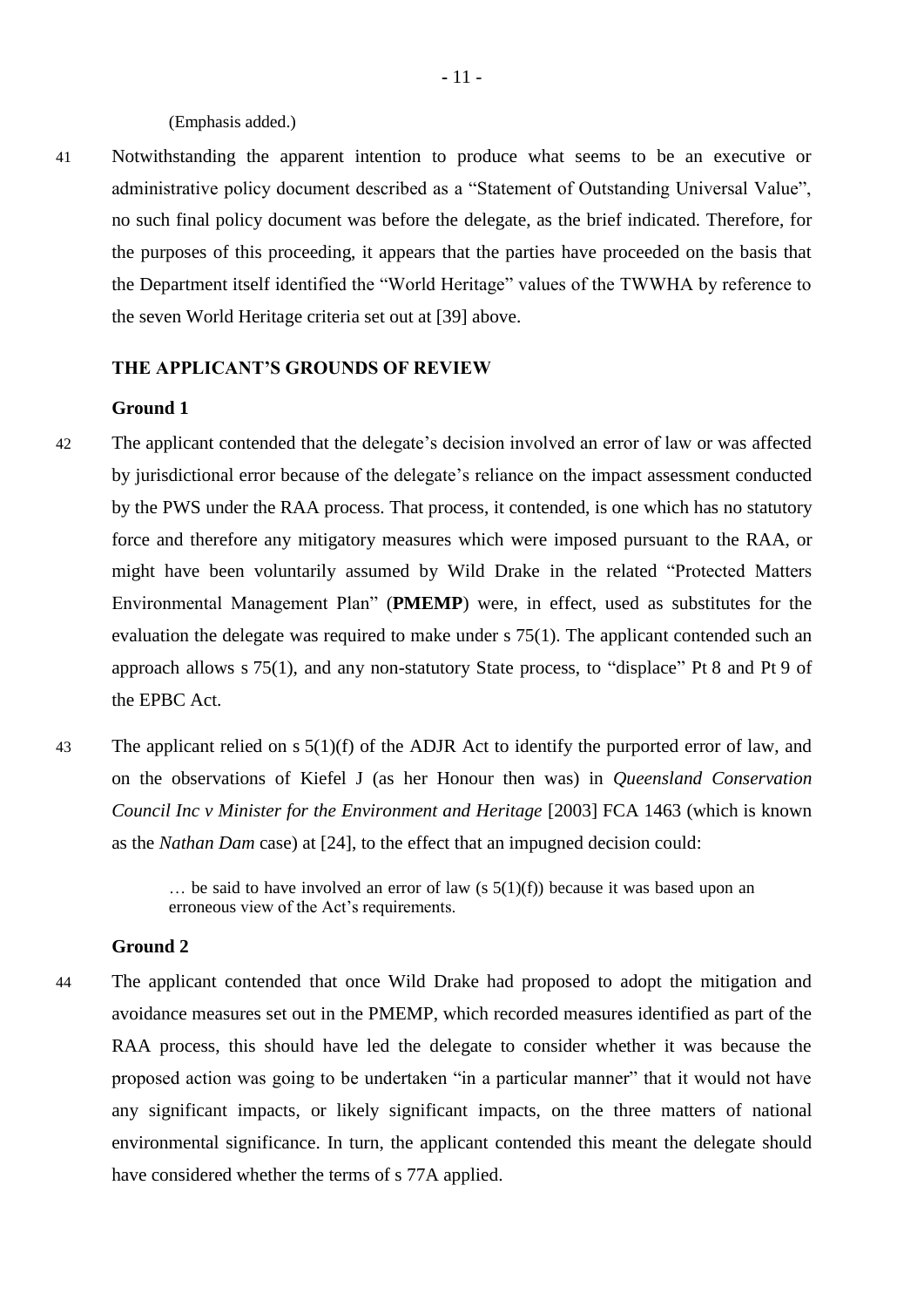# **Ground 3**

45 This ground has a similar premise to ground 2: a failure by the delegate to consider other aspects of the decision-making process set out in Pt 7 before making a decision under s 75(1). Ground 3 concerns the operation of s 74A. That section provides:

## **74A Minister may request referral of a larger action**

- (1) If the Minister receives a referral in relation to a proposal to take an action by a person, and the Minister is satisfied the action that is the subject of the referral is a component of a larger action the person proposes to take, the Minister may decide to not accept the referral.
- (2) If the Minister decides to not accept a referral under subsection (1), the Minister:
	- (a) must give written notice of the decision to the person who referred the proposal to the Minister; and
	- (b) must give written notice of the decision to the person who is proposing to take the action that was the subject of the referral; and
	- (c) may, under section 70, request of the person proposing to take the action that was the subject of the referral, that they refer the proposal, to take the larger action, to the Minister.
- (3) To avoid doubt, sections 73 and 74 do not apply to a referral that has not been accepted in accordance with subsection (1).
- (4) If the Minister decides to accept a referral under subsection (1), the Minister must, at the time of making a decision under section 75:
	- (a) give written notice of the decision to the person who referred the proposal to the Minister;
	- (b) publish in accordance with the regulations (if any), a copy or summary of the decision.
- 46 The factual basis for this argument lies in how the likely impacts of the "second stage" of the proposed action ought, on the applicant's argument, to have been factored into the delegate's decision.

## **Relief**

47 The applicant contended that if it succeeded on either of ground 1 or ground 3, the delegate's decision should be set aside. If it succeeded on ground 2, it contended the appropriate relief would be that the Minister should be compelled to amend, or re-issue, the s 77 notice.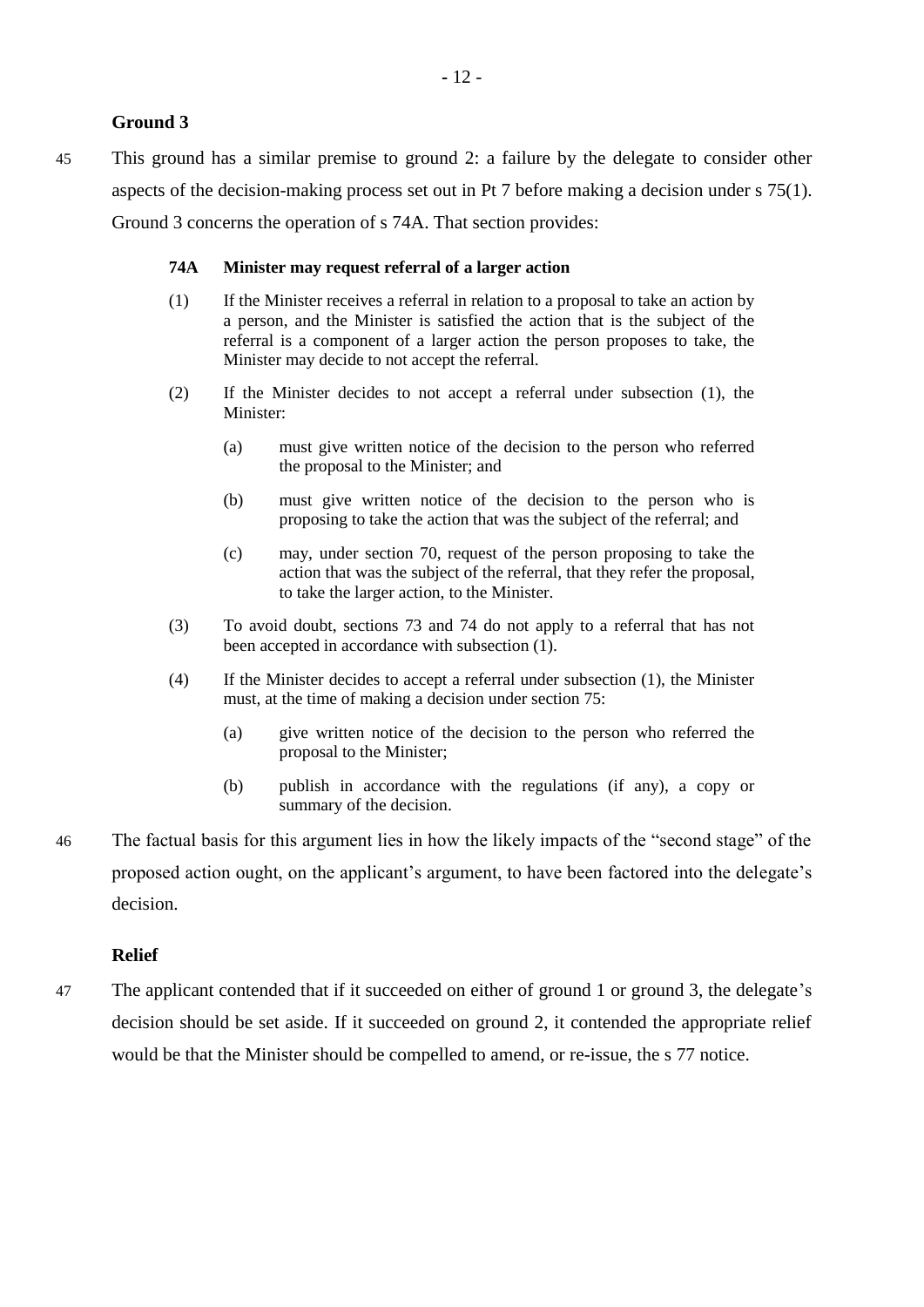### **THE MINISTER'S RESPONSE IN SUMMARY**

## **Ground 1**

48 The Minister's answer to this ground was essentially the one given on behalf of the Minister to the Full Court in *Triabunna Investments Pty Ltd v Minister for Environment and Energy*  [2019] FCAFC 60. That is, in a decision under s 75(1), and as part of discharging the task of evaluating the adverse impacts of a proposed action, the delegate was entitled to look at any mitigation or avoidance measures proposed by Wild Drake, as those measures were described in the information before the delegate. If those measures affected any adverse impacts of the proposed action or their likely occurrence, and their extent, then the delegate was entitled to rely on those measures to decide the proposed action was not a controlled action. The Minister contended:

> There is nothing in the text of  $s$  75(1) of the EPBC Act that requires the Minister not to consider such measures, nor does such a negative stipulation arise as a matter of necessary implication.

(Original emphasis.)

## **Ground 2**

- 
- 49 In answer to this ground, the Minister submitted, as the Minister did in *Triabunna*, that measures put forward as mitigation or avoidance measures can be considered as forming part of the "action" and therefore the s 77A(1) obligation is not enlivened. The Minister then submitted further or alternatively that the obligation was not enlivened because there were, in fact, no component decisions made in this case.

# **Ground 3**

50 The short answer the Minister gave to ground 3 was that s 74A(1) does not impose any duty to consider whether to exercise the power conferred by that section. In addition, the Minister submitted that on the evidence before the Court, the Court should not infer the delegate failed to consider whether the proposed action was part of a larger action and that s 74A was engaged.

#### **THE PARTIES'** *TRIABUNNA* **SUBMISSIONS**

51 When this matter was argued, a Full Court of this Court was reserved on *Triabunna*, a decision of some relevance to the issues in this proceeding. At the conclusion of the hearing the Court proposed, and the parties accepted, that it was appropriate, first, for no decision to be made in this proceeding until the Full Court's decision was handed down, and second, that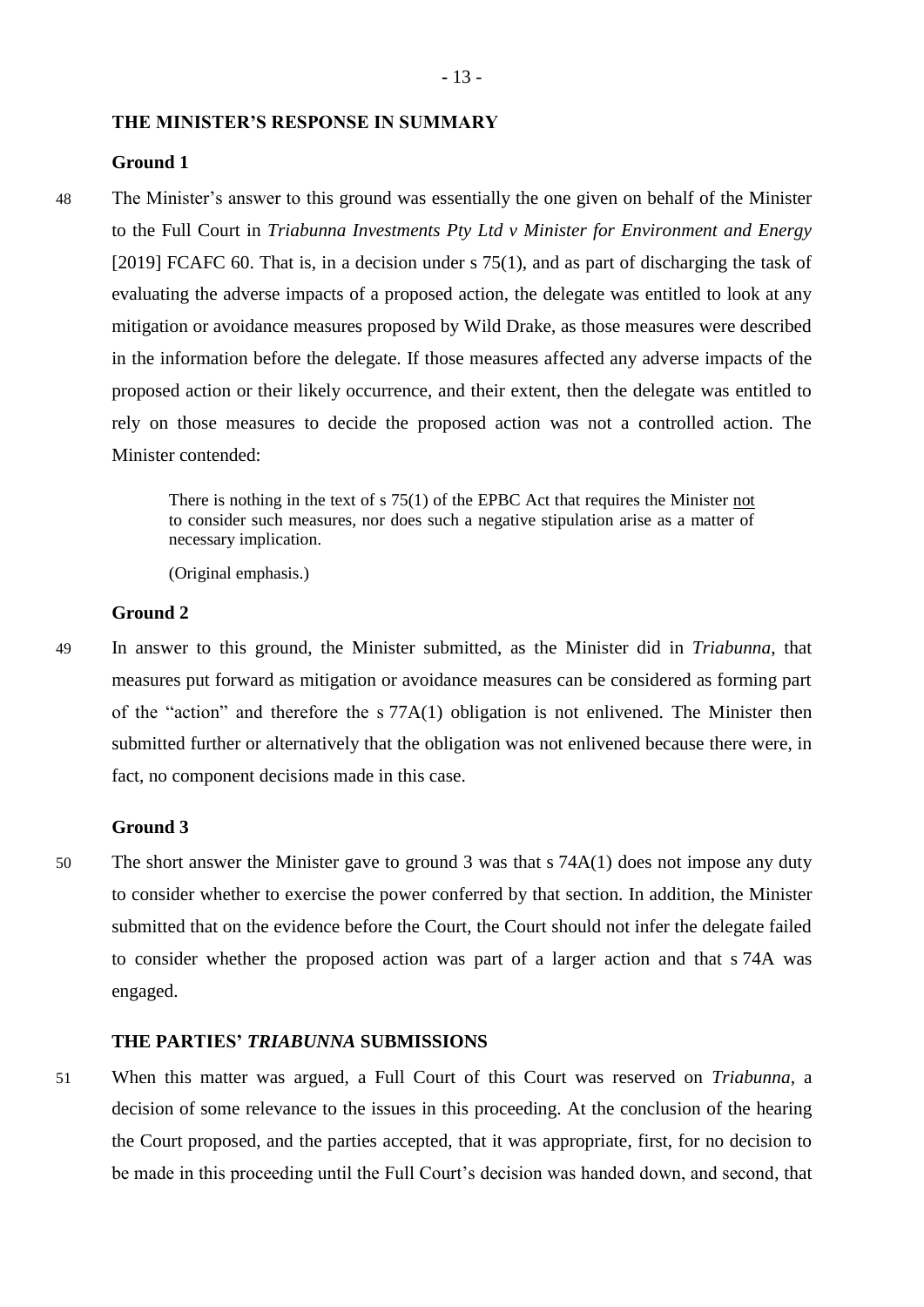the parties should have an opportunity to make supplementary submissions on the application of that decision to the grounds of review in this proceeding. The Full Court's decision in *Triabunna* was handed down on 15 April 2019, and the parties subsequently filed supplementary written submissions in accordance with orders made by the Court. Where appropriate, I deal with the parties' supplementary submissions, and the *Triabunna* decision, in my resolution of each ground of review below. I set out here a summary of the parties' contentions.

- 52 The applicant contended the Full Court's decision in *Triabunna* supported its submissions on ground 1, although this case is distinguishable because in *Triabunna* there had been express consideration of s 77A and there was no debate that the decision made was a "component decision". The applicant contended the reasons of each member of the Full Court accepted that the two concepts of "the action" and the "manner" in which an action is carried out have "definite legal content", so that it is not for the executive (through the Minister or a delegate) to determine what they mean, or what is included in them, in any given situation. The applicant submitted that were the Minister or a delegate simply able to consider all mitigation and avoidance measures as part of the action, s 77A "would be undermined".
- 53 In contrast, the Minister submitted that the primary significance of the Full Court's decision in *Triabunna* for this proceeding is in relation to ground 2, noting the applicant made no submissions about the effect of the decision on ground 2. In that regard, the Minister made two principal submissions.
- 54 First, the Minister accepted she could no longer press the contention that s 77A does not require specification of any manners that are "inherent components of the proposed action", and – properly – withdrew certain parts of her principal written submissions accordingly.
- 55 Second, the Minister accepted that she could no longer press an argument that there was, in fact, no component decision to enliven s 77A, and – again properly – withdrew other parts of her principal written submissions accordingly. The Minister contended that it was still essential to "consider whether any component decision was made and precisely what the terms of that decision were", so as to identify a correlation between reduction in significant impact and the manners in question, relying on *Triabunna* at [209] and [228].
- 56 Nevertheless, the Minister maintained that not every part of the delegate's decision that referred to avoidance or mitigation measures could or should properly be characterised as a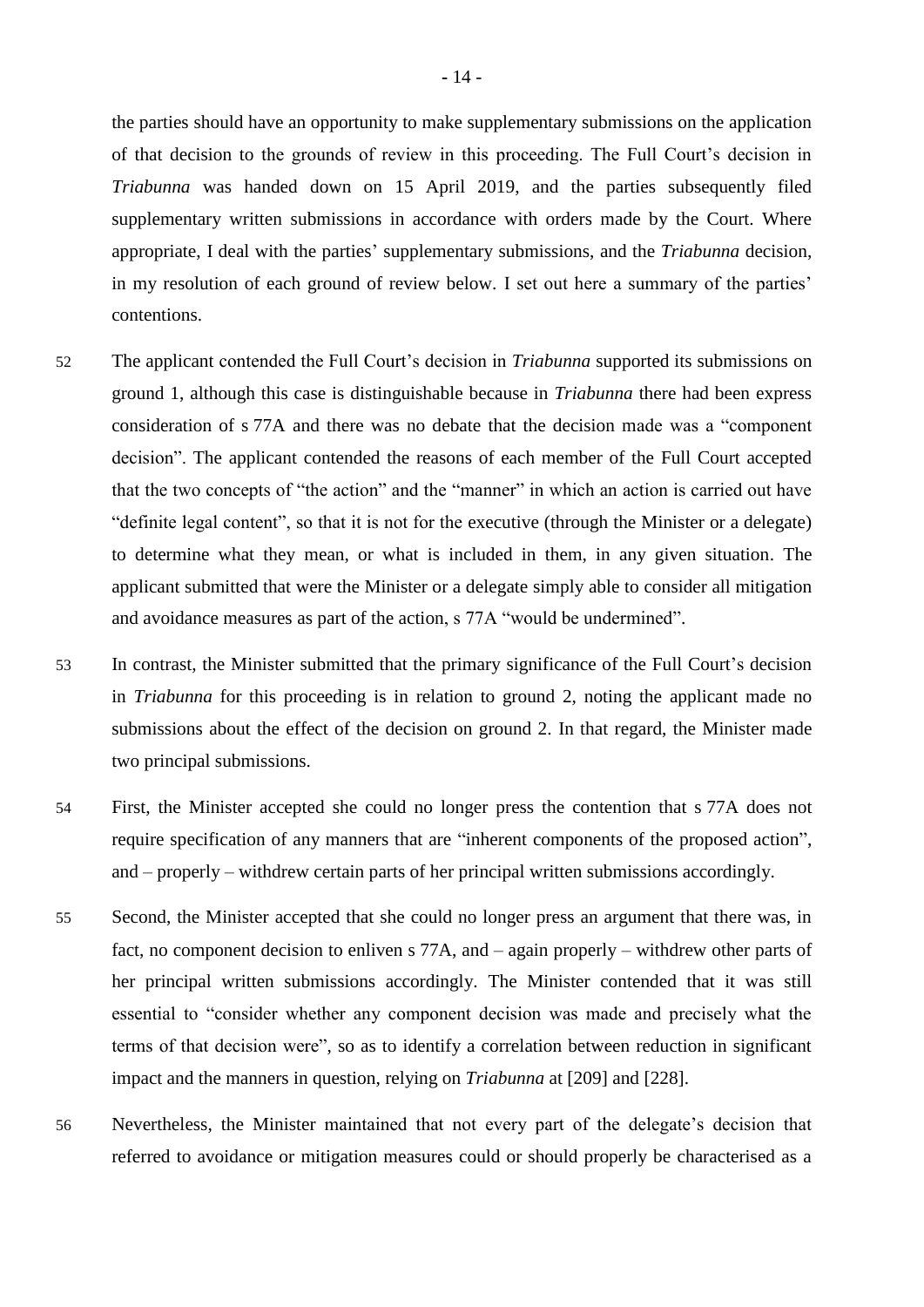component decision. The Minister identified two component decisions in the delegate's reasons:

- (a) one relating to the impact of the proposed action on the threatened ecological community of Alpine *Sphagnum* Bogs and Associated Fens. The Minister now admits that the delegate decided that s 18 and s 18A, and s 12 and s 15A of the EPBC Act were not controlling provisions because the delegate believed that the action would be taken in accordance with the avoidance and mitigation measures set out in the PMEMP, and this meant the delegate believed the action would be undertaken in a "particular manner" for the purposes of s 77A; and
- (b) another relating to the impact of the proposed action on World Heritage natural criteria (viii), (ix) and (x), by reason of the potential contamination of Lake Malbena from construction and operations of the camp. The Minister now admits that the delegate decided that s 12 and s 15A of the EPBC Act were not controlling provisions because he believed the action would be taken in accordance with the avoidance and mitigation measures specified in the Wilderness Characteristics – Protected Matters Environmental Management Plan, so as to manage greywater, sewage and rubbish. The Minister therefore admits the delegate believed the proposed action would be undertaken in a "particular manner" for the purposes of s 77A.
- 57 The Minister did not make the same admissions about the way the delegate had approached any potential impacts on the Tasmanian Wedge-tailed eagle, or impacts associated with helicopter transport and visual impacts from the standing camp. Nor did the Minister make any similar admissions about what the delegate believed in terms of potential impacts on Indigenous archaeological sites (being TWWHA cultural values (iii), (iv) and (v)) from construction and operation of the camp.
- 58 The Minister disagreed with the applicant's emphasis on the effect of *Triabunna* on ground 1, save to accept that because of the admissions the Minister now makes, the delegate made one or more "component decisions", and that "then the obligation in s 77A(1) arose and was not satisfied".
- 59 The Minister also recognised that the Full Court's decision confirmed what the Minister submitted was common ground between the parties: namely that where a component decision has been made, but the decision has not been lawfully reflected in the s 77 notice, the appropriate relief is to order that the notice be amended and re-issued. Given the admissions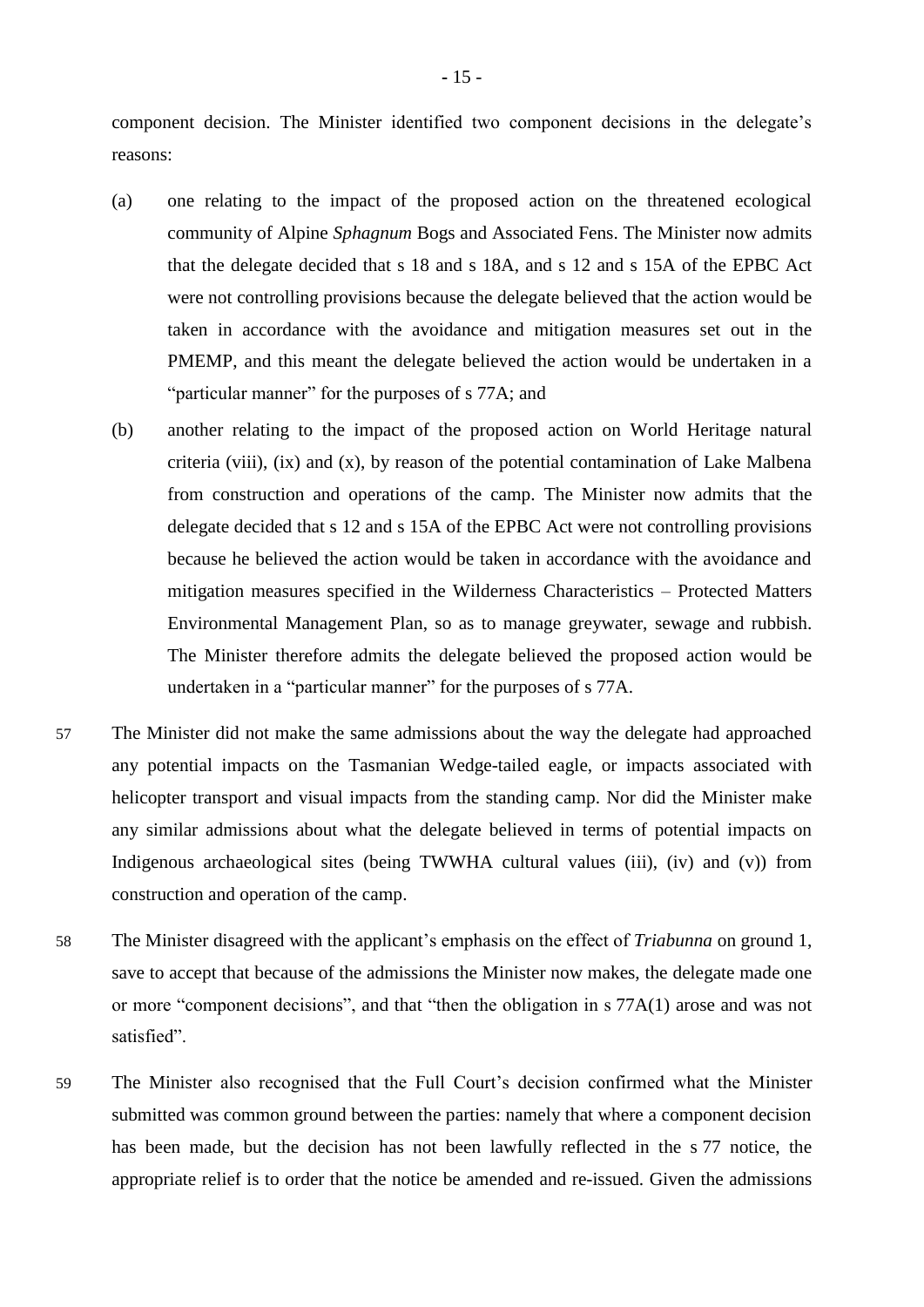made, the Minister accepted that relief should issue on ground 2, and submitted that "the appropriate relief would be the setting aside and re-issuing of the notice, specifying relevant manners".

#### **The applicant's reply submissions on** *Triabunna*

60 Despite the Minister's admissions, the applicant's reply submissions did not embrace them. It instead submitted that:

> … the Department's reasons, which applied the same basic approach (the subject of ground 1) to all of the potential impacts, had nothing to do with s 77A. It is distinctly possible that the Department's approach in August 2018 reflected the approach of Kerr J at first instance in *Triabunna* (in April 2018).

61 The applicant submitted that the delegate's reasons "cannot be shoehorned into s 77A(1)".

#### **The "***Nathan Dam***" point**

62 The Minister contended that the applicant raised a "new argument" at the hearing, relying on Kiefel J's decision (as her Honour then was) in the *Nathan Dam* case. The Minister contended that the circumstances of the proposed action in this case could not be compared with the circumstances in *Nathan Dam*, on the basis that the potential impacts of "the possible second stage" of this proposed action would not be "indirect consequences" of the first stage. The Minister also submitted:

> Moreover, in a context where all parties proceeded on the basis that any second stage would need to be separately referred under the EPBC Act, there is no question here of ignoring possible impacts which was a real concern in *Nathan Dam*.

- 63 In reply on this matter, the applicant contended, relying on *Minister for Environment and Heritage v Queensland Conservation Council Inc* [2004] FCAFC 190; 139 FCR 24 at [60] (the Full Court appeal of the *Nathan Dam* case), that the further activities that might occur if the first stage was approved "were clearly 'within the contemplation' of the proponent, having formed part of its original business plan". It contended the fact that the second stage could be assessed separately did not preclude it from being characterised and considered as an indirect impact.
- 64 Justice Kiefel's consideration of indirect impacts in *Nathan Dam* was a matter raised by the applicant in its principal written submissions: see [34]-[35]. I am not persuaded there was any "new argument" about it. However, I am also not persuaded this argument advances the applicant's judicial review application, as I explain below.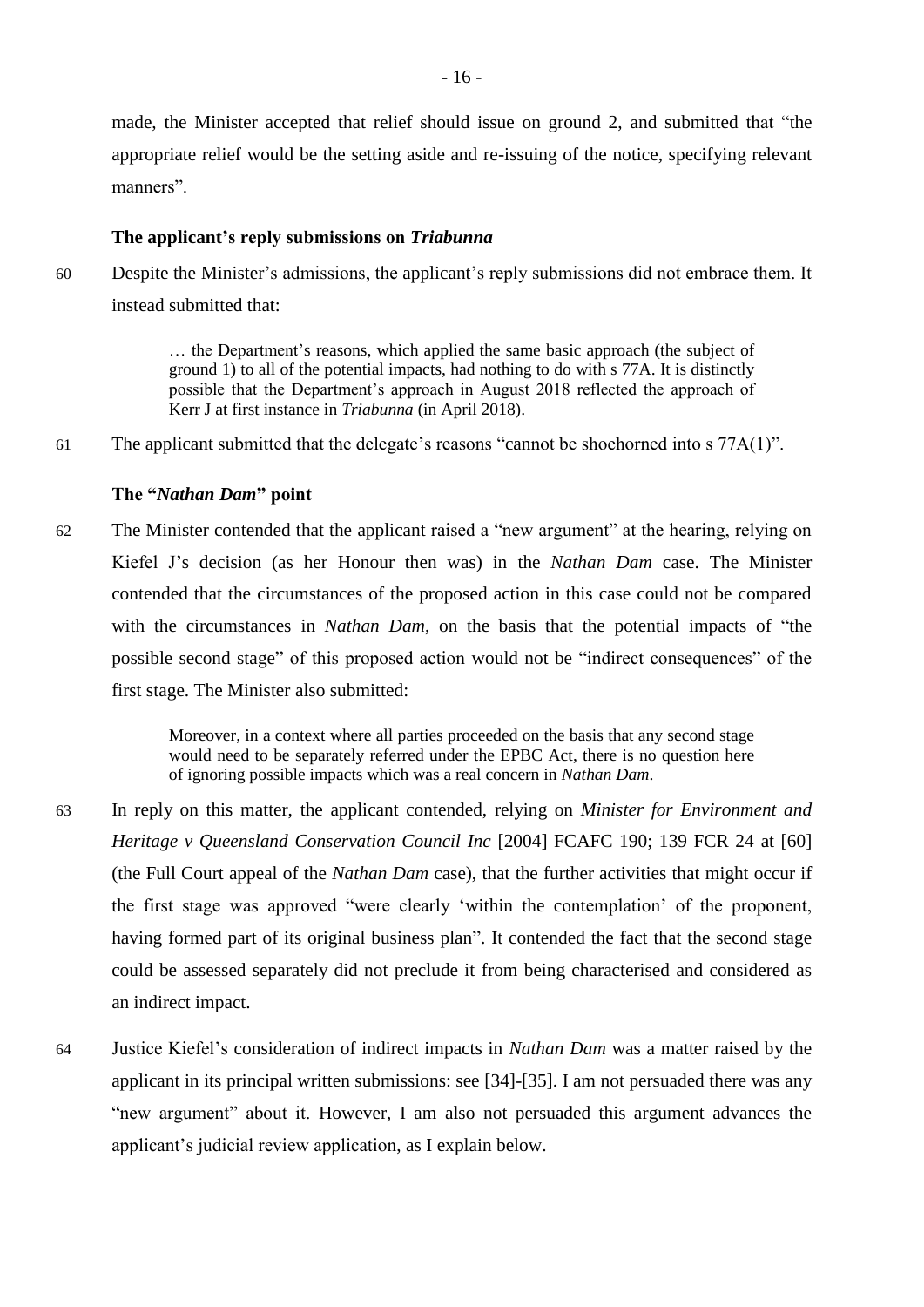#### **RESOLUTION**

- 65 Where necessary to the resolution of each ground of review, I make findings of fact in relation to the way the parties sought to characterise aspects of the brief which the delegate adopted as part of his reasons for decision.
- 66 I have set out my opinion as to the structure of the EPBC Act in several previous decisions: *Tasmanian Aboriginal Centre Incorporated v Secretary, Department of Primary Industries, Parks, Water and Environment (No 2)* [2016] FCA 168; 215 LGERA 1 at [19]-[34]; *Friends of Leadbeater's Possum Inc v VicForests* [2018] FCA 178; 260 FCR 1 at [64]-[94]; and most recently in *Triabunna* at [93]-[108]. Although an appeal from my decision in *Tasmanian Aboriginal Centre* was allowed by the Full Court (see *Secretary, Department of Primary Industries, Parks, Water and Environment v Tasmanian Aboriginal Centre Incorporated* [2016] FCAFC 129; 244 FCR 21), the general structure of the legislative scheme which I described was not the subject of any criticism. I adhere to and adopt the opinions I expressed in those judgments.
- 67 It will be necessary to examine some particular aspects of the scheme which I have not dealt with in detail in these earlier decisions.

#### **Particular findings on statutory scheme**

#### *The statutory task*

- <span id="page-21-0"></span>68 The statutory task given to the Minister (or delegate) by  $s$  75(1)(a) is to decide whether a proposed action "is a controlled action".
- 69 "Controlled action" is a defined term. Section 67 provides:

An action that a person proposes to take is a *controlled action* if the taking of the action by the person without approval under Part 9 for the purposes of a provision of Part 3 would be (or would, but for section 25AA or 28AB, be) prohibited by the provision. The provision is a *controlling provision* for the action.

- 70 The definition given by the statute to "controlled action" requires the Minister or delegate, in order to discharge her or his statutory task under s  $75(1)(a)$ , to decide whether the taking of the action without approval under Pt 9 would be prohibited by a provision in Pt 3.
- <span id="page-21-1"></span>71 In what follows, and so as not to make the reasoning more complex than it needs to be, I put to one side the applicant's argument in ground 3 about "stage two" of Wild Drake's proposal. I have also assumed that the Department (and the delegate, by adopting the Department's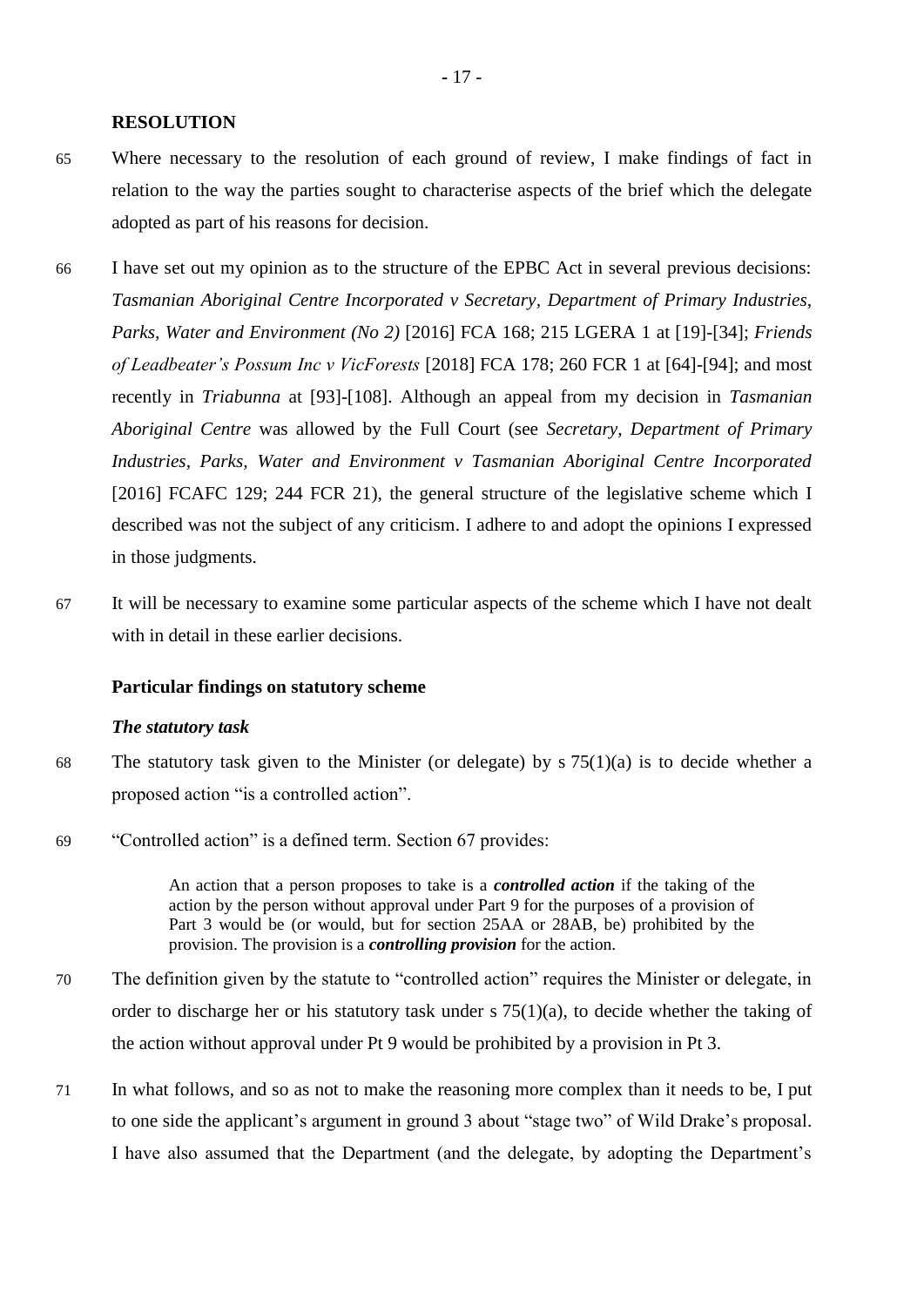brief) correctly identified the World Heritage cultural and natural values in issue in respect of Wild Drake's proposal: the applicant has not contended otherwise.

- <span id="page-22-0"></span>72 To apply what I have outlined in [\[68\]](#page-21-0)-[\[71\]](#page-21-1) above to the impugned decision, the delegate was required to determine whether:
	- (a) the taking of the action by Wild Drake (described at [\[5\]](#page-5-0), [\[17\]](#page-8-0) and [\[26\]](#page-10-0) above, and as described in the referral by Wild Drake and in the brief which was adopted by the delegate as his reasons);
	- (b) without approval under Pt 9;
	- (c) would be prohibited by, relevantly:
		- (i) s 12(1), concerning declared World Heritage properties; or
		- (ii) s 18, concerning listed threatened species and communities; or
		- (iii) any of the applicable criminal offence provisions in Pt 3, eg s 15A or s 18A.
- 73 This is consistent with what was said by the Full Court about the concept of "controlled action" in *Anvil Hill Project Watch Association Inc v Minister for Environment and Water Resources* [2008] FCAFC 3; 166 FCR 54 at [26] (Tamberlin, Finn and Mansfield JJ).
- 74 Taking as an example the action description prepared by the Department and set out in these reasons at [\[5\]](#page-5-0), in respect of the three matters of national environmental significance identified in the applicant's judicial review application, in order to make the determination set out at [\[72\]](#page-22-0), the delegate was required to decide whether:
	- (a) by Wild Drake developing a small tourism operation on Halls Island and establishing a standing camp to accommodate a maximum of six visitors for four day stays, where visitors would arrive by helicopter from Derwent River Bridge and there would be a maximum of 30 tours per year, and where visitors would engage in activities such as kayaking, hill-walking, bushwalking, cultural interpretation, wildlife viewing and citizen science opportunities;
	- (b) there would be, or would likely be, a significant impact on:
		- (i) the cultural and natural values of the TWWHA (specifically the relevant cultural values identified by the Department by reference to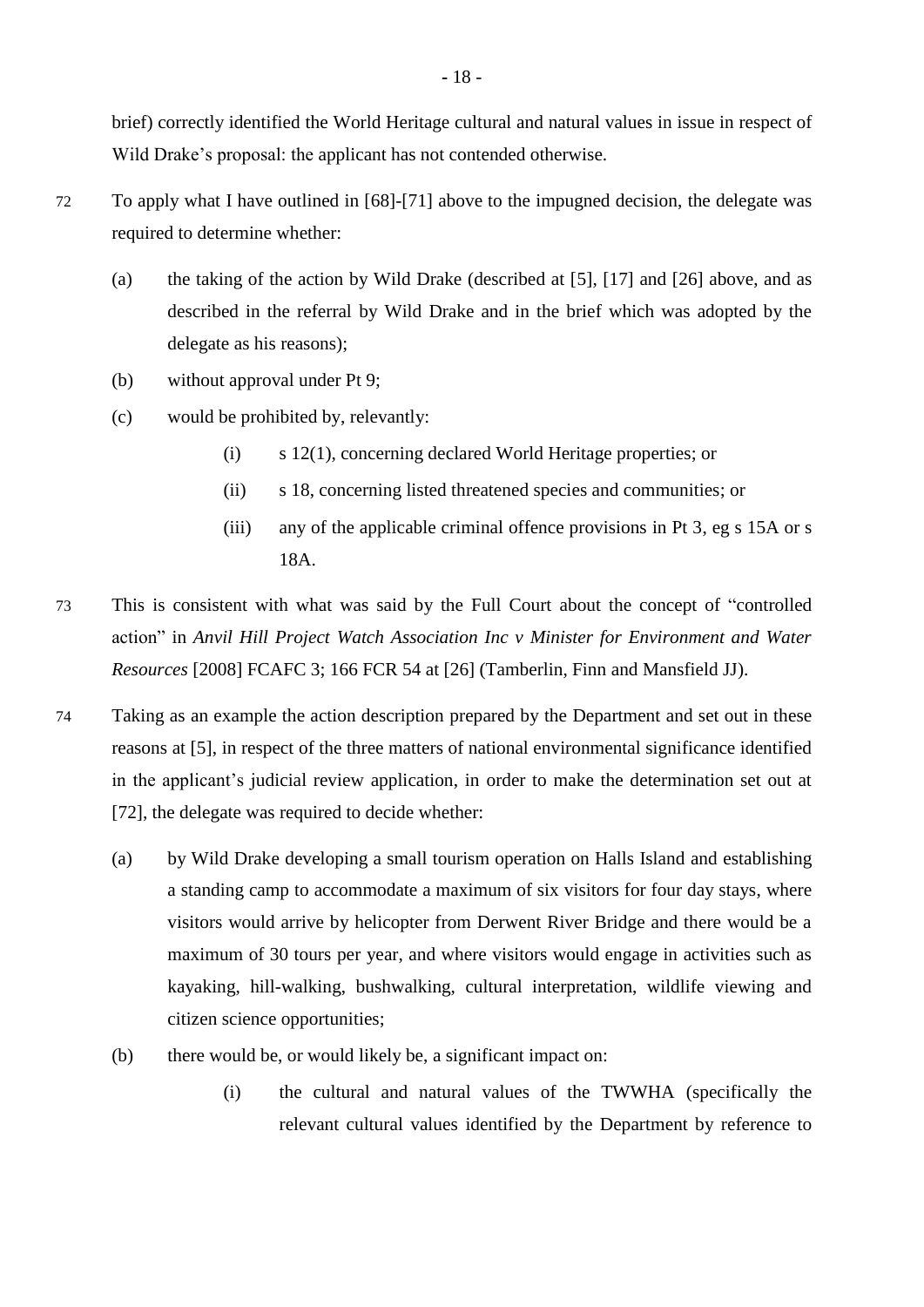criteria (iii), (iv) and (vi) and the relevant natural values identified by the Department by reference to criteria (vii), (viii), (ix)); and/or

- (ii) the Tasmanian Wedge-tailed eagle species; and/or
- (iii) the threatened ecological community identified as Alpine *Sphagnum* Bogs and Associated Fens.

#### *The consequence of the statutory task*

- 75 I accept the applicant's submission that, in construing and understanding the nature of the task of the Minister (or delegate), the statutory consequences of a determination that an action is not a controlled action are an important consideration.
- 76 Relevantly, s 12(2)(c) provides that the prohibition in s 12(1) does not apply if:

… there is in force a decision of the Minister under Division 2 of Part 7 that this section is not a controlling provision for the action and, if the decision was made because the Minister believed the action would be taken in a manner specified in the notice of the decision under section 77, the action is taken in that manner[.]

- 77 Section 19(3)(b) is to the same effect, in relation to the prohibitions in s 18 and s 18A.
- 78 In its written submissions, the applicant described this as an "immunity". Whether or not this is an accurate description, the underlying point has some force. A decision under s 75 that an action is not a controlled action disengages the prohibitions in any relevant provision in Pt 3 in respect of that action. Otherwise, as the applicant submitted, in general terms the taking of an action remains governed by the conditions for its lawfulness set out in Pt 3, unless and until the taking of the action is approved under Pt 9, with or without conditions. I say "in general terms" because provisions such as s 12 (and its equivalents for other matters of national environmental significance) do recognise other circumstances in which the Pt 3 prohibitions are disengaged, or not engaged, such as whether any provisions in Pt 4 (titled "Cases in which environmental approvals are not needed") apply. However, in circumstances where a decision has been made under s 75, and provided the action is not undertaken in any materially different manner, then the effect of s  $12(2)(c)$  and s  $19(3)(b)$  is to disengage the protective effects of the Pt 3 prohibitions.

## *Sections 74A and 77A*

79 I agree with the applicant's written submissions at [30] that, in terms of the structure of the statutory scheme, consideration of whether s 74A applies to the action in question is a matter which comes before any decision under s 75. Consideration and application of s 74A may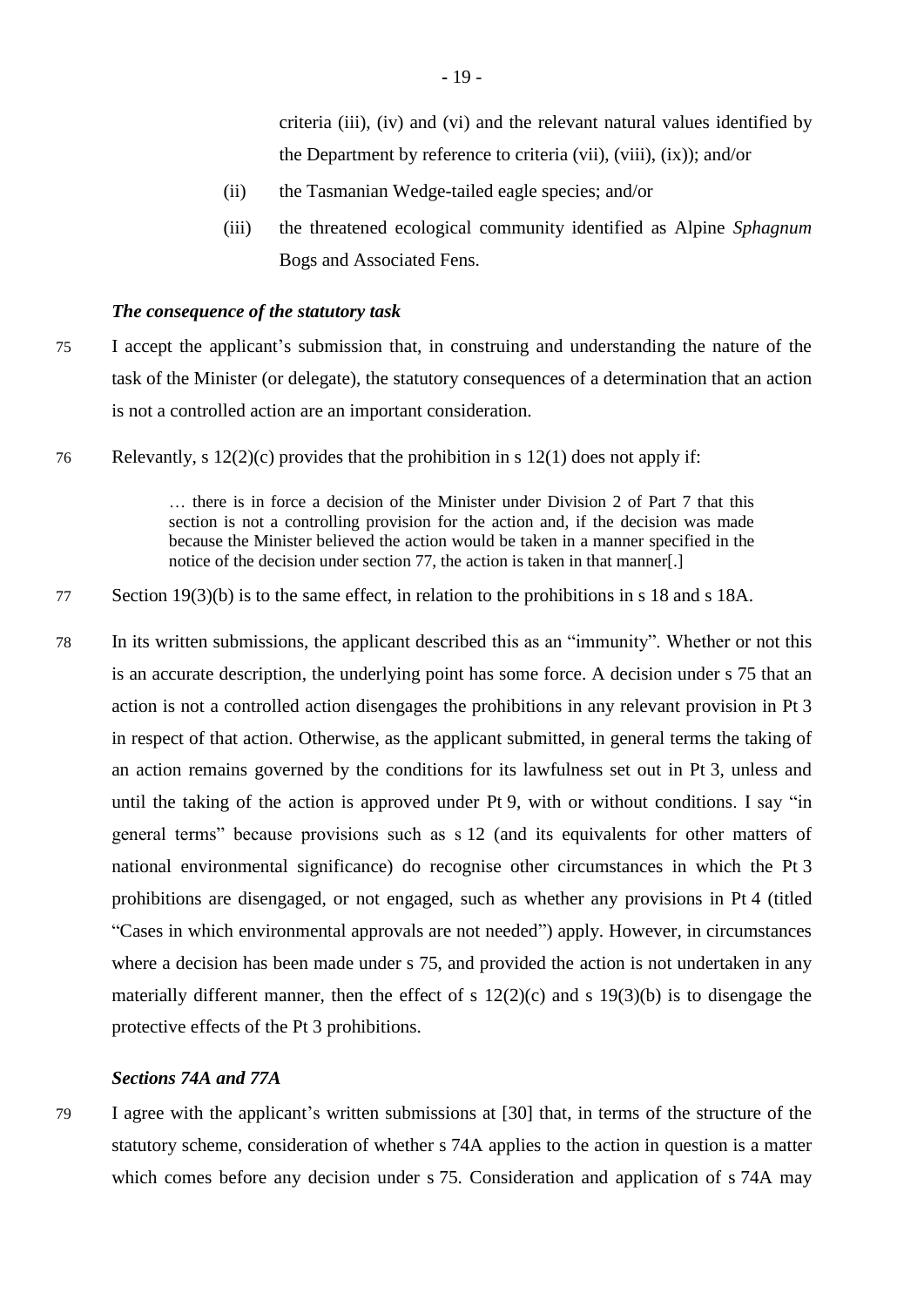mean there is no s 75 decision. I also agree with applicant's written submissions at [32] that the s 77A power has to accompany a s 75 decision, because it is another way of deciding an action is not a controlled action. So much is now clear on the authority of the Full Court judgments in *Triabunna*. These propositions were not contested by the Minister.

## *The RAA*

- 80 The RAA has no status under the EPBC Act: this fact is not unimportant. The EPBC Act is, to say the least, a complicated legislative scheme. Legislative judgments have been carefully and thoroughly made about the circumstances in which the prohibitions in Pt 3 of the Act are either not to be engaged (see for example s 38 and my reasons for judgment in *Friends of Leadbeater's Possum*), or might be disengaged (a decision under s 75 that an action is not a controlled action being one example).
- 81 Part 4 sets out some of the substitute assessment processes recognised by the legislative scheme:
	- A Ministerial declaration might be made under s 33, exempting an action from the need to be approved under Pt 9, but this will only occur where there is an "accredited management arrangement" or an "accredited management process": see s 32(a), and the definitions of these terms in s 33(2) and (2A).
	- The taking of an action might be covered by a bilateral agreement between the Commonwealth and a State or Territory, on the basis that under such an agreement the Minister has accredited a management arrangement or an authorisation process.
- 82 The same is true of the broader, historical, exemption for the conduct of forestry operations: see my reasons in *Friends of Leadbeater's Possum* at [95]-[135].
- 83 Further, if the taking of an action is to be assessed under Pt 8, after a decision made under s 75 that it is a controlled action, various levels of scrutiny can be applied to the action, including a State-based process: see s 85, and the reference to an accredited assessment process.
- 84 The point to be made is that Parliament, through this complex legislative scheme, has decided what kinds of substitute assessment processes will meet the standards required to protect matters of national environmental significance. State-based processes have an important role to play, but that role has been identified, or provided for, in the EPBC Act itself.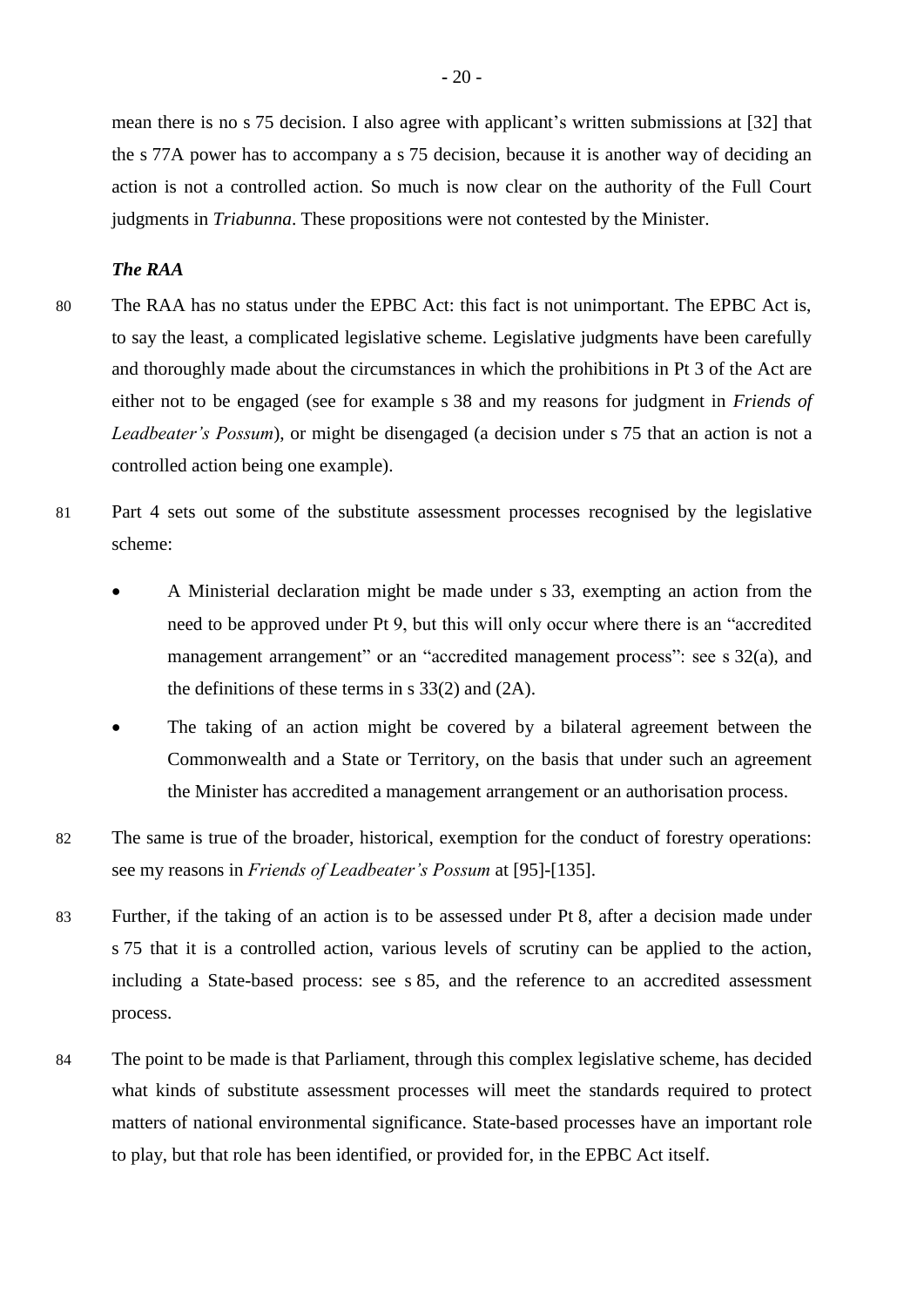- 85 The RAA is not included in the legislative scheme of the EPBC Act. It does not occur under a bilateral agreement. As the applicant submitted, the Minister has entered into a bilateral agreement with Tasmania under Ch 3 of the Act. Schedule 1 to that bilateral agreement identifies three classes of action to which the bilateral agreement applies, defined by reference to assessments under specified provisions of the *State Policies and Projects Act 1993* (Tas), the *Environmental Management and Pollution Control Act 1994* (Tas), and the *Land Use Planning and Approvals Act 1993* (Tas). The applicant submitted the RAA process was not done under any of those provisions, and I accept that submission.
- 86 Nor is the RAA an "accredited assessment process" conducted by the State of Tasmania. It is not a recognised substitute for a Pt 8 assessment. It is not, therefore, a process which is intended to enable the disengagement of Pt 8 and Pt 9.
- 87 Any conditions imposed under the RAA, or undertakings given by Wild Drake to the PWS pursuant to the RAA cannot, in law, be a substitute for the discharge of the Minister's (or delegate's) statutory task under s 75.

#### *Identifying the action for the purposes of this statutory task*

- 88 In *Triabunna*, each of the judgments of the Full Court made some observations relevant to the question of how to identify the action for the purposes of the statutory task in s 75.
- 89 Justice Besanko emphasised the need to look carefully at the relevant facts (at [11]-[12], and  $[14]$ :

In my respectful opinion, the answer lies in the facts. The question is whether the particular matters are capable of being characterised as particular manner requirements and then, importantly, whether the Minister believes that Part 3 is not a controlling provision for the action because the action will be taken in accordance with those particular matters. If yes, then those matters must be specified in the notice given under s 77 by reason of s 77A of the Act. Whether the matter is part of the initial proposal or added later by the applicant who identifies it as a mitigating feature is not to the point; it is its significance to the decision-making process which is important.

The use of K-Grid and of bundled lines are certainly capable of being particular manner requirements. In my opinion, a close examination of the delegate's reasons indicates that the use of K-Grid and of bundled lines were reasons the delegate believed that ss 18 and 18A of the Act were not controlling provisions for the proposed action. The delegate made it clear in [34] of his reasons that the risks of entanglement, vessel strikes and noise disturbance would be significant in terms of impact and, therefore, engage ss 18 and 18A of the Act, but for the mitigating measures directed to those matters. In my opinion, [30] and [31] of the delegate's reasons make it quite clear that the use of K-Grid and of bundled lines were part of the measures which reduced the impacts of the action to a level below significant.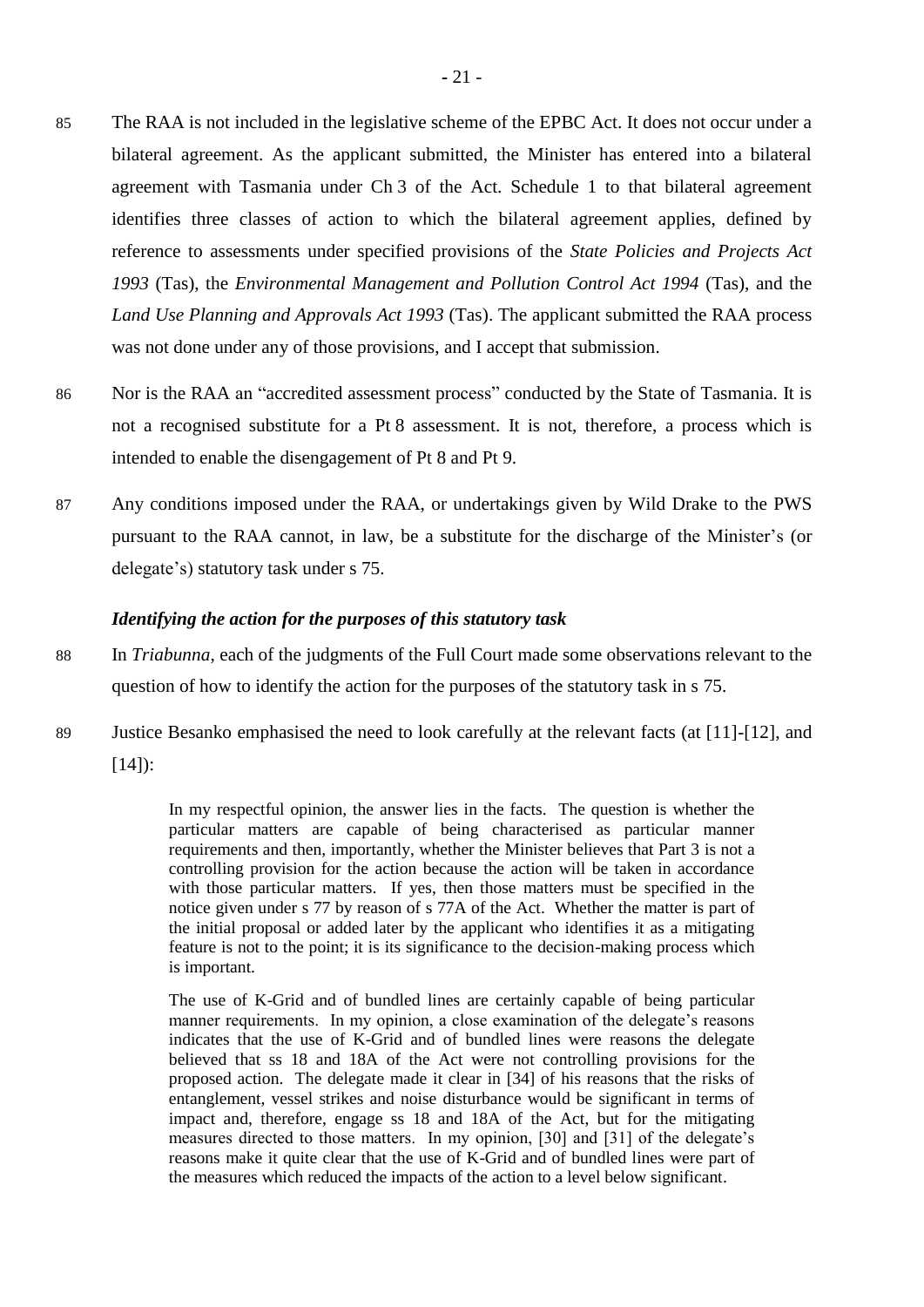….

As I have said, the approach of the primary judge as to the use of K-Grid, and the parties on the appeal both as to the use of K-Grid and of bundled lines, proceeded on that basis that they were important features of the proposed action. In light of the delegate's reasons, that approach is correct. It means, I think, that there is only one possible outcome in terms of the correct approach to the decision-making process and that is that the use of K-Grid and of bundled lines should be included in particular manner requirements in the notice under s 77 of the Act.

- 90 Ultimately, and despite the absence of any reference to s 77A in the brief to the delegate, the approach I have taken to the delegate's decision in this case is not dissimilar from Besanko J's approach in *Triabunna*.
- 91 At [49], Flick J emphasised that the regulatory requirement to "describe" a "proposed action" (in the Regulations) must be understood in the context of the scheme's provision for persons other than the proponent to make a referral: that is, it may well be a person other than the proponent who will be, for the purposes of Pts 8 and 9, describing the "action".
- 92 In my respectful opinion, what constitutes an action is not a subjective issue: it has to be objectively capable of being identified. It is a statutory concept, including a concept upon which criminal liability can turn. While it might be fact-dependent, ultimately, there must be a correct, and an incorrect, identification of an action in order for the scheme to operate: see my reasons in *Triabunna* at [193].
- 93 While, as Flick J observed in *Triabunna* at [51], there may be no "legislative imperative" to *describe* the proposed action "with particularity", *identification* of the proposed action is critical to the legislative scheme, including the civil and criminal prohibitions in Pt 3. The concept of "action" in the legislative scheme is distinct from, and anterior to, the concept of the "impact", or consequences of an action. That distinction is also a key component of the scheme. That distinction could be obliterated, or rendered meaningless, if it was the case that an action could be defined down to its minutiae and could include all the mitigation or avoidance measures that might be necessary to avoid the likelihood of an impact. Mitigation or avoidance measures, agreement to refrain from taking an action in a particular manner, changes to the manner in which an action might be taken – all these matters might end up being specified in a s 77A decision, or they might end up as conditions if an action becomes a controlled action. But in my opinion one cannot escape the fundamental structure of the legislative scheme by seeking to incorporate into the concept of an "action" the very protections, through mitigation and avoidance measures, which the Act seeks to ensure are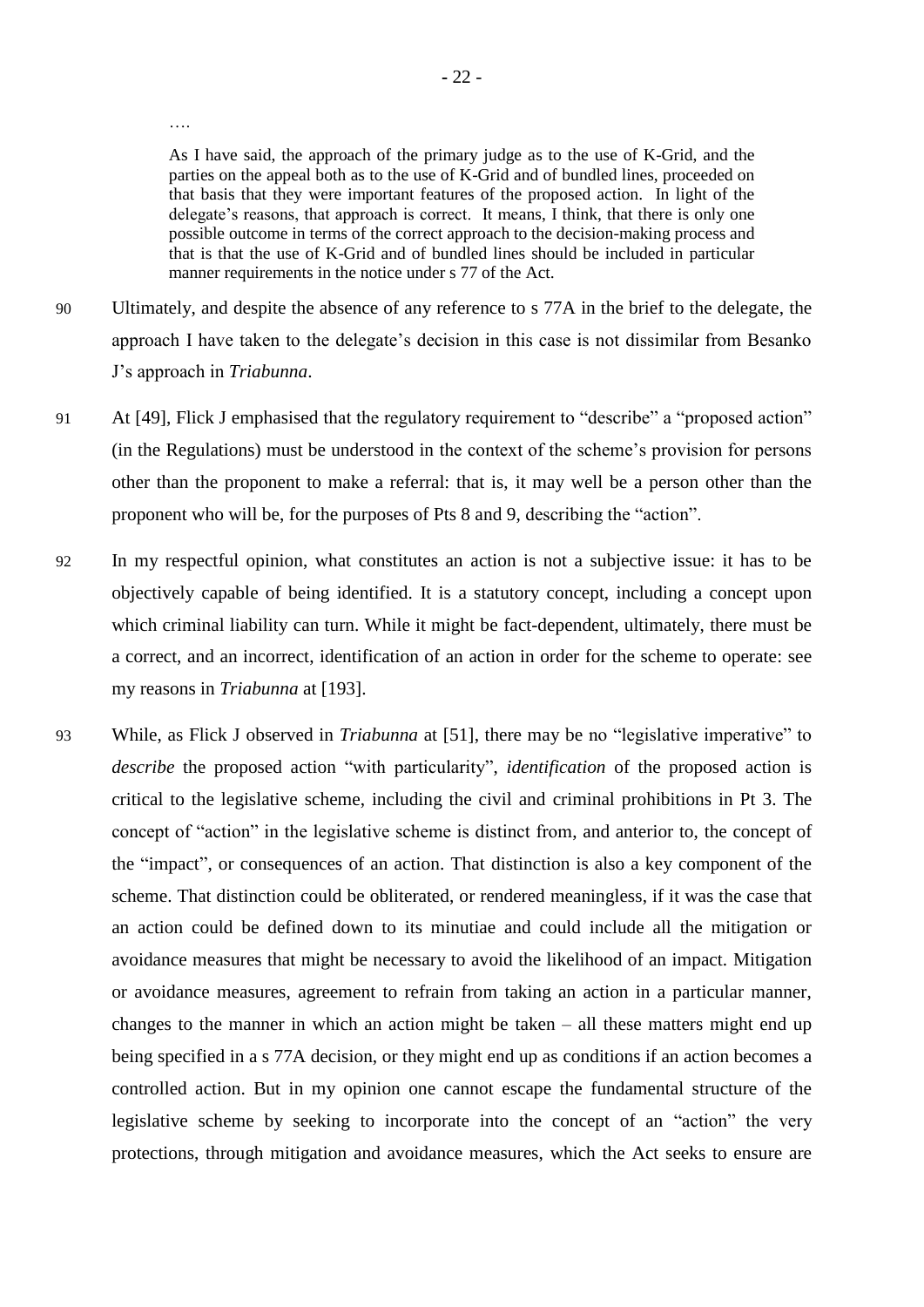observed for matters of national environmental significance. The Act does not establish some kind of executive negotiation mechanism between a proponent, the Minister and her or his Department, away from public scrutiny, by which some agreement can be reached as to a suite of mitigation and avoidance measures so that it is only where a negotiated outcome cannot be reached that Pt 8 and Pt 9 are engaged.

## **Ground 1**

- 94 The applicant's submissions about the nature and relevant content and processes of the Management Plan for the TWWHA, including the RAA process, are set out at [43]-[60] of its principal written submissions, and the Minister's submissions did not in substance dispute what is in those paragraphs. I accept them. As well as the Management Plan, the regulatory mechanism employed in respect of the use of land in the TWWHA appears to be (relevantly) the grant of a lease or licence under s 48 of the NPRM Act and the potential to cancel that lease or licence under s 51, for – amongst other matters – breach of conditions.
- 95 The Management Plan purports to adhere to the requirements of s 321 and s 322 of the EPBC Act, concerning the management of World Heritage properties. Section 321 provides:

#### **321 Co**‑**operating to prepare and implement plans**

- (1) This section applies in relation to a property that is included in the World Heritage List.
- (2) The Commonwealth must use its best endeavours to ensure a plan for managing the property in a way that is not inconsistent with Australia's obligations under the World Heritage Convention or the Australian World Heritage management principles is prepared and implemented in co-operation with the State or Territory.

(3) Subsection (2) does not apply in relation to so much of a property as is in the Great Barrier Reef Marine Park.

96 Thus, one of the purposes of the TWWHA Management Plan is the discharge of the Commonwealth's obligation under this provision, and in that discharge, compliance with its international obligations under the World Heritage Convention. The Plan states as much in the executive summary. These purposes are also reflected in Sch 5 of the Regulations. However, there is no suggestion by the terms of s 321 and s 322 of the EPBC Act that the

Note: The Commonwealth and the State or Territory could make a bilateral agreement adopting the plan and providing for its implementation.

Note: A zoning plan must be prepared under the *Great Barrier Reef Marine Park Act 1975* for areas that are part of the Great Barrier Reef Marine Park. In preparing a zoning plan, regard must be had to the Australian World Heritage management principles.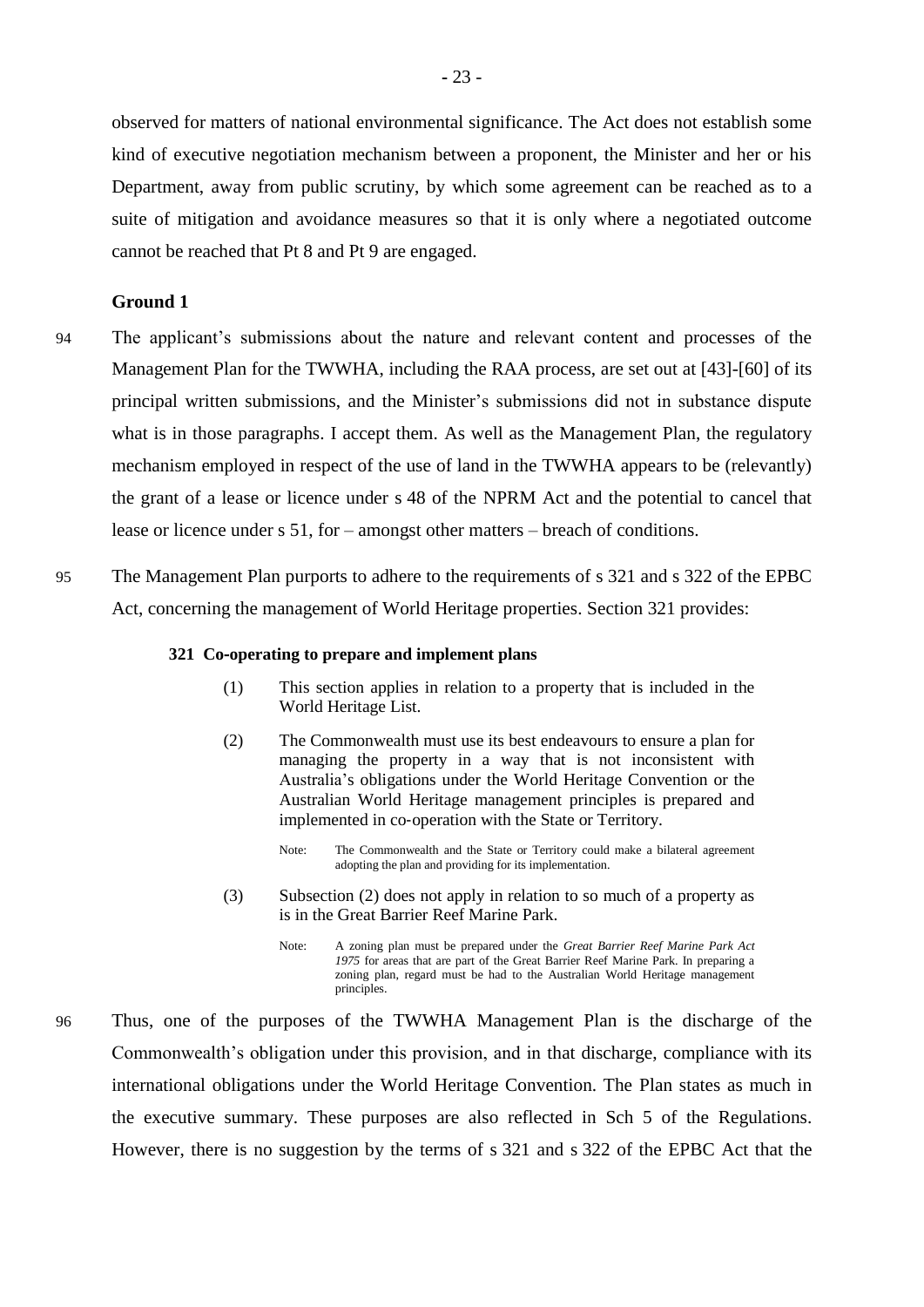existence of a management plan in World Heritage areas, nor an actor's compliance with it, is a method of avoiding, or disengaging, the controlled action provisions in Pt 8.

- 97 For the purposes of ground 1, the key point is that the functions and objectives of a management plan such as one made under ss 19-28 of the NPRM Act, and taking into account the lease and licence provisions in s 48, are obviously much broader.
- 98 As the brief to the delegate stated, and consistently with cl 3.02 of Sch 5 to the Regulations, the RAA process required an EPBC Act referral. It did not, in its terms, purport to be a substitute for the EPBC Act process: quite the contrary, it required a proponent such as Wild Drake to seek and obtain statutory permission to take an action under the EPBC Act. That is a critical fact which should not be overlooked: the RAA process did not purport to be of the same character as a bilaterally accredited process, or any other substitute process for which the EPBC Act provides and for which it accordingly provides an exemption. The brief also stated that the RAA process "will be finalised after the EPBC Act referral decision, and assessment if required has been completed…".
- 99 In my opinion the brief, adopted by the delegate as his reasons, made it clear that the delegate believed the action could be taken without a significant impact on any of the identified matters of national environmental significance only if it was carried out in a particular manner. Indeed, in my opinion the brief, standing as the delegate's reasons, indicated that the delegate's belief incorporated a number of aspects about how the action needed to be carried out, in order to avoid any likelihood of significant impact. I note that unlike *Triabunna*, this is not a situation where the delegate made any finding about actual significant impact and then how to avoid it. This is a decision centring on the "likelihood" of significant impact, rather than the formation of a view there *would* be such an impact.
- 100 The following matters have contributed to the finding of fact I make about how the delegate's reasons (ie the brief) should be interpreted.
- 101 Despite the conduct of the RAA, and the imposition of a series of conditions on Wild Drake through that process, the Department sought further information on the delegate's behalf from Wild Drake. That information was set out in a letter which was contained in Attachment B1 to the delegate's brief, and relevantly stated:

Our initial examination of your referral indicates that there is insufficient information to allow us to consider all the relevant issues. To assist the Department in making a decision on the referral, please provide the following information: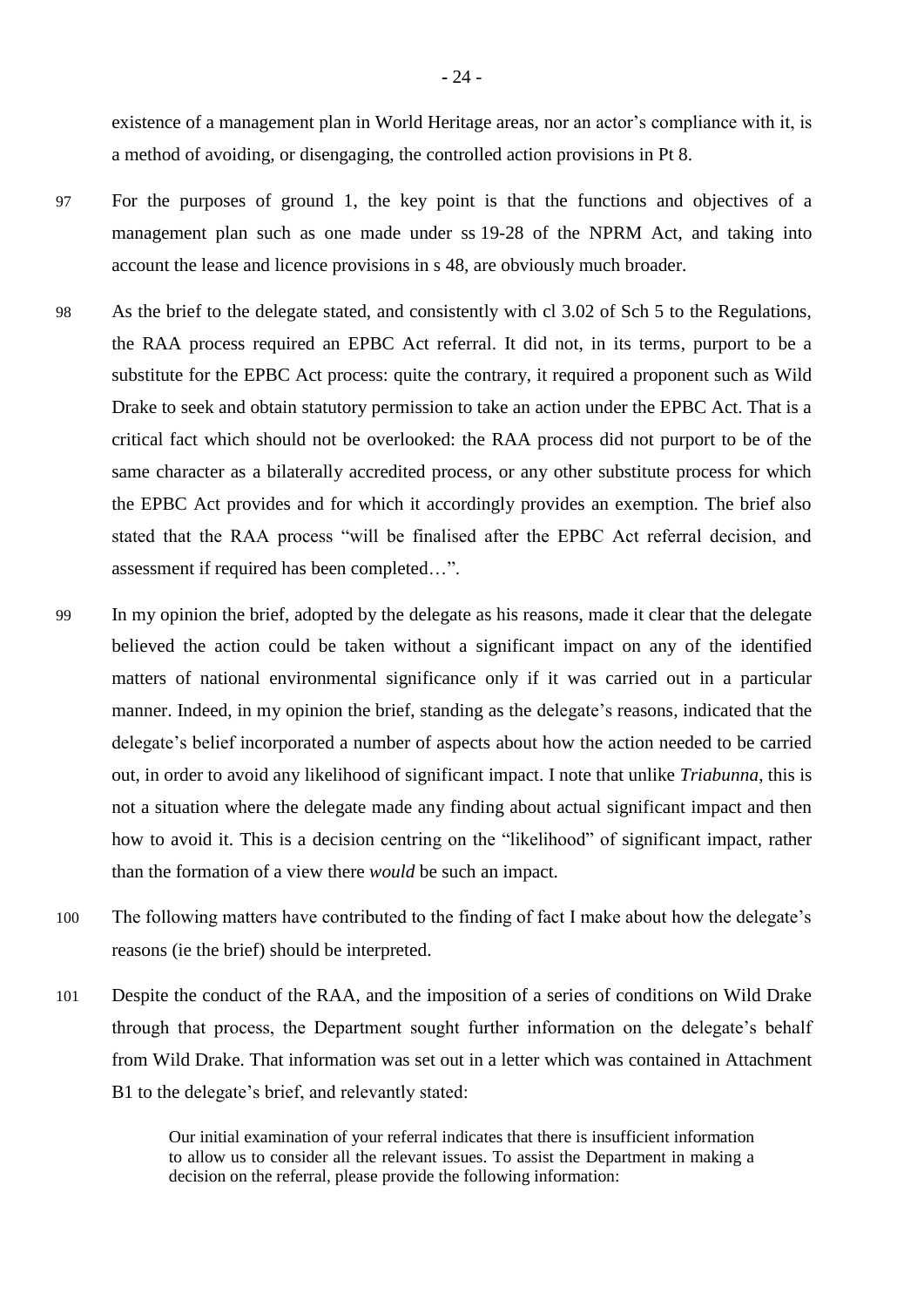- identification of the values of the Tasmanian Wilderness World Heritage Area that may be impacted by the proposed action;
- management measures proposed to avoid and mitigate impacts on the identified values, including increased fire risk;
- survey information for the helipad site;
- location of proposed walking paths from the helipad to the boat launch;
- the system proposed to manage waste (including waste water and sewage) on Halls Island;
- measures to be imposed under local and state government approvals; and
- conditions attached to the current Halls Island leasehold.
- 102 These were all material issues, most of which went directly to the consideration of any adverse impacts on the applicable Pt 3 matters (see s 75(2)).
- 103 The result of this request was, amongst other material, the submission by Wild Drake of the PMEMP for the proposed action. In the introduction, the PMEMP described its overall purpose as:

… to ensure that the impact and avoidance strategies and procedures prescribed in the *Halls Island Consideration of MNES, potential impacts, avoidance and mitigation measures* are identified, encapsulated and implemented within the proposed activities and actions.

104 The *Halls Island Consideration of MNES, potential impacts, avoidance and mitigation measures* was another document provided by Wild Drake in response to the Department's request for further information. It is a document of substantial length, which as part of its title indicated its purpose was to address "potential impacts, avoidance and mitigation measures". The document identified each relevant World Heritage value, and other matters of national environmental significance (such as the presence of threatened flora and fauna) and in respect of each, set out the potential impacts, the level of risk, the consequences of those potential impacts, the measures which would be taken to manage or avoid the potential impacts, and the contended risk and likelihood of significant impact if those measures were taken. Although the extracts are lengthy, it is necessary to set out three examples, so that the detail can be understood, as it is the method which these extracts reveal, and the delegate's acceptance of what was in this document, that informs how the applicant contends the delegate misunderstood his task under s 75(1), for the purposes of ground 1. The delegate's acceptance of these measures, in the terms they are expressed, is also important to my conclusion that the delegate did, in fact, form a belief about the "particular manner" in which the action would be carried out.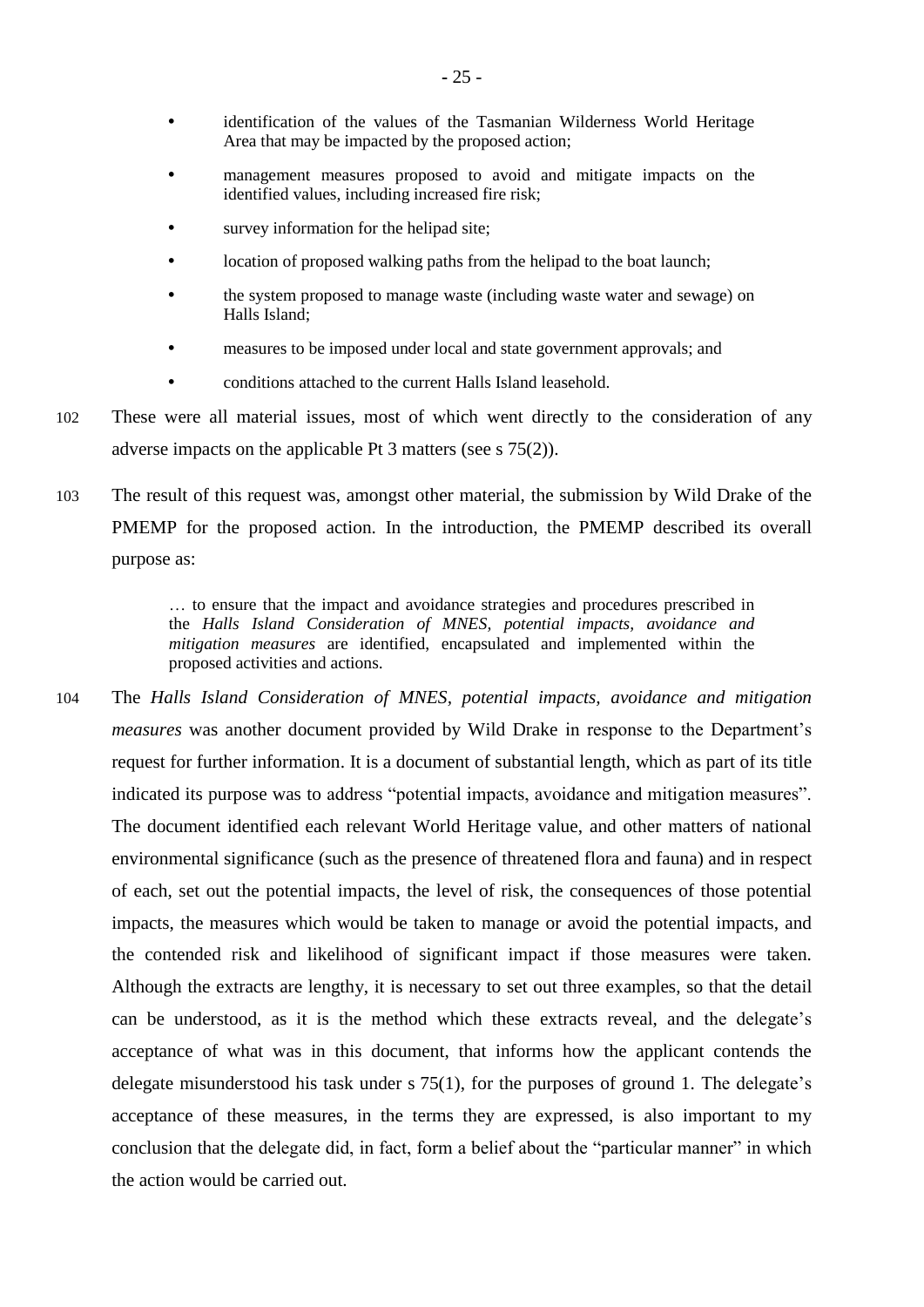<span id="page-30-0"></span>*Value*: Criteria ix; Values representing significant ongoing geological processes, biological evolution and man's interaction with his natural environment

*Matter*: Impacts to relatively undisturbed landscape.

*Potential impacts (to establish the likelihood of a significant impact on MNES)*: Disturbance from infrastructure and on-island use.

*Likelihood* Low. Built-infrastructure will be located in an area with existing humanhabitation / structures and use (modified apparent naturalness).

*Consequence*: Disturbance to the relatively undisturbed landscape.

*Risk*: Low.

#### **Mitigation and management measures**

*Existing measures (RAA, lease and licence conditions) to be fully adopted*

- RAA Step 6 Activity controls # 4.1.3.1, 4.1.3.2, 4.1.4.1, 4.1.5.1, 4.1.8.1, 4.2.3.3, 4.2.3.4, 4.2.5.1 and implement all RAA Step 8 Conditions
	- 1) 4.1.3.1: (Geoconservation) Camp will be installed using hand-tools / battery operated tools only. Minimal ground disturbance, no excavations or changes to water-courses.
	- 2) 4.1.3.2: (Western Tasmania Blanket Bogs) Sites are avoided. Any interaction with sites will involve minimal ground disturbance, perforated decking and boardwalking.
	- 3) 4.1.4.1: (Landscape & Viewfield) Sympathetic building material selection, no reflective materials, muted bush tones.
	- 4) 4.1.5.1: (Wilderness and wild rivers, NWI (National Wilderness Inventory) 14+) Restrict maximum group sizes of 6 customers, restrict number of commercial trips to 30 per year. Sympathetic building designs and scale. Adhere to strict flight path and impact minimisation prescriptions in Attachment 10.
	- 5) 4.1.8.1: (Water quality / CFEV (Conservation Freshwater Ecosystem Values) Values) Installation of complete-capture sewage and greywater pods. Greywater will be back-loaded with each trip, for disposal outside of the TWWHA. Sewage will be collected annually in pods and emptied off-site.
	- 6) 4.2.3.3: (Recreational values, established uses) Minimise helicopter use, use helicopter route as described which avoids recorded & formal walking routes, and all significant recreational fishing waters. Restrict annual trip (booking) numbers during peak season (Oct-May) to 25 trips. Adhere to impact minimisation prescriptions in Attachment 10.
- Step 8 Conditions:
	- 7) (Wilderness Character) Prepare and comply with an Operations Plan to include: 'Fly Neighbourly Advice and identified flight path between Lake St Clair and helipad. Conditions are also to be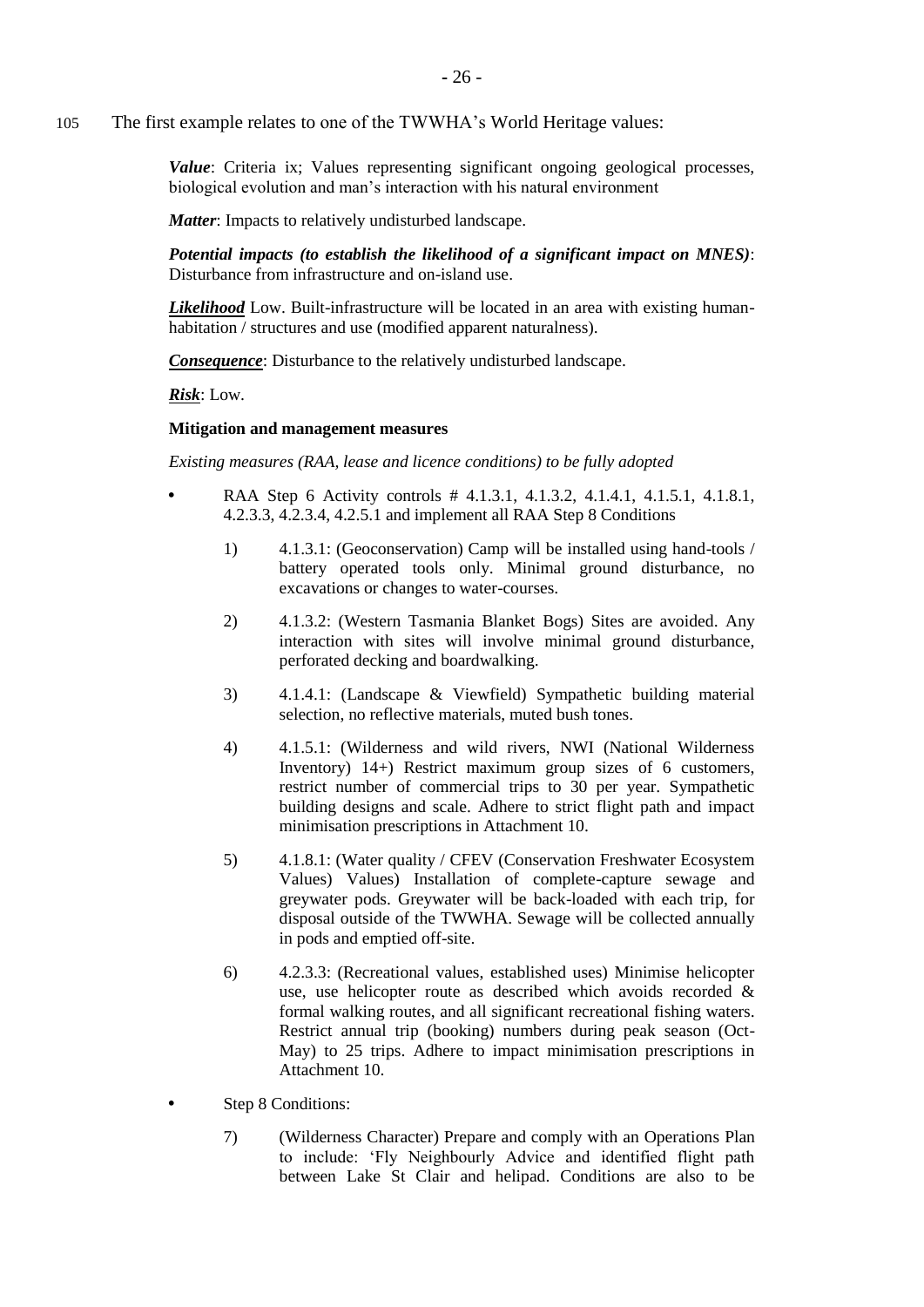incorporated into the lease and licence. Adhere to helicopter prescriptions in Attachment 10 to minimise point-impacts.

- Lease and Licence conditions including: 12.4, A2.2(d,l,k,l,m), A2.4(a), A2.5(d), A3.8d(i), A3.8e(l,ii), B1.2(c), B1.2(f), C2.2, C4(A, Bii, Bvii, Bviii, Bix, BxiiC)
	- 8) 12.4: Compliance with management objectives. The Operator must not do anything that is inconsistent with the management objectives (for the purposes of the Act (*National Parks and reserves Management Act 2002 Tas*)) applicable in respect of the Land.
	- 9) A2.2 (d,l,k,l,m): (l) the design must minimise environmental impacts through:
		- (i) appropriate footprint design and techniques for the three accommodation huts and the communal kitchen hut, with exact locations and size of huts to be determined in conjunction with the (Tas) Minister;
		- (ii) the use of a selection of products, materials and methods that reduce or minimise impacts (including in respect of water use, waste production and generation); and
		- (iii) the development and implementation of actions to ensure that the natural and heritage values of the Park are preserved.
		- (m) all kitchens, toilets and bathrooms must be designed with a complete capture system. All grey and black waste water must be removed from the Land regularly and disposed of at a Central Highlands Council approved disposal facility.
		- (k) the design must maximise the retention of existing vegetation and topography.
		- (i) materials used in external surfaces of the Development must be low-visibility in colour and similar to surrounding vegetation (including a mixture of timber and steel materials in muted bush tones).
		- (d) the design must protect and present the values of the setting in which the Development is to occur, including in respect of the selection of materials and scale of buildings being complementary and sensitive to the surrounding environment (including vegetation type) with a reduced visual impact.
	- 10) A2.4 (a) l,ii: The Operator must prepare an operations manual detailing the operational practices of the Operator in respect of both the Approved Use and the Licensed Activities (Operations Manual). The Operations Manual must include:
		- (i) details of the FNA (Fly Neighbourly Advice) and an identified flight path between the identified area of Lake St Clair and the Conservation Area (helipad), including ensuring a standard operating procedure of over-flying potential (\*wedge tail eagle) nesting habitat by approximately 1000m altitude where possible (except for the end points of the flight), travelling along the pre-determined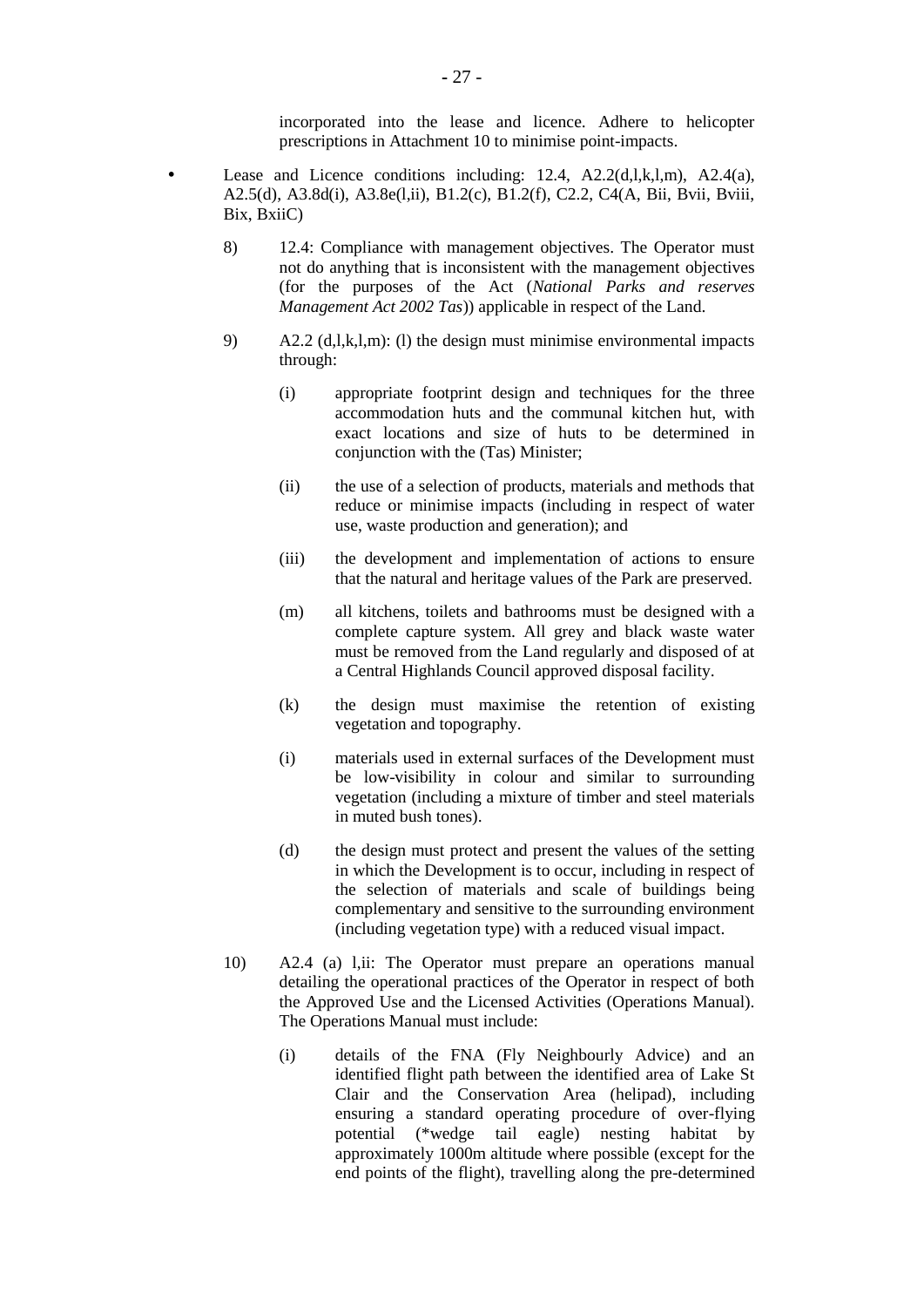route of minimum likelihood of nests and avoiding tight manoeuvres and hovering (including ensuring that any flight path is not within a 1km line of sight of known eagles nests and that any flight does not include any 'view' of the nest);

- (ii) impact mitigation measures which are noted in the North Barker Flora and Fauna Assessment dated 21/11/2016, for Riverfly RIV002:
- A 2.5(d): Construction Environmental Management Plan
- (d) details of how impact mitigation will be managed including the development of site management plan dealing with listed species and communities of the island, risk mitigation measure and supervision
- 11) A3.8d (l): The Operator must ensure that any helicopter used in connection with the construction and/or operation of the Development:
	- (i) uses the flight path provided by the Lessor to ensure minimal airtime and minimal impacts on other users of the area;
- 12) A3.8e (l,ii): (e) Except for emergency situations, helicopters:
	- (i) must not be operated at frequencies greater than those from time to time approved in writing by the Minister; and
	- (ii) must operate substantially in accordance with any applicable operations schedule from time to time approved in writing by the (Tas) Minister.
- 13) B1.2(c,f): B1.2 General Obligations
	- (c) to comply with all requirements and recommendations of the FNA (as may be amended generally or in respect of the Business only where such amendments are agreed between the parties acting reasonably) at all times during the Term including ensuring the recommended flight paths and altitude requirements are followed at all times when the helicopter is operating (provided that in the event of any inconsistency between the FNA and any requirements of CASA or relevant legislation the requirements of CASA or relevant legislation will take precedence to the extent of the inconsistency);
	- (f) discourage smoking from occurring on the Land and within the Park generally but in the event smoking occurs the Operator must ensure that appropriate butt storage is provided and all butts are removed from the Land and disposed of appropriately.
- 14) C2.2: At all times while on a Activity the Operator must use all reasonable endeavours to ensure that the environment and ecology of the Licensed Area is in no way damaged by the Experience Guides and Clients including ensuring all staff and Clients clean, dry and disinfect any waders or equipment prior to accessing the Land and the Licensed Area.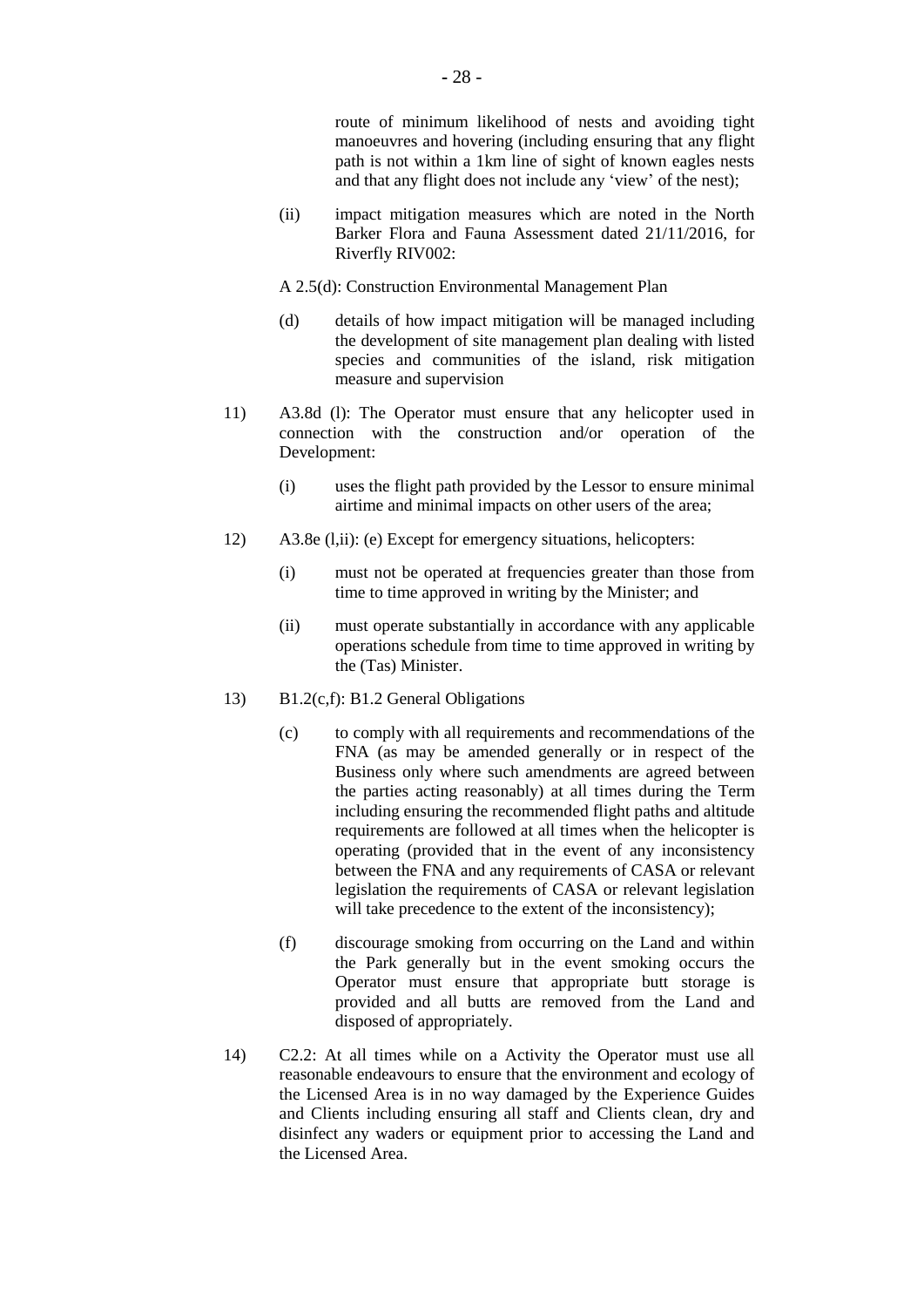- 15) C4 (A, Bii, Bvii, Bviii, Bix, BxiiC): C4 Transport Service
	- (a) The Operator must not operate or use, or arrange for the operation or use of, a helicopter within the Park except in accordance with this clause C4.
	- (b) The Operator may operate or use, or arrange for the operation or use, of a helicopter within the Park subject to the following provisions:
	- (ii) ensure that the flight path enclosed at Attachment B 'Flight Paths' is followed at all times;
	- (vii) complies with the FNA including ensuring a standard operating procedure of over-flying potential nesting habitat by approximately 1000m altitude where possible (except for the end points of the flight), travelling along the predetermined route of minimum likelihood of nests and avoiding tight manoeuvres and hovering (including ensuring that any flight path is not within a 1km line of sight of known (wedge tailed) eagles nests and that any flight does not include any 'view' of the nest);
	- (viii) unless otherwise agreed in writing by the (Tas) Minister, helicopters must only land and take-off from the recognised landing pad, the final location to be determined in accordance with Schedule A;
	- (ix) except for helicopter operations required for the construction of the Development or in respect of emergency situations, helicopters must only be used for supply and servicing runs in respect of a Land or in connection with maintenance of the Operator's Improvements and in accordance with the approved Operations Manual in accordance with clause A2.2;
	- (xii) except where necessary because of overriding safety considerations, the Operator must ensure that helicopters:
	- (c) are operated in a manner that minimises noise and disturbance to other users of the Park;
- Additional proponent proposed measures
	- 16) The Standing Camp site will be rested from commercial activities for the period June-September annually (4 months), with the minor allowance of up to 5 commercial trips (20days) during this period, as per RAA approvals.

**Risk after mitigation and management measures are in place**: Low. Appropriate Standing Camp design and siting ensures that infrastructure does not impact on areas relatively undisturbed landscape. Low volume helicopter use and impact mitigation measures ensure that impacts on other users of the landscape is minimised.

**Likelihood of a significant impact**: Low – no significant visual or physical impacts from Standing Camp infrastructure, and minimal impacts from associated site usage.

106 The second also relates to a World Heritage value: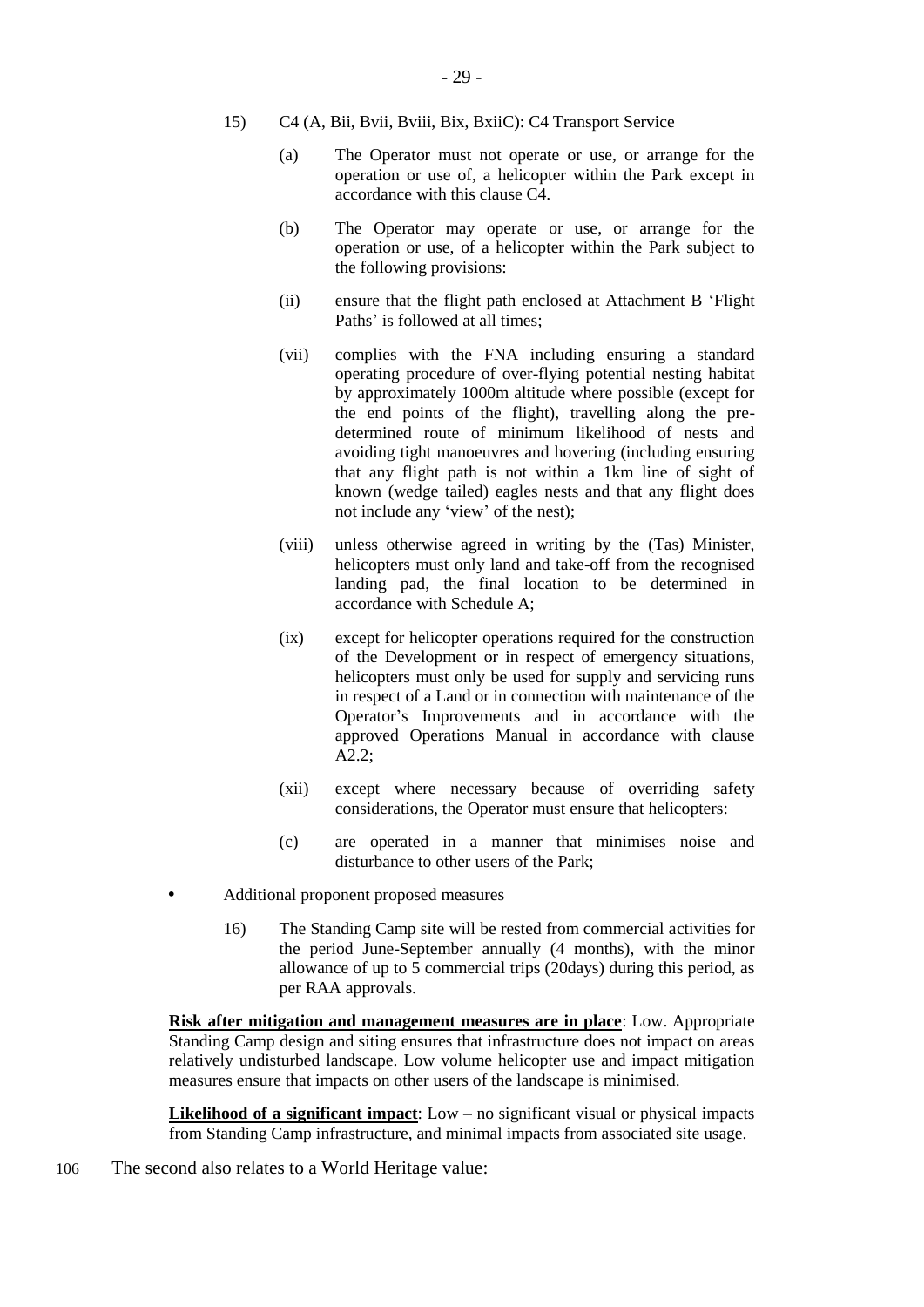*Value*: Criteria  $X -$  Values of the most important and significant habitats where threatened species of plants and animals of outstanding universal value from the point of view of science and conservation still survive.

*Matter*: Habitats where threatened species of plants and animals of outstanding universal value from the point of view of science and conservation communities' and species of conservation significance still survive (eg: *sphagnum* peatland, *Athrotaxis selaginoides* rainforest).

*Potential impacts (to establish the likelihood of a significant impact on MNES)*: Trampling & track formation related to on-island activities and proposed walking routes from helipad to lake edge.

*Likelihood*: Low-Moderate.

*Consequence*: Damage to the integrity of susceptible features arising from trampling, track formation and subsequent erosion.

*Risk*: Moderate.

#### **Mitigation and avoidance measures**

*Existing measures (RAA, lease and licence conditions) to be fully adopted*

- RAA Step 6 Activity controls # 4.1.1.1, 4.1.1.3, 4.1.1.4, 4.1.3.1, 4.1.3.2 and implement all RAA Step 8 Conditions
	- 1) 4.1.1.1: Adopt all mitigation measures prescribed in the avoidance of trampling (on-island) within the Flora and Fauna Assessment:
	- a. Avoid routes through MSP's, or facilitate passage across MSP's by installing raised, perforated boardwalking. Risk is mitigated.
	- b. Education and supervision during trips, in relation to avoidance of trampling.
	- c. Siting of standing camp among ORO or WSU communities.
	- d. Create visitor exclusion zones, excluding visitors from sensitive communities MSP, RKP and *Pherosphaera hookeriana* communities (see Site Plan Map).
	- 2) 4.1.1.3: Install raised, perforated boardwalk along area of existing impact.
	- 3) 4.1.1.4: Ensure on-island routes/tracks avoid *Pherosphaera hookeriana*. Where existing routes pass by this species (near the natural rock landing), use short lengths of boardwalk to ensure clear walking route that avoids plant species. Education and supervision to re-enforce impact mitigation. Utilise no-access areas for visitors, see Site Plan Map including exclusion zones.
	- 4) 4.1.3.1: Camp will be installed using hand tools / battery-operated tools only. Minimal ground disturbance, no excavations or changes to water-courses.
	- 5) 4.1.3.2: Blanket bog sites are avoided.
- Step 8 Conditions: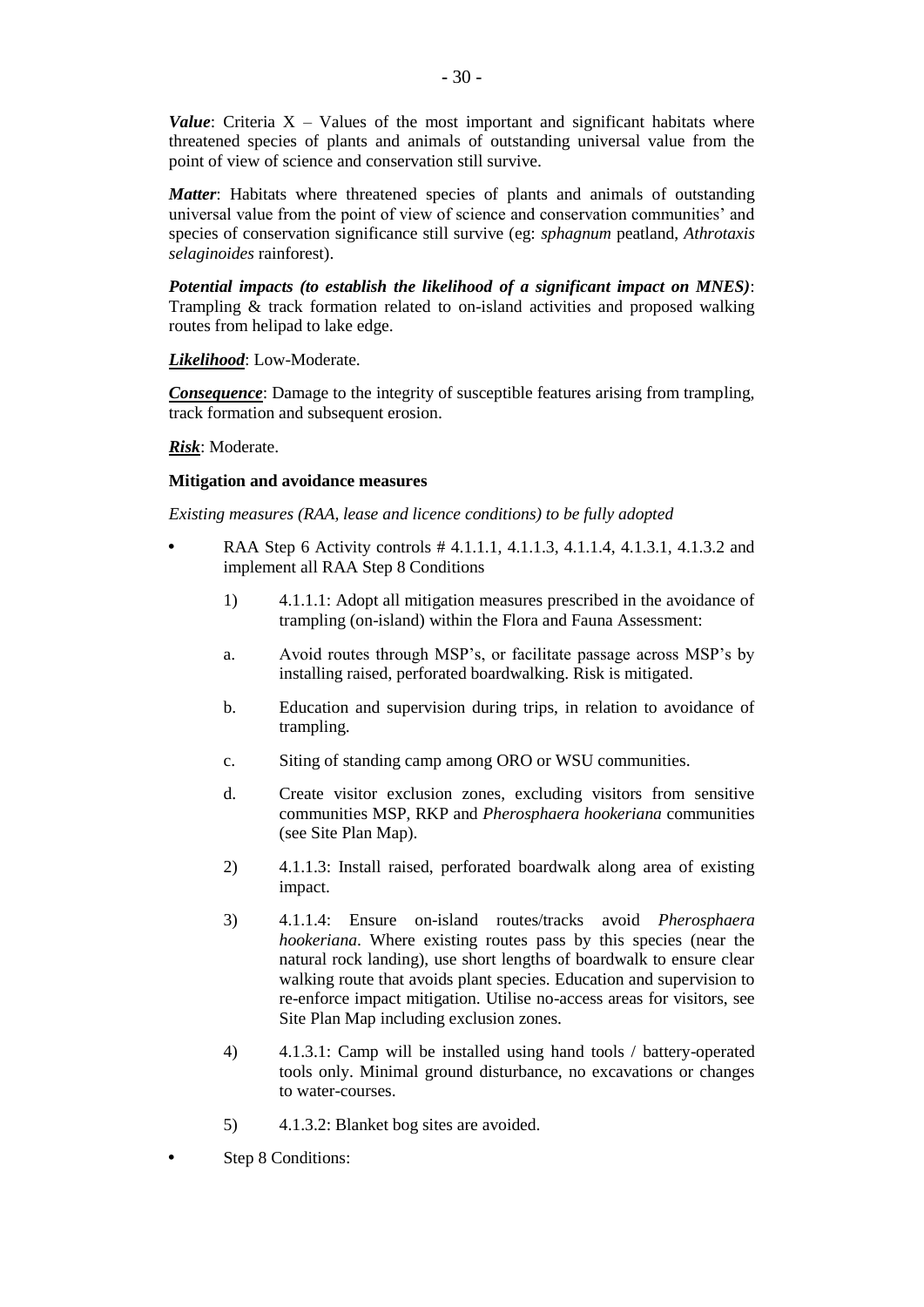- 6) Implement all avoidance and mitigation measures outlined in the Flora and Fauna Assessment; prepare a Construction Environmental Management Plan (CEMP) covering the construction phase, to be approved by the PWS.
- 7) Through the CEMP, make staff and contractors working on Halls Island aware of the location of threatened plants and threatened native vegetation communities to ensure no inadvertent impact to these natural values.
- 8) Flag work area to avoid inadvertent disturbance of threatened plants (*Pherosphaera hookeriana* pines) during construction. Include in CEMP.
- 9) Locate the Halls Island landing such that these plants do not need to be removed, but if this is not practicable or safe, and any of these threatened pines need to be taken, then a permit to take under the *Threatened Species Protection Act 1994* will be required from PCAB prior to any impact.
- Lease and Licence conditions including A2.3, A2.4 (ii), A2.5(d), C2.2
	- 10) A2.4 Operations Manual
		- (b) The Operator must prepare an operations manual detailing the operational practices of the Operator in respect of both the Approved Use and the Licensed Activities (Operations Manual). The Operations Manual must include:
		- (ii) impact mitigation measures which are noted in the North Barker Flora and Fauna Assessment dated 21/11/2016, for Riverfly RIV002, including:
		- (A) avoiding MSP *Sphagnum* peatland, RKP *Athrotaxis selaginoides* rainforest and *Pherosphaera hookeriana* locations (the Operator, where necessary, can apply to construct boardwalks over locations not specified in the RAA, which application will be subject to the written consent of the Minister including any necessary further assessment);
		- (D) using continual education and supervision as part of the overall interpretation and presentation of the Land to ensure minimal impact.
	- 11) A2.5: Construction Environmental Management Plan The Operator must, before making any application for Development Approval to the Central Highlands Council and/or undertaking any Development Works on the Land prepare a plan ('Construction Environmental Management Plan'), in a form and substance satisfactory to the Minister, to deal with the following matters:
		- (d) details of how impact mitigation will be managed including the development of site management plan dealing with listed species and communities of the island, risk mitigation measure and supervision;
	- 12) C2.2 Management of the Environment: At all times while on an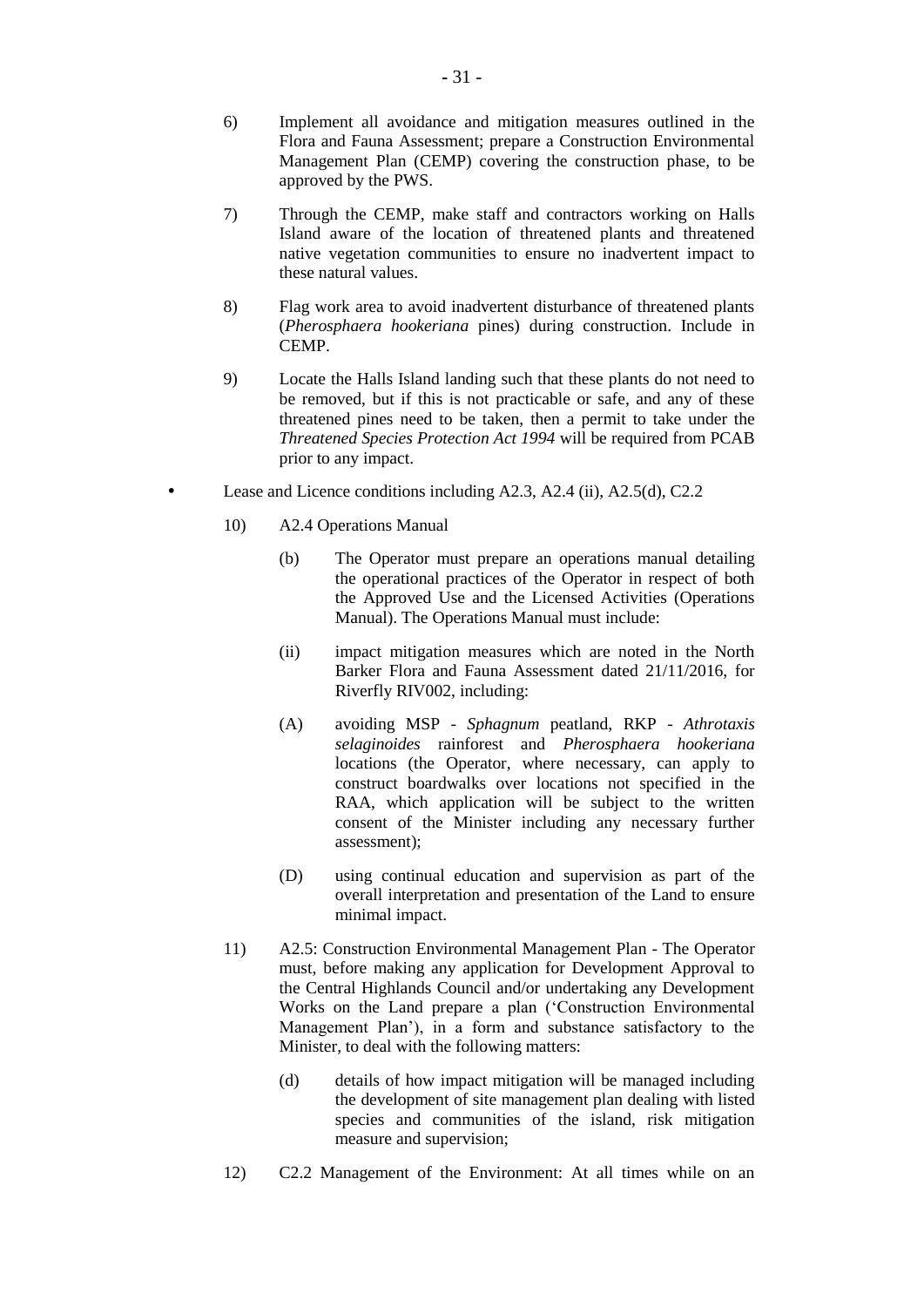Activity the Operator must use all reasonable endeavours to ensure that the environment and ecology of the Licensed Area is in no way damaged by the Experience Guides and Clients including ensuring all staff and Clients clean, dry and disinfect any waders or equipment prior to accessing the Land and the Licensed Area.

- Additional proponent proposed measures
	- 13) Additional on-site assessments (30 May 2018) have identified a suitable helicopter landing location (see Helipad Site 2 - Proposed Helipad and access to Halls Island Vegetation Survey 20 May 2018) consisting of naturally exposed bedrock. It is the intention of the proponent to use this area as the Helicopter Landing Site (HLS) without the requirement for added infrastructure (subject to HLS approval from helicopter contractors and meeting applicable CASA regulations). Should infrastructure (formed helipad) be required due to OH&S and/or CASA requirements, a raised perforated deck shall be installed at Site 2, as per Flora and Fauna Assessment impact mitigation prescriptions.
	- 14) Walking route from heli-landing site to the lake-edge shall follow the sclerophyll forest / open plain edge as prescribed in the Flora and Fauna Assessment addendum. When using the route between the western plain edge, and the lake edge, customers and guides shall use fan-out walking techniques to avoid trampling and track formation. Incorporate into CEMP / Operations Manual.
	- 15) Traversing of susceptible poorly drained habitats including sphagnum, blanket bogs and wetlands shall be avoided through the CEMP / Operations Manual

**Risk after mitigation and avoidance measures are in place**: Low. Activities that could result in trampling are mitigated, and activities that could lead to track formation are avoided.

**Likelihood of a significant impact**: Negligible-low. Avoidance measures, along with mitigation measures such as education and supervision result in a negligible to low risk of significant impact.

107 The third example relates to one of the key threatened flora species:

*Community / species:* Alpine Sphagnum bogs and Associated Fens - MSP

*Potential impacts (to establish likelihood of a significant impact on MNES):* Trampling & track formation related to on-island activities and proposed walking route to and from helipad

*Likelihood:* Low-moderate.

*Consequence:* Damage to the integrity of susceptible soils arising from trampling, track formation and subsequent erosion.

*Risk:* Low-moderate.

#### **Mitigation and avoidance measures**

*Existing measures (RAA, lease and licence conditions) to be fully adopted*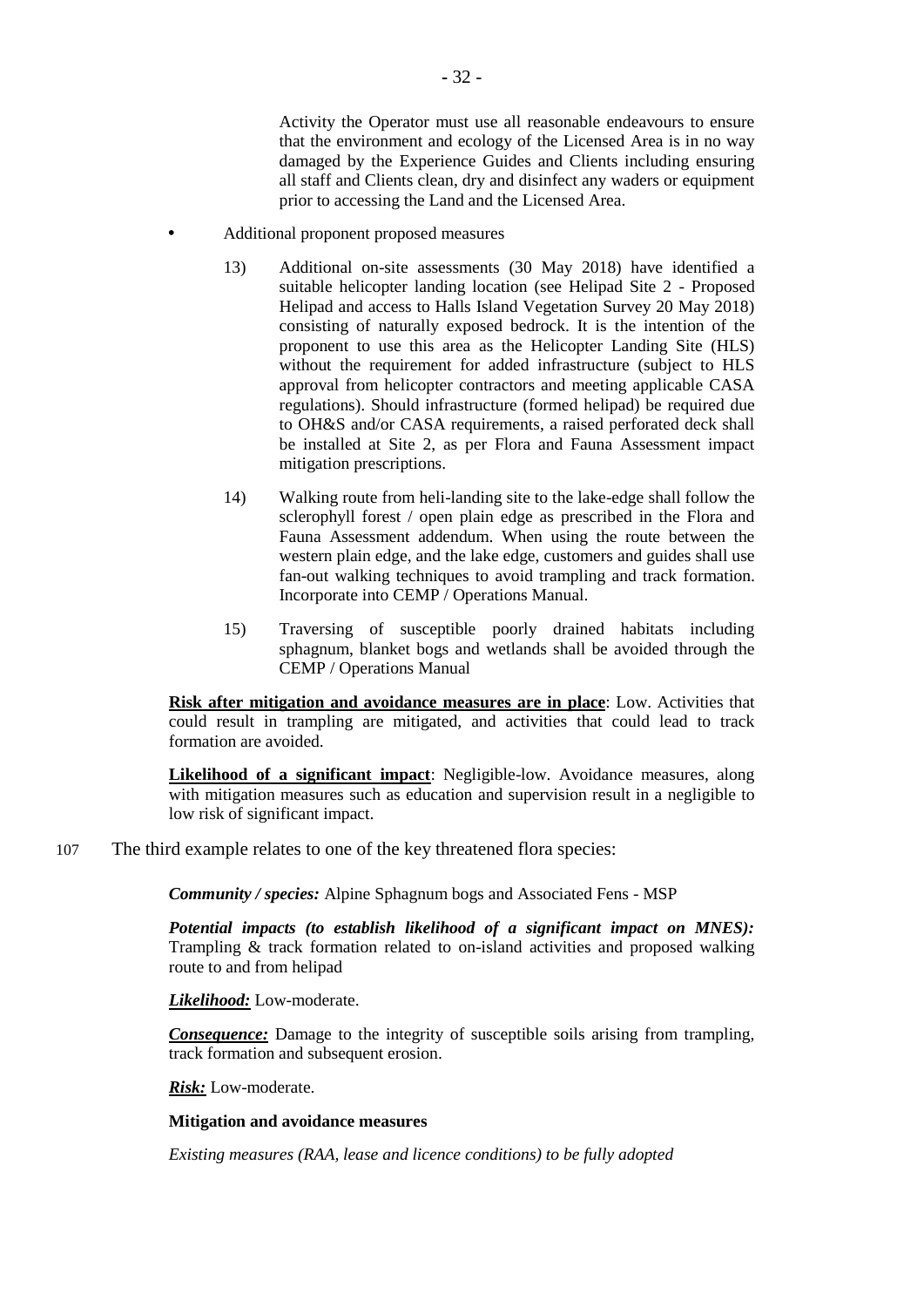- RAA Step 6 Activity controls # 4.1.1.1, 4.1.1.3, 4.1.3.1, and implement all RAA Step 8 Conditions
	- 1) 4.1.1.1: Adopt all mitigation measures prescribed in the avoidance of trampling (on-island) within the Flora and Fauna assessment:
		- (a) Avoid routes through MSP's, or facilitate passage across MSP's by installing raised, perforated boardwalking. Risk is mitigated.
		- (b) Education and supervision during trips, in relation to avoidance of trampling
		- (c) Siting of standing camp among ORO or WSU communities.
		- (d) Create visitor exclusion zones, excluding visitors from sensitive communities MSP, RKP and *Pherosphaera hookeriana* communities (see site map)
	- 2) 4.1.1.3: Install raised, perforated boardwalk along area of existing impact (through MSP)
	- 3) 4.1.3.1: Camp will be installed using hand tools / battery-operated tools only. Minimal ground disturbance, no excavations or changes to water-courses.
- Step 8 Conditions:
	- 4) Implement all avoidance and mitigation measures outlined in the North Barker Flora and Fauna assessment report; prepare a Construction Environmental Management Plan (CEMP) covering the construction phase, to be approved by the PWS.
	- 5) Through the CEMP, make staff and contractors working on Halls Island aware of the location of threatened plants and threatened native vegetation communities to ensure no inadvertent impact to these natural values.
	- 6) Flag work area to avoid inadvertent disturbance of threatened plants (*Pherosphaera hookeriana* pines) during construction. Include in CEMP.
	- 7) Locate the Halls Island landing such that these plants do not need to be removed, but if this is not practicable or safe, and any of these threatened pines need to be taken, then a permit to take under the Threatened Species Protection Act 1994 will be required from PCAB prior to any impact.
- Lease and Licence conditions including A2.3, A2.4 (ii), A2.5(d), C2.2
	- 8) A2.4 Operations Manual
		- (a) The Operator must prepare an operations manual detailing the operational practices of the Operator in respect of both the Approved Use and the Licensed Activities (Operations Manual). The Operations Manual must include:
			- (ii) impact mitigation measures which are noted in the North Barker Flora and Fauna Assessment dated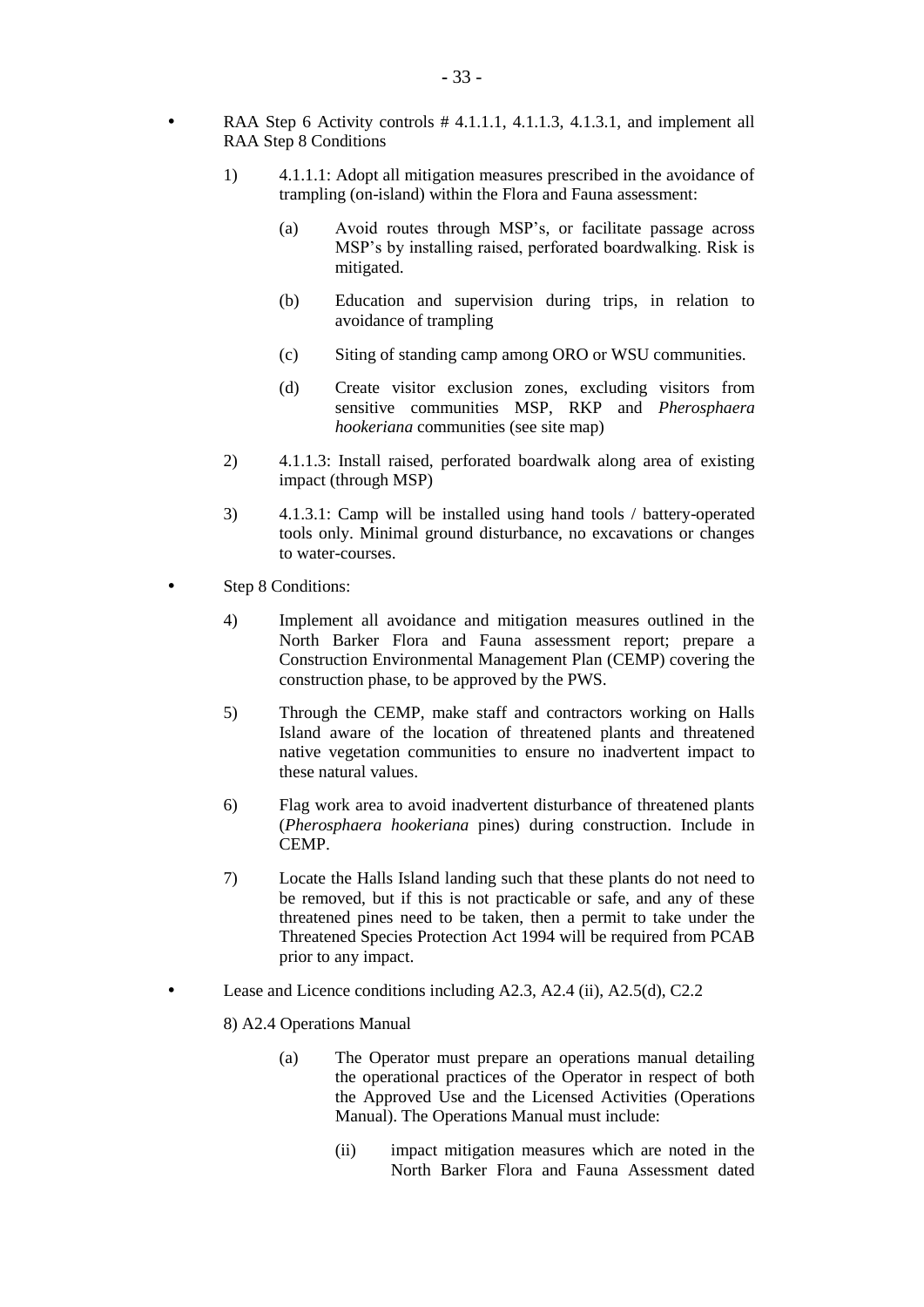#### 21/11/2016, for Riverfly RIV002, including:

- (A) avoiding MSP Sphagnum peatland, RKP *Athrotaxis selaginoides* rainforest and *Pherosphaera hookeriana* locations (the Operator, where necessary, can apply to construct boardwalks over locations not specified in the RAA, which application will be subject to the written consent of the Minister including any necessary further assessment);
- (D) using continual education and supervision as part of the overall interpretation and presentation of the Land to ensure minimal impact.
- 9) A2.5: Construction Environmental Management Plan The Operator must, before making any application for Development Approval to the Central Highlands Council and/or undertaking any Development Works on the Land prepare a plan ('Construction Environmental Management Plan'), in a form and substance satisfactory to the Minister, to deal with the following matters:
	- (d) details of how impact mitigation will be managed including the development of site management plan dealing with listed species and communities of the island, risk mitigation measure and supervision;
		- ii C2.2 Management of the Environment: At all times while on an Activity the Operator must use all reasonable endeavours to ensure that the environment and ecology of the Licensed Area is in no way damaged by the Experience Guides and Clients including ensuring all staff and Clients clean, dry and disinfect any waders or equipment prior to accessing the Land and the Licensed Area.
- Additional proponent proposed measures
	- 10) Additional on-site assessments (30 May 2018) have identified a suitable helicopter landing location (see Helipad Site 2 - Proposed Helipad and access to Halls Island Vegetation Survey 20 May 2018) consisting of naturally exposed bedrock within a HHE (Eastern alpine heathland) community. It is the intention of the proponent to use this area as the HLS without the requirement for added infrastructure (subject to HLS approval from helicopter contractors and meeting applicable CASA regulations). Should infrastructure (formed helipad) be required due to OH&S and/or CASA requirements, a raised perforated deck shall be installed at Site 2, as per Flora and Fauna Assessment impact mitigation prescriptions.
	- 11) Walking route from heli-landing site to the lake-edge shall follow the sclerophyll forest / open plain edge as prescribed in the Flora and Fauna Assessment addendum. When using the route between the western plain edge, and the lake edge, customers and guides shall use fan-out walking techniques to avoid trampling and track formation.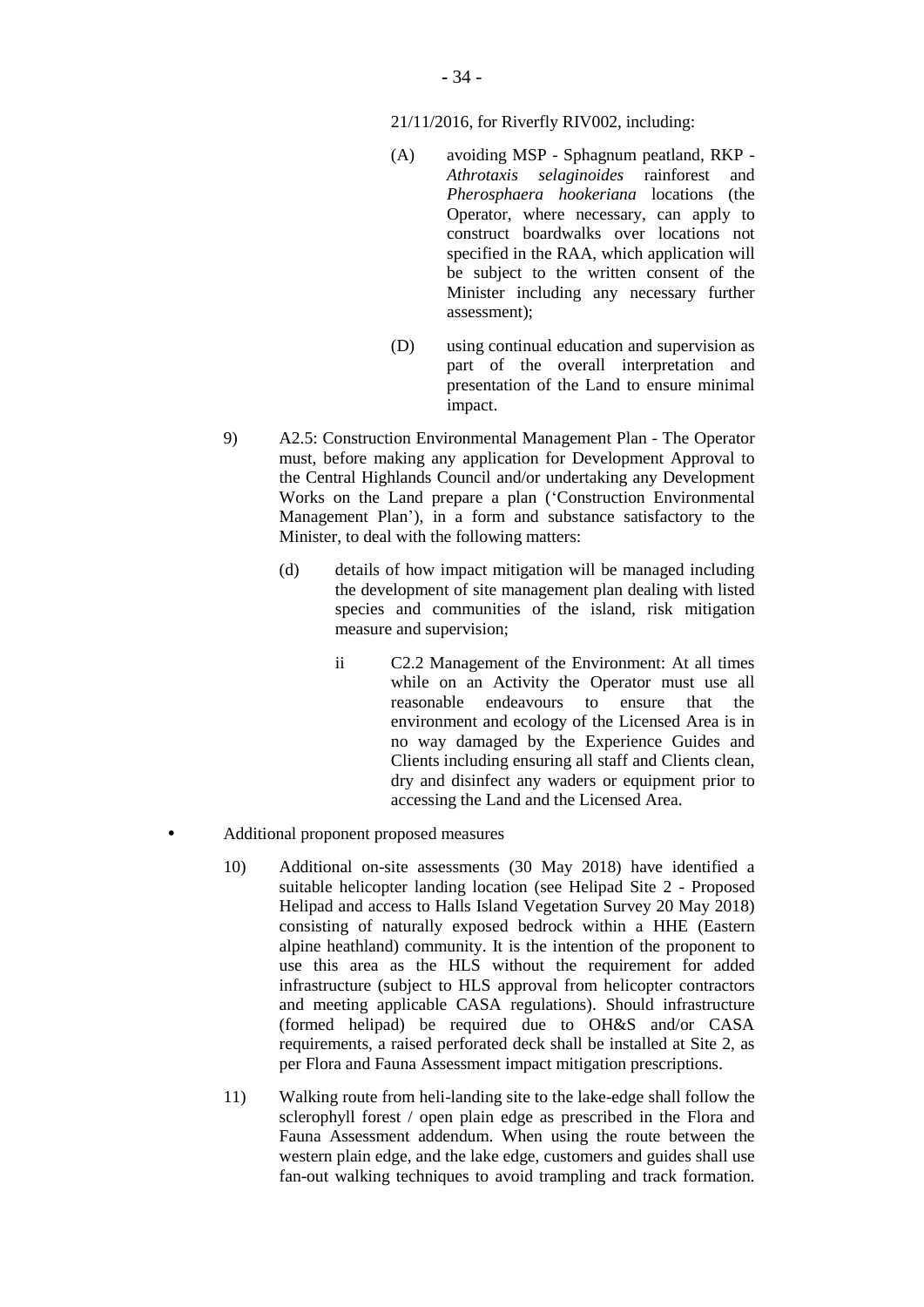Incorporate into CEMP / Operations Manual.

12) Traversing of susceptible poorly drained habitats including sphagnum, blanket bogs and wetlands shall be avoided through the CEMP / Operations Manual

**Risk after mitigation and avoidance measures are in place:** Low. Activities that could result in trampling are mitigated, and activities that could lead to track formation are avoided.

**Likelihood of a significant impact:** Negligible-low. Avoidance measures, along with mitigation measures such as education and supervision result in a negligible to low risk of significant impact

108 The PMEMP itself contained a series of "subplans" to address potential impacts from aspects of the action. For example, under the topic of "construction", the subplan described its objective in the following terms:

> The objective of this plan is to ensure that all impact avoidance and mitigation measures relating to MNES are identified and implemented prior to the commencement of construction.

109 The PMEMP then went sequentially through a number of other areas of potential impact (eg weed and hygiene, Indigenous heritage, species and communities of significance, fire). For "species and communities of significance", the relevant subplan stated the objective was:

… to ensure that all risk related to the proposed activities are avoided, or mitigated.

- 110 Taking the threatened ecological community of Alpine *Sphagnum* Bogs and Associated Fens as an example, the subplan cross-referenced back to earlier sections of the PMEMP which set out "mitigation and avoidance measures" for trampling and track formation (being one of the primary potential impacts for this species). That earlier part of the PMEMP stated:
	- 2.3 Trampling and Track formation avoidance

To ensure that trampling, track formation and general disturbance of MNES species and communities is avoided and mitigated, the following measures will be fully adopted for use during the construction process:

- (a) Avoid routes through MSP's, or facilitate passage across MSP's by installing raised, perforated boardwalking. Risk is mitigated.
- (b) Education and supervision during trips, in relation to avoidance of trampling
- (c) Siting of standing camp among ORO or WSU communities.
- (d) Create visitor exclusion zones, excluding visitors from sensitive communities MSP, RKP and *Pherosphaera hookeriana* communities (see site map)
- (e) Install raised, perforated boardwalk along area of existing impact (MSP community south of Halls Hut)
- (f) Ensure on-island routes/tracks avoid *Pherosphaera hookeriana*. Where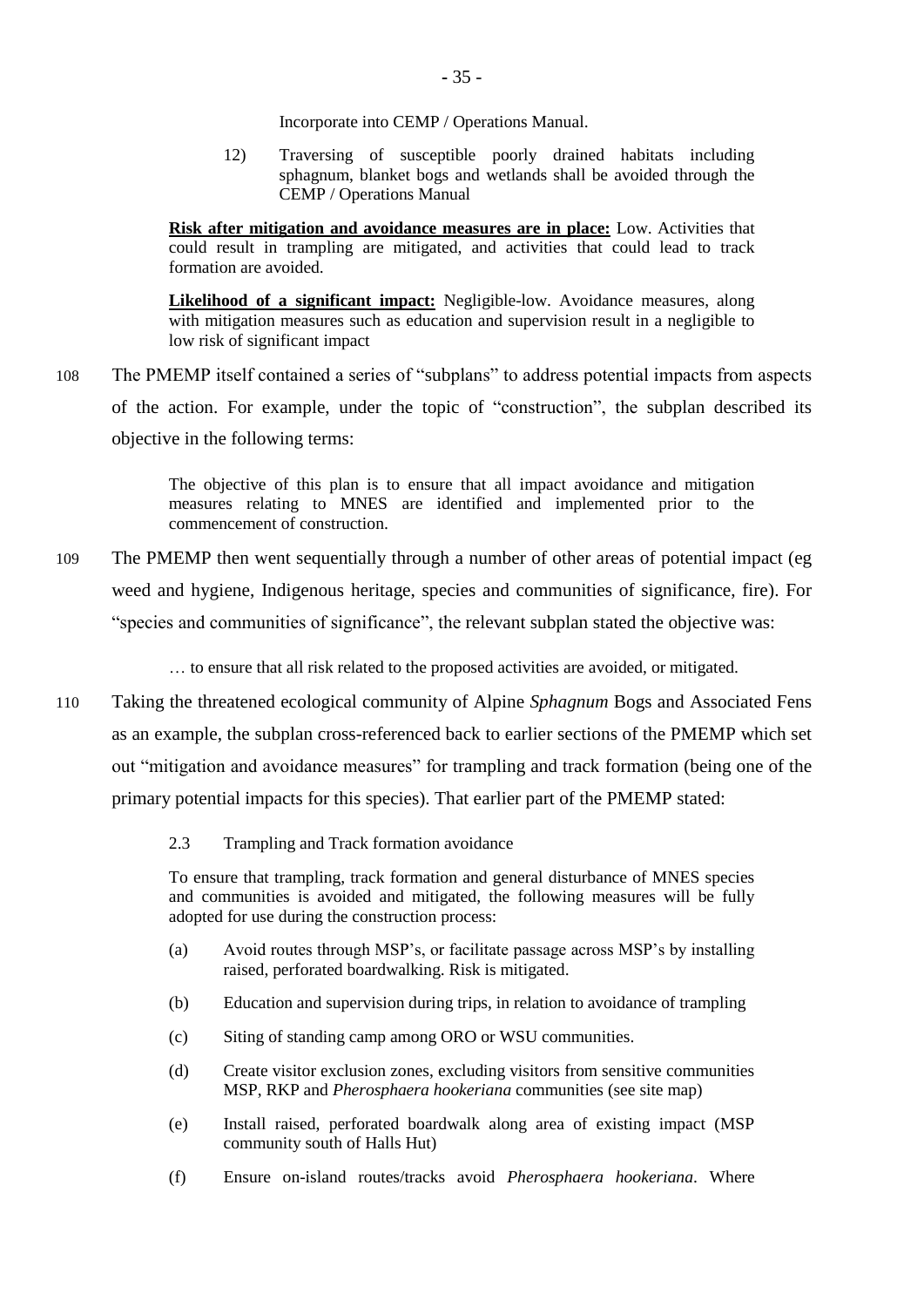existing routes pass this species (eg: near the natural rock landing), use short lengths of boardwalk or similar appropriate mechanisms to ensure a clear walking route that avoids the plant species. Education and supervision to reenforce impact mitigation. Utilise no-access areas for visitors, see *Halls Island Preliminary Design Plan* for Site Plan.

- (g) Camp will be installed using hand tools / battery-operated tools only. Minimal ground disturbance, no excavations or changes to water-courses. A small four-stroke generator may be used during the construction process to charge electric tools. This shall be located on the ORO terrain to minimise risk of fire etc.
- (h) A Construction Environment Management Plan (CEMP) shall be prepared in accordance with the current RAA and Lease requirements, and will ensure that staff and contractors working on Halls Island aware of the location of threatened plants and threatened native vegetation communities to ensure no inadvertent impact to these natural values.
- (i) Flag work area to avoid inadvertent disturbance of threatened plants (*Pherosphaera hookeriana* pines) during construction. Include in CEMP.
- (j) Locate the Halls Island landing such that threatened plants (*Pherosphaera hookeriana* pines) do not need to be removed. If this is not practicable or safe, and any of these threatened pines need to be taken, then a permit to take under the Threatened Species Protection Act 1994 will be required from PCAB prior to any impact.
- 111 The PMEMP and its associated documents, along with the referral, were considered by the Department's Heritage Branch. The delegate was informed in the brief at certain points of the view of the Heritage Branch. For example, in the conclusion of the section of the brief titled "World Heritage properties", the delegate was advised that:

The Heritage Branch concludes that if the proposed avoidance, mitigation and management measures are implemented and adhered to, impacts to cultural heritage values, view fields and sites of exceptional natural beauty associated with the TWWHA, and impacts associated with trampling, fire, and the introduction of pests, weeds and pathogens, should be effectively mitigated.

112 The applicant submitted:

The Brief's authors approached the s 75(1) question on the assumption that the Proponent would adopt the mitigation measures proposed in the PMEMP. In other words, they considered impacts *as mitigated by the proposed measures*, rather than considering the likely adverse impacts without mitigation.

- (Original emphasis.)
- 113 I accept that submission. It is apparent from the extracts above that the approach Wild Drake was, I infer, advised and encouraged by the Department to take to its referral was to put forward a case based on how any *likely* adverse impacts on matters of national environmental significance would be mitigated or avoided. The objective was to present a complete picture of sufficient mitigation and avoidance measures so as to persuade the delegate there was no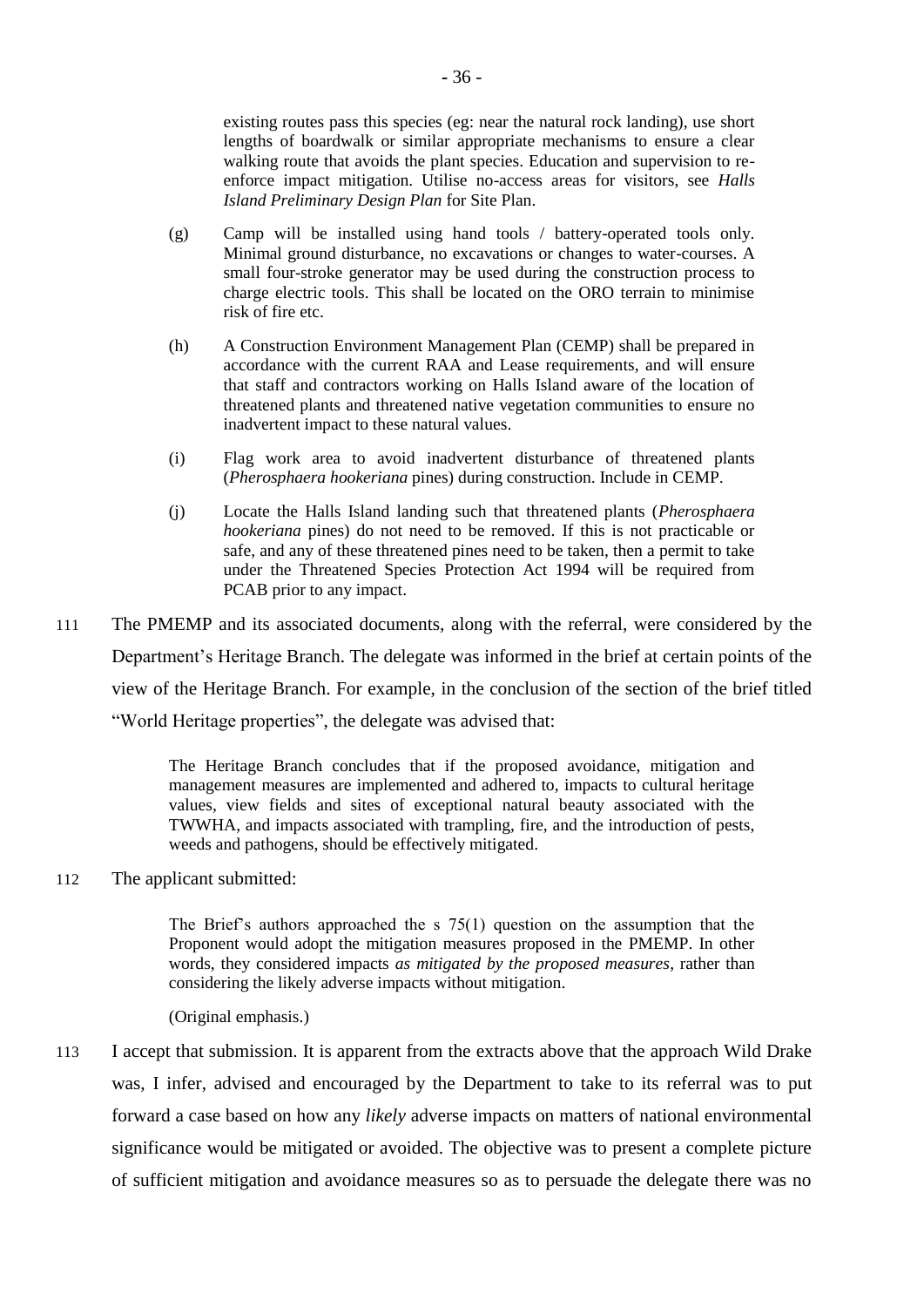likely significant or adverse impact on any matter of national environmental significance, if those mitigation and avoidance measures were implemented in the taking of the action. The delegate's discharge of the statutory task in s 75, I am persuaded, was not undertaken by consideration of the action alone – taking any of the descriptions of the action which I have set out earlier in these reasons. It was undertaken by consideration of the particular manner in which the action would be carried out, and the large and complex suite of mitigation and avoidance measures which Wild Drake proposed, many of which had also been proposed and accepted (at least for the purposes of "draft approval", as I note below) under the State's RAA process.

- 114 On the facts as they were before the delegate, the RAA process was incomplete and only "draft approval" had been received for "stage one" (the referral before the delegate). As I have already noted, on the facts before the delegate, Wild Drake was required by the RAA process to refer the proposed action under the EPBC Act. It could therefore not have been used as an assessment process if the action had been designated as a controlled action. Yet it was used to avoid a controlled action designation.
- <span id="page-41-0"></span>115 The Department treated the RAA as a substitute assessment process, and the delegate did the same by adopting the Department's reasoning. A clear example of this relates to the consideration of potential impacts on Indigenous heritage, and how they were dealt with in the brief. After referring to concerns expressed by the AHC about the "cultural interpretation site visits" Wild Drake proposed to undertake in the future, the brief stated:

The cultural site visits referred to by the AHC are those that form part of the stage 2 proposal, are not part of this referral and have not been approved to proceed in the PWS RAA.

- 116 That is a clear example of the Department and the delegate treating the non-statutory, Statebased RAA process as the de facto assessment process. The scheme of the EPBC Act does not contemplate that will occur, outside the methods (such as bilateral agreements) for which it provides.
- 117 The substantive reasoning aspects of the brief bear out this characterisation of the delegate's approach. In relation to the Tasmanian Wedge-tailed eagle, the brief identified two features under the heading "Avoidance and mitigation measures". First, what the PWS had identified as "management measures" (not circling around or hovering near eagles' nests or potential nests; to fly as highly, swiftly and directly over the nests as possible during breeding season (July-January); and to avoid flying within 1,000 m of the nests, horizontally or vertically,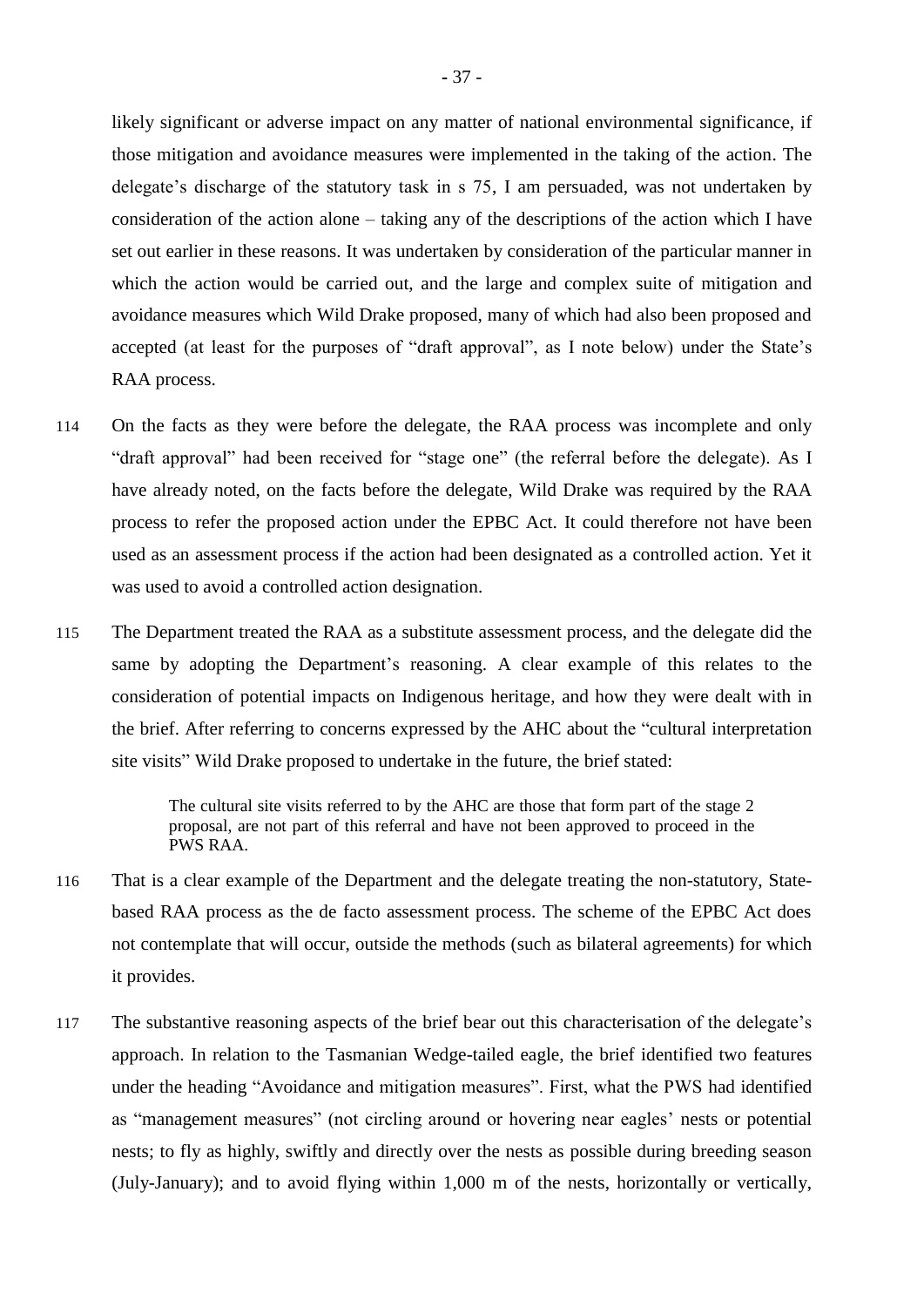particularly from July-January)), as well as a voluntary code of practice developed by the PWS called "Fly Neighbourly Advice". Second, undertakings given by Wild Drake itself about "additional measures" to "further avoid disturbance impacts": namely, no flights within a 1 km line-of-sight of known eagles' nests, and that eagles observed in operational areas will be avoided; helicopter flights will not include a "viewing" of the nests; and that Wild Drake will adopt the flight route as prescribed in the "Wedge-Tailed Eagle Assessment" provided with Wild Drake's referral information, being a route that avoids interactions with known nesting sites and utilises an area with a low probability of eagle nests.

- 118 Relevantly to the grounds of review, a similar approach was taken in respect of the Alpine *Sphagnum* Bogs and Associated Fens threatened ecological community, and to the World Heritage cultural and natural values which were to be protected.
- 119 In my opinion, and save for what I set out at [\[129\]](#page-45-0)-[\[130\]](#page-45-1) below, the approach taken by the delegate would have surrendered the statutory task, and control of the taking of the action, to an incomplete, non-statutory State process, outside the EPBC Act. It would not have been the task contemplated by s 75; it would have been a different task, and one not authorised by the EPBC Act.
- 120 As the applicant submitted in reply, the delegate's decision meant that s 12(2)(c) and s 19(3) of the EPBC Act were engaged and Wild Drake was not exposed to injunctive or other procedures to enforce compliance with the prohibitions in Pt 3. Those prohibitions had been disengaged by the s 75 decision. Taking some hypothetical examples, the applicant submitted Wild Drake could thereby decide to vary the flight path of the helicopters, including flying lower (which may significantly impact any Wedge-tailed eagles in the vicinity), or might decide to conduct more than the 30 permitted visits per year (which may significantly impact on the wilderness values of the area), and the s 75 decision would render such changes, and such conduct, unregulated by the EPBC Act. In contrast, if the action had been a controlled action, and the measures proposed by Wild Drake, and set out in the RAA, had been imposed as conditions under s 134 of the EPBC Act, the Minister and the Department would have retained an ability to monitor and regulate any such changes and conduct. That ability was surrendered.
- 121 The Minister submitted at [32] of her principal written submissions, in a theme which ran throughout those submissions, that: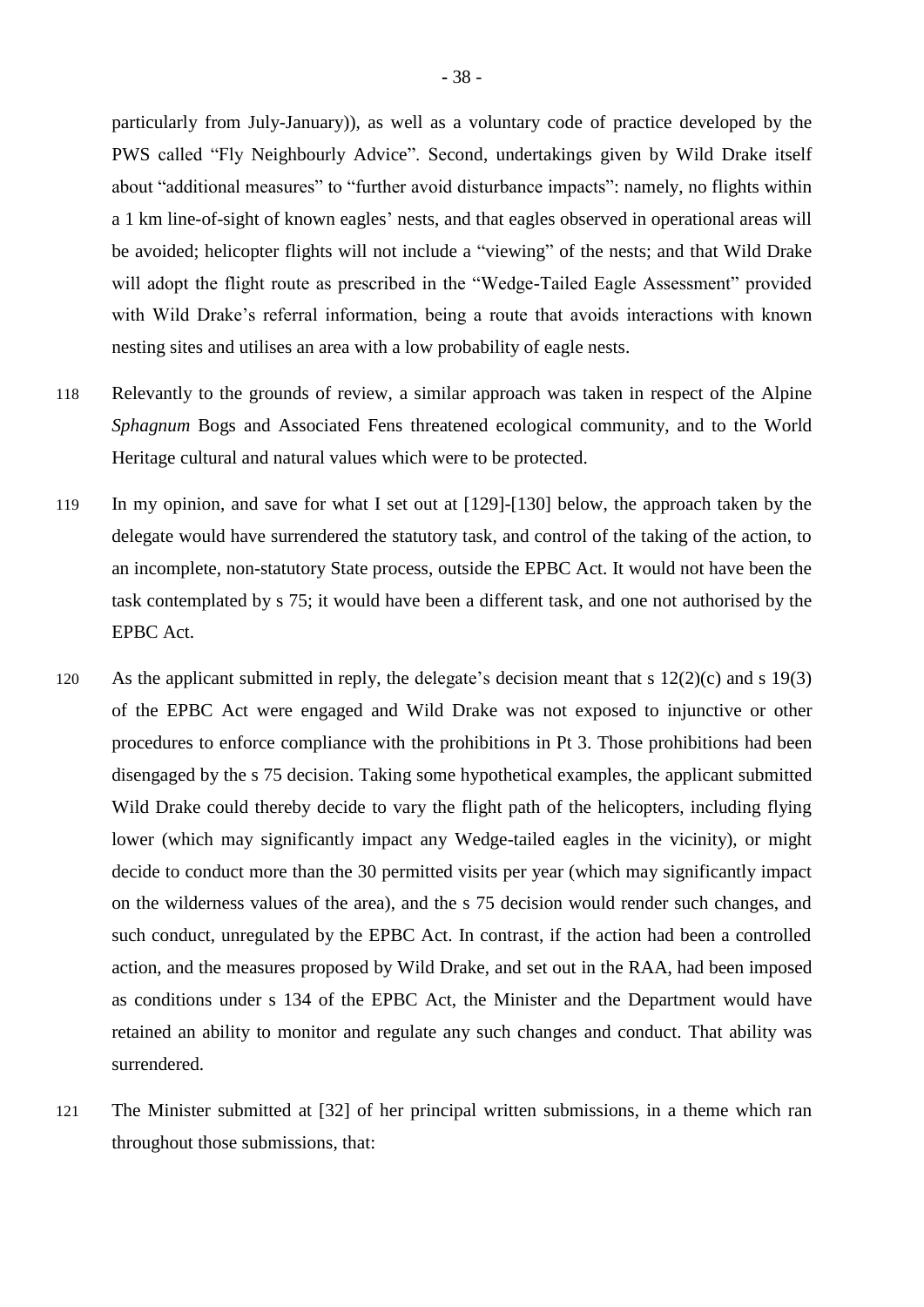An action that was taken without the mitigation measures which were considered as part of the action that was the subject of the referral would be at risk of being characterised as different to the action that was the subject of the controlled action decision and be liable to enforcement action under a provision of Part 3 of the EPBC Act. In those circumstances, the Minister could also potentially call the action in under s 70 of the EPBC Act.

- 122 Of course, by this time, the conduct may have occurred and any adverse impacts may be too late to remedy. It is insufficient to point to possible remedial powers or the need for another round of allegations and counter allegations about whether the prohibitions in Pt 3 have been contravened. That is not how the EPBC Act is intended to operate. It is not intended to facilitate granular arguments to be made after potentially damaging conduct has occurred about whether an action is the same action or a different one to that which was approved. The fact that in a situation such as this, such granular arguments would be occurring in the context of a decision under s 75 that the action was not a controlled action at all would make the matter extremely difficult and complicated. That is not a workable solution to the problem which has arisen due to the approach taken by the Department and the delegate.
- 123 Further, the Minister's reliance on the fact that other State-based approvals were required (eg under the *Land Use Planning and Approvals Act 1993* (Tas)) before the action could be taken by Wild Drake does not ameliorate the situation. In several respects, the EPBC Act contemplates (and requires) coordination between State and Commonwealth assessment and approval processes: see *Tarkine National Coalition Inc v Minister for the Environment* [2015] FCAFC 89; 233 FCR 254 [3]-[17], [50] and [57]-[58]. The conditions power also expressly contemplates such co-ordination: see ss  $134(3)(c)$ ,  $(3C)$  and  $(4)(a)$ .
- 124 A further factor which supports this approach is the focus of the assessment processes in Div 3 of Pt 8, and of the decision-making requirements in Pt 9 (especially s 131A) on public participation and comment. Some of the assessment processes available under Div 3 of Pt 8 involve high degrees of public participation, such as an environmental impact statement or a public inquiry. The applicant submitted in reply:

The purposes of the Act are informed by the treaty obligations to which it gives effect, including (relevantly to the present case) articles 4 and 5 of the World Heritage Convention and articles 8 and 14 of the Biodiversity Convention. Article 14[(1)](a) of the Biodiversity Convention requires Australia, as far as possible and as appropriate, to "[i]ntroduce appropriate procedures requiring environmental impact assessment of its proposed projects that are likely to have significant adverse effects on biological diversity with a view to avoiding or minimizing such effects and, where appropriate, allow for public participation in such procedures". Parts 5, 8 and 9 of the Act, and s 75(1), are integral components of the means by which Parliament has chosen to give effect to that obligation.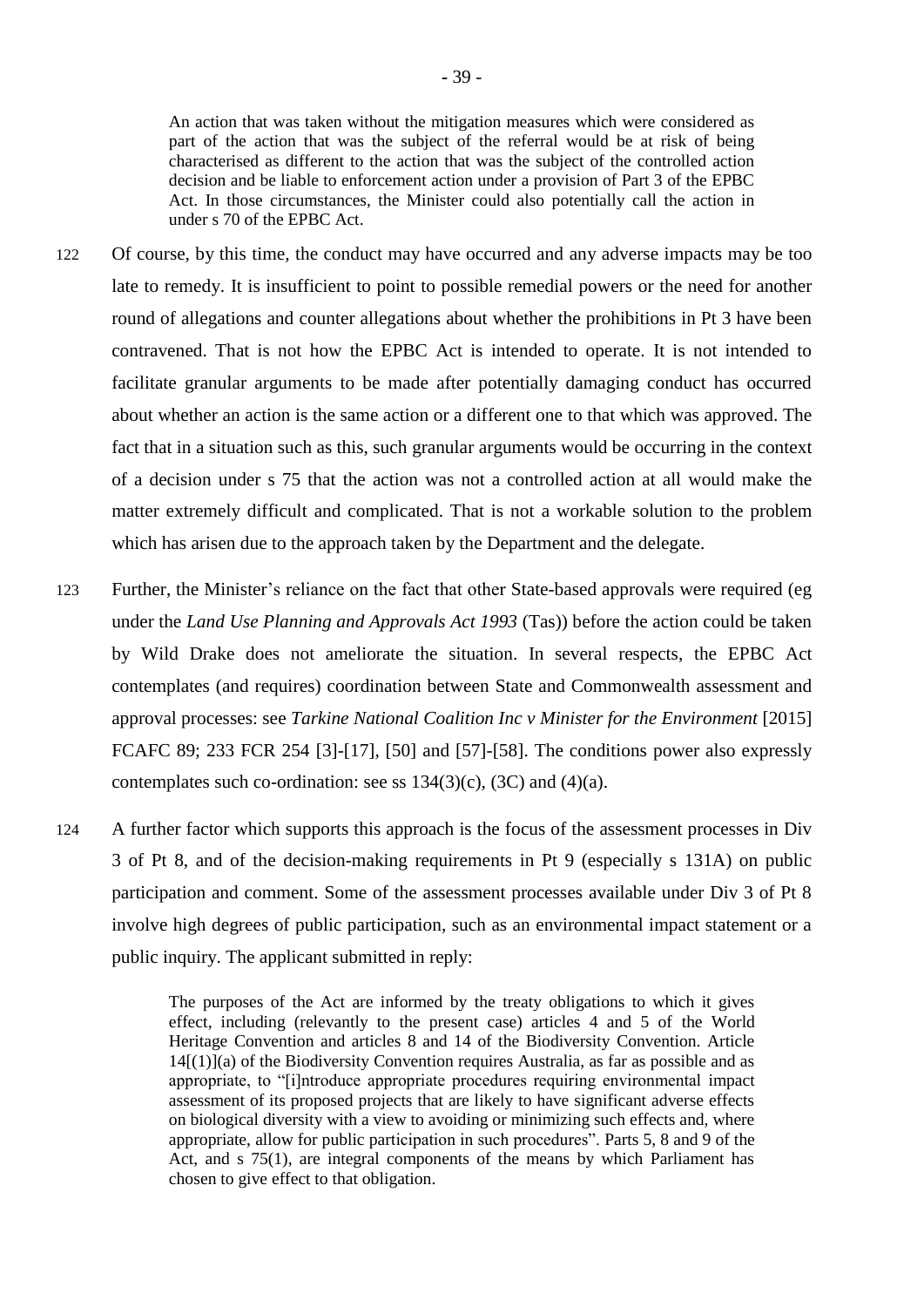- 125 I accept that submission. The EPBC Act intends there to be a level of public participation. Its subject-matter is the protection and conservation of matters of national environmental significance. Their protection is a matter in which the Australian community has an interest, a fact the legislative scheme recognises.
- 126 The Regulations do require a proponent to supply information about mitigation measures in its referral, and although public submissions were invited (and were made) at the s 75 stage in respect of Wild Drake's referral, what is not intended by the scheme is that a de facto assessment process be conducted by the Department, in negotiation with a proponent and out of public view. Subject to the power in s 77A, what is being assessed under the statutory task in s 75 is the adverse impacts of the action, not the adverse impacts of the action once all avoidance and mitigation measures have been applied. Any other approach deprives the public of the participation the World Heritage Convention contemplates will be applied to the protection and conservation of World Heritage values in listed properties.
- 127 At [79] of its principal written submissions, the applicant contended (omitting footnotes):

The protective purposes of the Act are undermined if mitigation measures can be taken into account under  $s$  75(1) as to whether there are likely to be significant impacts. If the Delegate's approach were appropriate, it would not make sense to have a bilateral agreement as a substitute for assessing environmental impacts, or to contemplate the Commonwealth approval picking up State conditions. Instead, the State could assess the impacts and impose conditions under applicable State legislation, and the Minister could then consider whether the impacts, *as assessed and then controlled under the State legislation*, were likely to be significant impacts.

(Original emphasis.)

128 There is force in this submission. There is a sense that the Department's approach, including its communications with the proponent prior to the recommendation made to the delegate, was not focussed on assessing the impacts of the action as it was outlined, but rather on discussing with the proponent what mitigation or avoidance measures might be taken so as to reduce the level of potential adverse impacts. As a pathway towards a component decision under s 77A, or as part of considering what kind of assessment process under Pts 8 or 9 should be undertaken, that process may well be legitimate and consistent with the scheme of the EPBC Act. If the Department's approach goes beyond this, then I agree with the applicant it can tend to frustrate the entire scheme of the EPBC Act. While administrative negotiations might avoid a longer, more complex, public and perhaps more resource intensive assessment process, it is not a course of conduct which the EPBC Act contemplates as an entire substitute for use of the mechanisms for which the Act provides so as to regulate the taking of an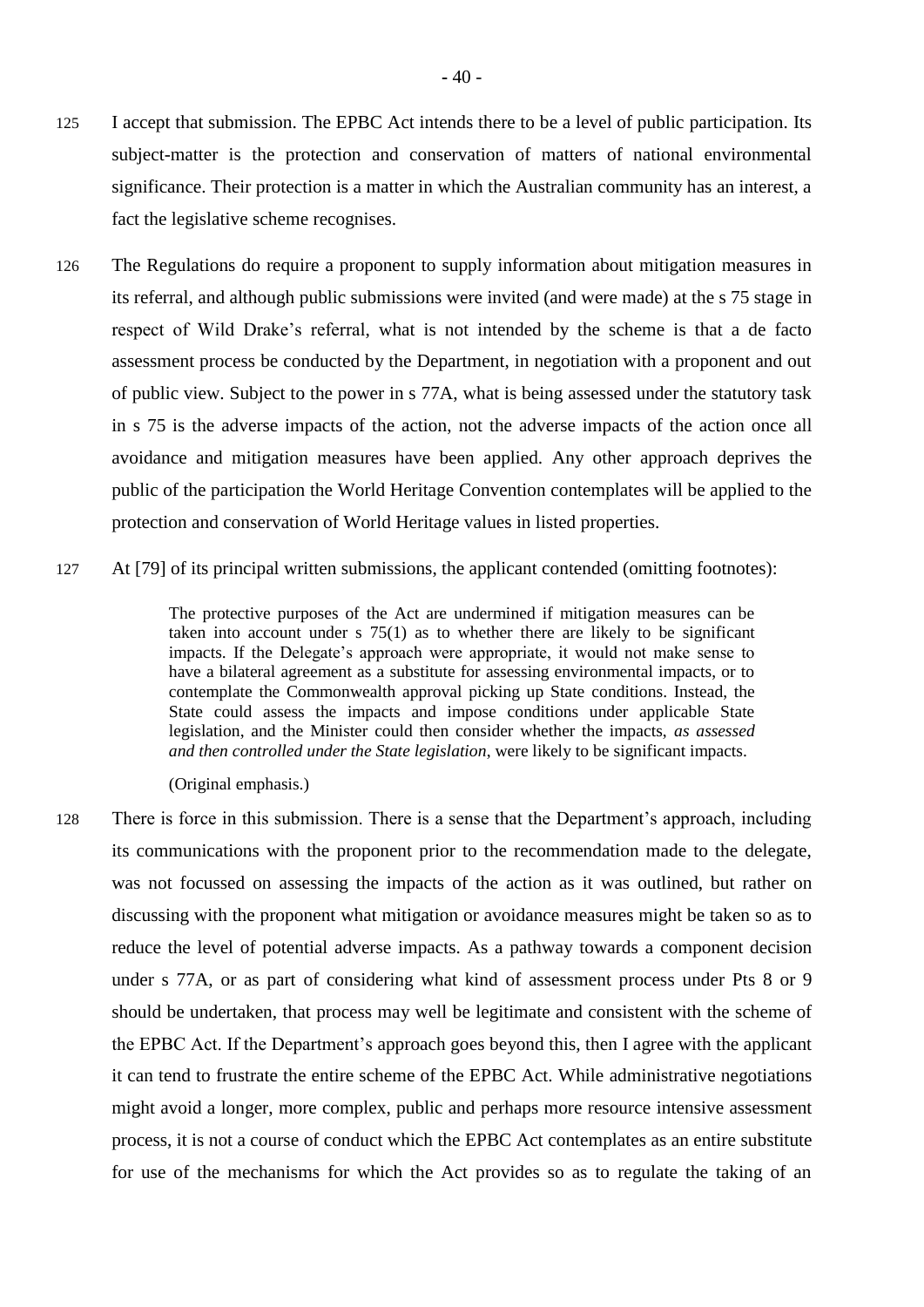action. Through a complex and prescriptive piece of legislation, Parliament has identified which substitute assessment and regulatory processes can be applied to the taking of an action which may engage Pt 3 of the EPBC Act. It has done so with precision. Outside those processes, what is available to the decision-maker (not the Department) is a decision under s 75 that the matter is a controlled action and the imposition of regulatory control through that process, or a component decision under s 77A.

- <span id="page-45-0"></span>129 However, I do not ultimately reach the conclusion on ground 1 which might be suggested from what I have set out above. That is because the appropriate way to interpret the brief, consistently with the legislative scheme, is to see the decision through the lens of s 77A, as a component decision or decisions. Consistently with at least some aspects of the Minister's supplementary written submissions, I have concluded that what the delegate was in reality deciding was that he believed the action would not be likely to have a significant impact if carried out in a certain manner. In its outcome in terms of the content of the s 77 notice, the decision did not reflect this belief, and that is why ground 2 succeeds.
- <span id="page-45-1"></span>130 There will be a point beyond which the approach taken by the Department (and, I infer, an approach the Department encouraged the proponent to take) must inevitably result in a decision under s 75 being wholly set aside. That will occur where it is not possible to find that the decision-maker "believed" there would be no significant impact or no likelihood of significant impact because the action would be carried out in a particular manner. After some reflection, I have concluded that the better characterisation of what the delegate did is the one I have set out at [\[129\]](#page-45-0). I do not consider the delegate adopted an approach which entirely frustrated or avoided the statutory scheme.

## **Ground 2**

- 131 The structure and content of the brief plainly suggests that the delegate did form a belief that ss 12, 15A, 18 and 18A were not controlling provisions for Wild Drake's action because the action would be taken in a particular manner. All of the materials to which I have referred under ground 1, in terms of the way the adverse impacts were identified, and the mitigation or avoidance measures then nominated, point to that conclusion.
- 132 The Minister has, in her supplementary submissions, conceded this to be the case in respect of only two matters of national environmental significance: the Alpine *Sphagnum* Bogs and Associated Fens threatened ecological community, and the World Heritage natural criteria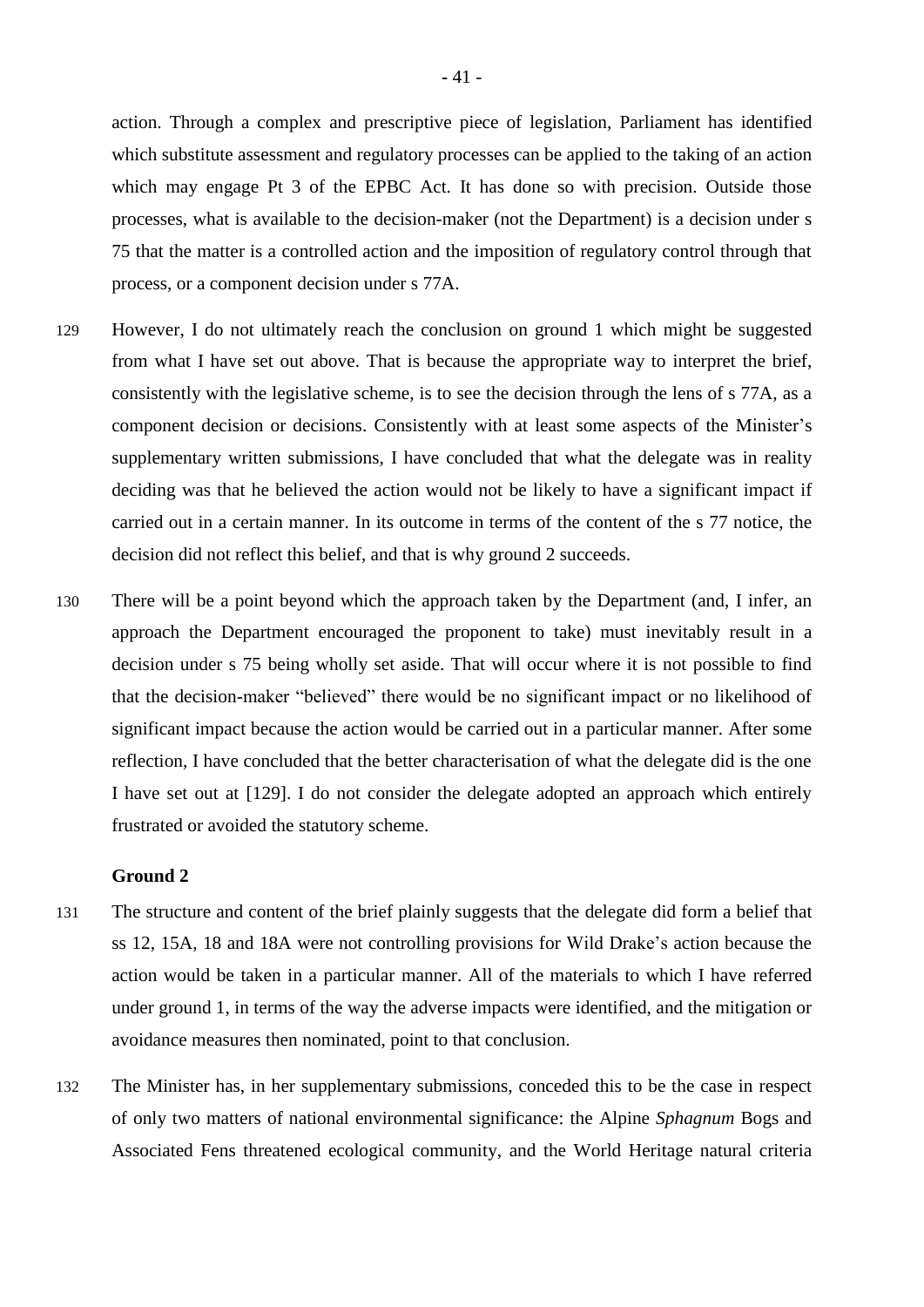(viii), (ix) and (x) as they related to potential contamination of Lake Malbena from construction and operations.

- 133 I accept that concession, but I consider it does not go far enough, and it fails to recognise or give sufficient weight to the structure and reasoning of the brief as a whole, at least on the other matters of national environmental significance which were material or critical to the delegate's decision: namely the remainder of the World Heritage values, and the impacts of the proposed action on the Tasmanian Wedge-tailed eagle.
- <span id="page-46-0"></span>134 On the latter, the brief stated:

The locations of most active Wedge-tailed Eagle nests are known and recorded by the Tasmanian Department of Primary Industries, Parks, Water and Environment (DPIPWE). Mapping included in the referral indicates known nesting sites approximately 2 km from Halls Island and 4 km from the proposed helicopter flight route.

- 135 One might make the point that a problematic premise of this approach is that, first, there are apparently no undiscovered Wedge-tailed eagle nests and second, there are not likely to be any new nests discovered, whether because of destruction or abandonment of existing nests, or for other reasons. The material does not indicate whether any specific searches had been undertaken for other (otherwise unidentified) nest sites, nor how practical it would be to continue a 1 km exclusion zone around any new nests, nor whether the very presence of the camp might inhibit eagle pairs seeking out and constructing new nests, being, as the materials described them, "timid nesters".
- 136 Putting that matter to one side, what the finding extracted at [\[134\]](#page-46-0) above does demonstrate is that the flight path to be taken by the helicopters transporting guests and supplies, including supplies to build the camp, would be critical to the question of adverse impact on the Tasmanian Wedge-tailed eagle, especially during the breeding season. The mitigation and avoidance measures which I have set out at [\[105\]](#page-30-0) above, and indeed those set out in the brief itself, indicate that there would be adverse impacts if the measures were not taken. That is inherent in the nature of the measures: for example, it is assumed that circling or hovering above nests or potential nests, or "viewing" nests, would be adverse impacts. That is why they are proscribed. There could only have been a need to proscribe viewing of nests because it was otherwise a likely consequence of flying tourists around the area, who might wish to see local wildlife. The identified measure to fly "high, swiftly and directly" over nests during the breeding season indicates that at some point on their route, helicopters would be flying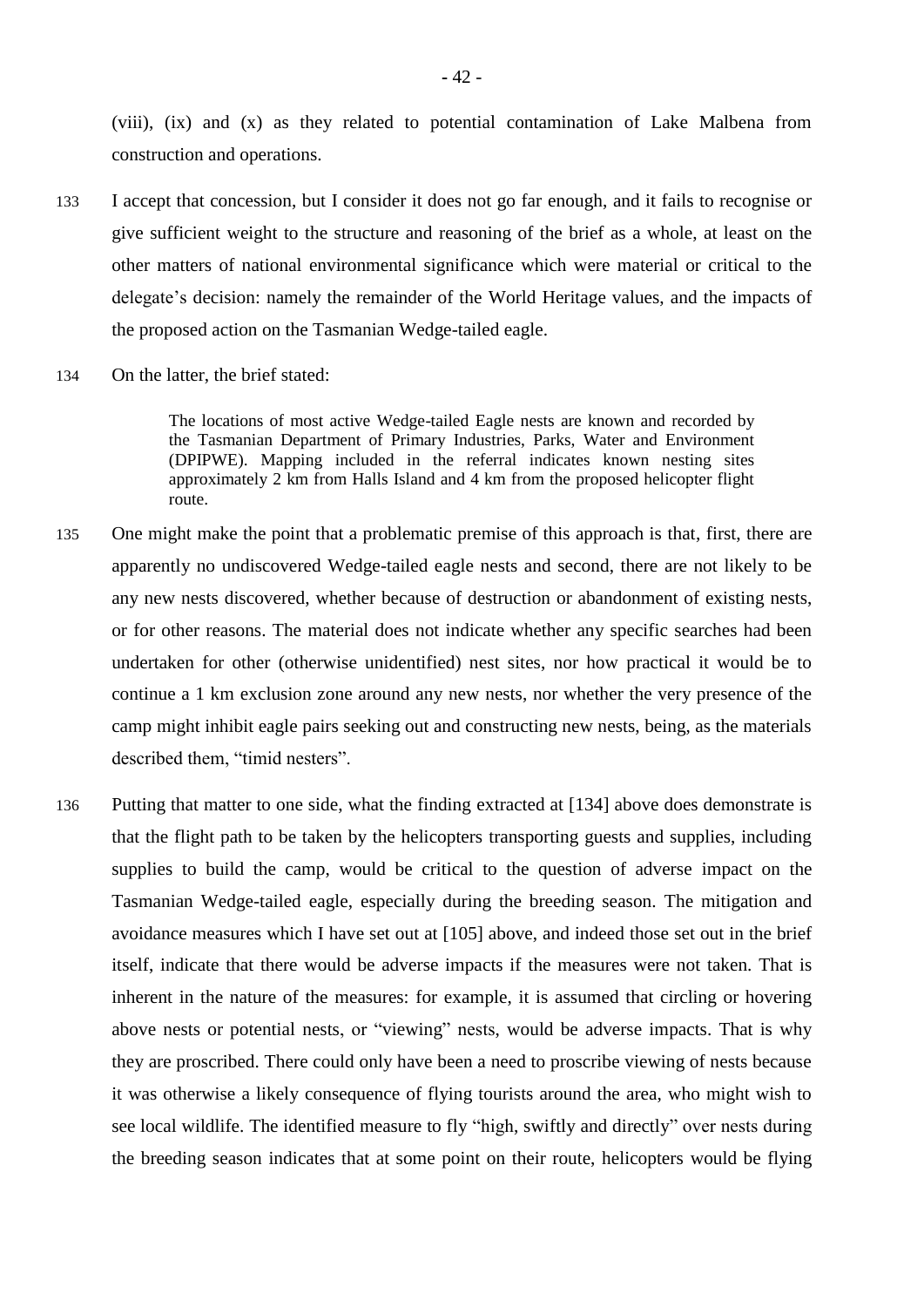over nests (at least, en route to the camp area). They were to be required to do so "swiftly", "directly" and at height. That is because the proscription assumes if they did not, there may be an adverse impact. All these matters go to the obvious significant impact of the potential disruption of the breeding cycle of an endangered species. The structure of the brief discloses that the delegate believed it was the taking of the action in this particular manner which resulted in s 18 not being a controlling provision in respect of the Tasmanian Wedge-tailed eagle. Even if, as the brief stated, and the Minister contended, at the time of the delegate's decision there were no known nests within the area of the proposed action, nor within 1 km of the proposed flight path, that is no more than a "point in time" position, in circumstances where the subject-matter to be protected is an active (and, the legislative scheme must be assumed to direct itself to, recovering and expanding) breeding population whose nest use may not remain static.

- <span id="page-47-0"></span>137 In relation to the other World Heritage values, the structure and approach of the brief was the same, and the same conclusion should be reached. To recap, the brief identified the following values as being relevant to the proposed action:
	- **Cultural – iii, iv and vi:** disturbance impacts to Indigenous archaeological sites from construction and operations;
	- **Natural – vii:** impacts associated with noise from the helicopter transporting and visual impacts from the standing camp;
	- **Natural viii, ix and x:** impacts to ecological and biological systems from trampling of vegetation, unmanaged fires, introduction of pests, weeds and pathogens, sediment and erosion, and contamination of Lake Malbena from construction and operations.
- 138 As to the cultural values (criteria (iii), (iv) and (vi)), the brief stated:

Based on advice from Aboriginal Heritage Tasmania (AHT) provided in the referral, the proponent considers there is a low probability of Aboriginal heritage being present on or adjacent to Halls Island.

139 The applicant did not dispute this contention by Wild Drake was open. However, what the brief also recognised, implicitly, and what the material before the delegate (especially from the AHC) recognised expressly, is that any disturbance or interference with matters of cultural significance to the Aboriginal community would be highly detrimental. In its submission regarding Wild Drake's proposal, which was attached to the delegate's brief, the AHC described the importance of a recently re-discovered heritage site, affected by Wild Drake's "stage two" proposal. For present purposes, it is the depth and weight of potential adverse impact which the submission describes that matters: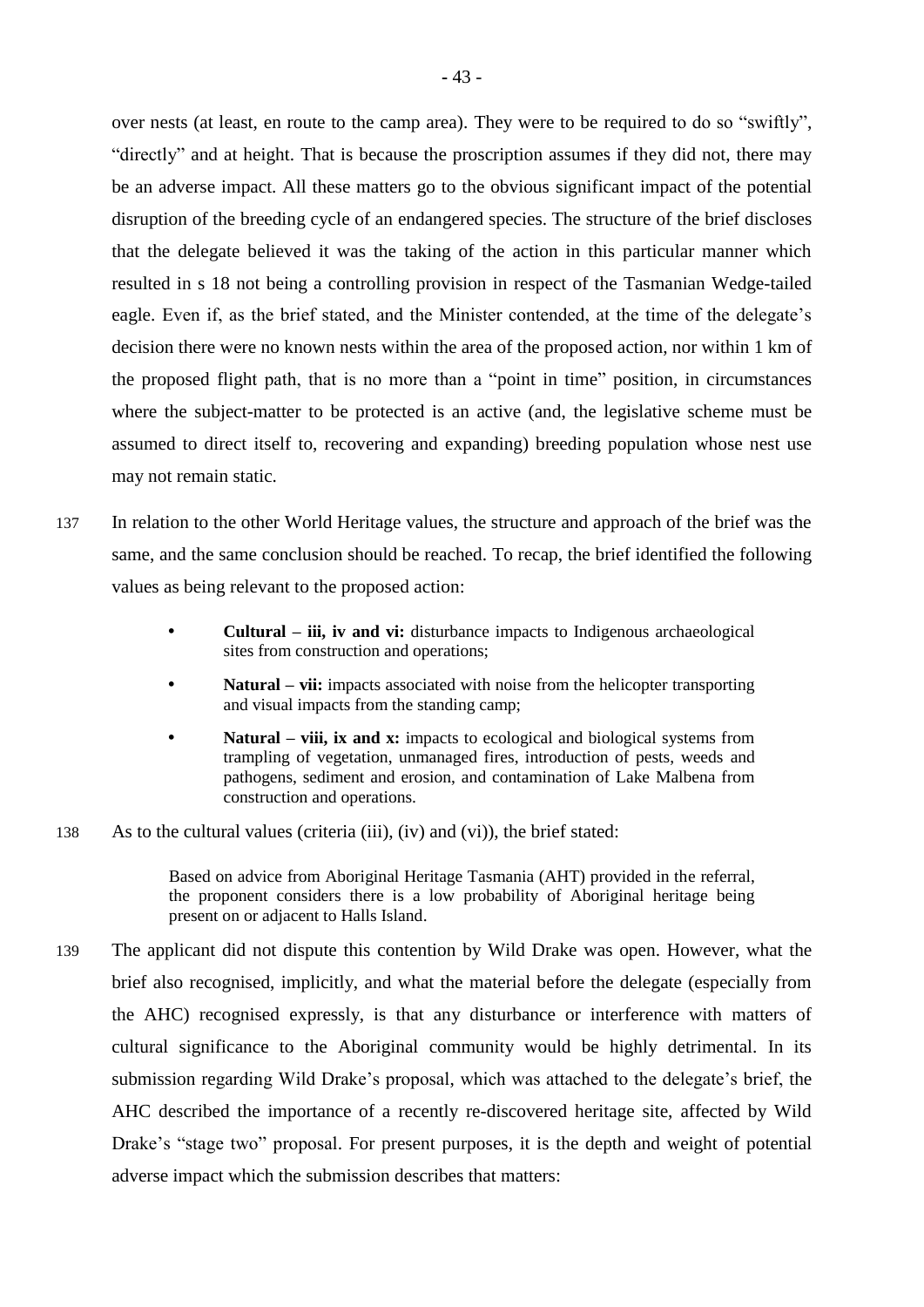Sites such as these are rare, highly significant and hold immeasurable value for Aboriginal people. Their protection is paramount and their significance far outweighs any potential short term gains from tourism or other activities.

140 Through emphasis placed on what was called the "An Unanticipated Discovery Plan", the brief recognised the level of importance of *any* discovered Aboriginal site or "relic" during the construction and operation of the project. The implementation of the "An Unanticipated Discovery Plan" was a requirement under the RAA process. The brief stated:

> The *An Unanticipated Discovery Plan* includes ceasing disturbance works in the event Aboriginal relics are found, the application of temporary buffers and assessment by suitable experts.

- 141 The brief noted that Wild Drake had "committed to the implementation of an Indigenous Heritage – Protected Matters Environmental Management Plan (IH EMP)". It also noted that the IH EMP required "implementation of the requirements of An Unanticipated Discovery Plan".
- 142 This is what allowed the brief to conclude:

… the measures proposed in the I[H]-EMP will ensure impact is avoided should relics be found during construction or operations.

- 143 In my opinion, what is clear is that without a plan of this nature, the delegate believed there could be an adverse impact if any sites or relics were discovered. That is in the context, as the AHC submission made clear, that the site Wild Drake was proposing to take visitors to as part of the proposed "stage two" was a recently re-discovered site. Thus, the prospect of more sites, or relics, or artefacts, being discovered was real.
- 144 In my opinion, the brief disclosed that the delegate believed it was the taking of the action in this particular manner, with the application of the "An Unanticipated Discovery Plan", implemented under the IH EMP, which resulted in s 12 and s 15A not being controlling provisions in respect of the identified World Heritage cultural values.
- 145 As to the first natural value (criterion (vii)), the brief adopted the same approach. It set out a number of avoidance and mitigation measures for the noise impacts of the action (especially from the helicopter usage, and tourist numbers), and measures to avoid impacts on aesthetic values by reason of the design, location and construction of the camp. It was these matters which led to the delegate concluding any impacts from noise, on aesthetic values and any visual impacts could be avoided. It is obvious from the content of this aspect of the reasons that different designs for the camp were adopted, or different configurations for helicopter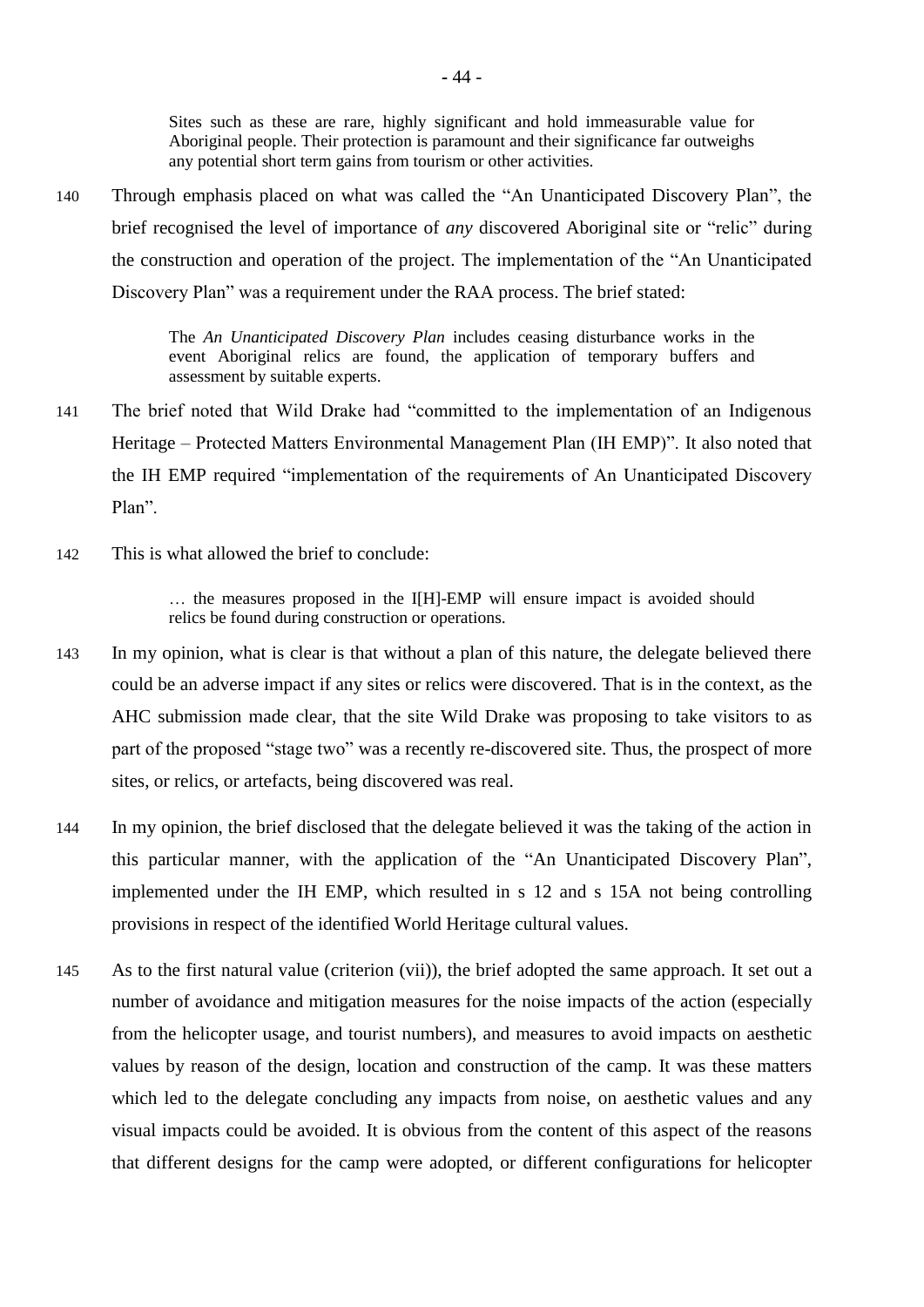flights, because the delegate believed there could otherwise have been adverse impacts to a significant level.

146 As the applicant noted at [53] of its principal written submissions, paragraph 8.2 of the TWWHA Management Plan deals specifically with wilderness values, and states:

> … [t]he intrinsic value of wilderness was a key element in the advocacy for the protection and listing of the TWWHA. Its continuing integrity is therefore an important social value for many people. It is a central element in what many people value with respect to the TWWHA as a whole, and in effect it is often viewed as the principal value of the TWWHA.

- 147 Avoiding impacts on intrinsic wilderness values is no mechanical exercise. That is no doubt why Wild Drake spent so much time in its referral, and in its supplementary information, attempting to persuade the Department and the delegate that it could take this action in a way which was sensitive to the wilderness values of the area. The delegate accepted that could be done, but only if the specified range of mitigation and avoidance measures were taken – which is just another way of saying the action would be undertaken in a particular manner.
- 148 As to the second set of natural values (criteria (viii), (ix) and (x)), the same observation can be made, although the brief acknowledged there was a substantial overlap in the applicable avoidance and mitigation measures with the measures put forward for the Alpine *Sphagnum* Bogs and Associated Fens threatened ecological community. The brief made findings such as:

The proponent has provided avoidance and mitigation measures to avoid or reduce trampling, fire risk and introduced species or disease impacts. These are the same as described for the TEC above. The proponent will not be excavating for construction and will be making no changes to watercourses. The boat jetty is a natural rock slab and this will avoid eroding soil at the lakes edge.

- 149 This indicates that what Wild Drake would *not* do (or *should not* be permitted to do) was just as important to the delegate's belief about no adverse impacts to a likely significant level as Wild Drake's positive conduct. If watercourses were to be changed, then I consider, reading the decision as a whole, it is likely that would have been found to be a likely significant impact in this particular region. Therefore, belief that the proponent would take the action in a particular manner by *not* engaging in certain conduct (eg changing a watercourse) was also part of the delegate's approach.
- 150 Plainly, as the brief set out and the Minister now concedes, the measures taken to avoid contamination of Lake Malbena were "particular manner" measures. They were said to be: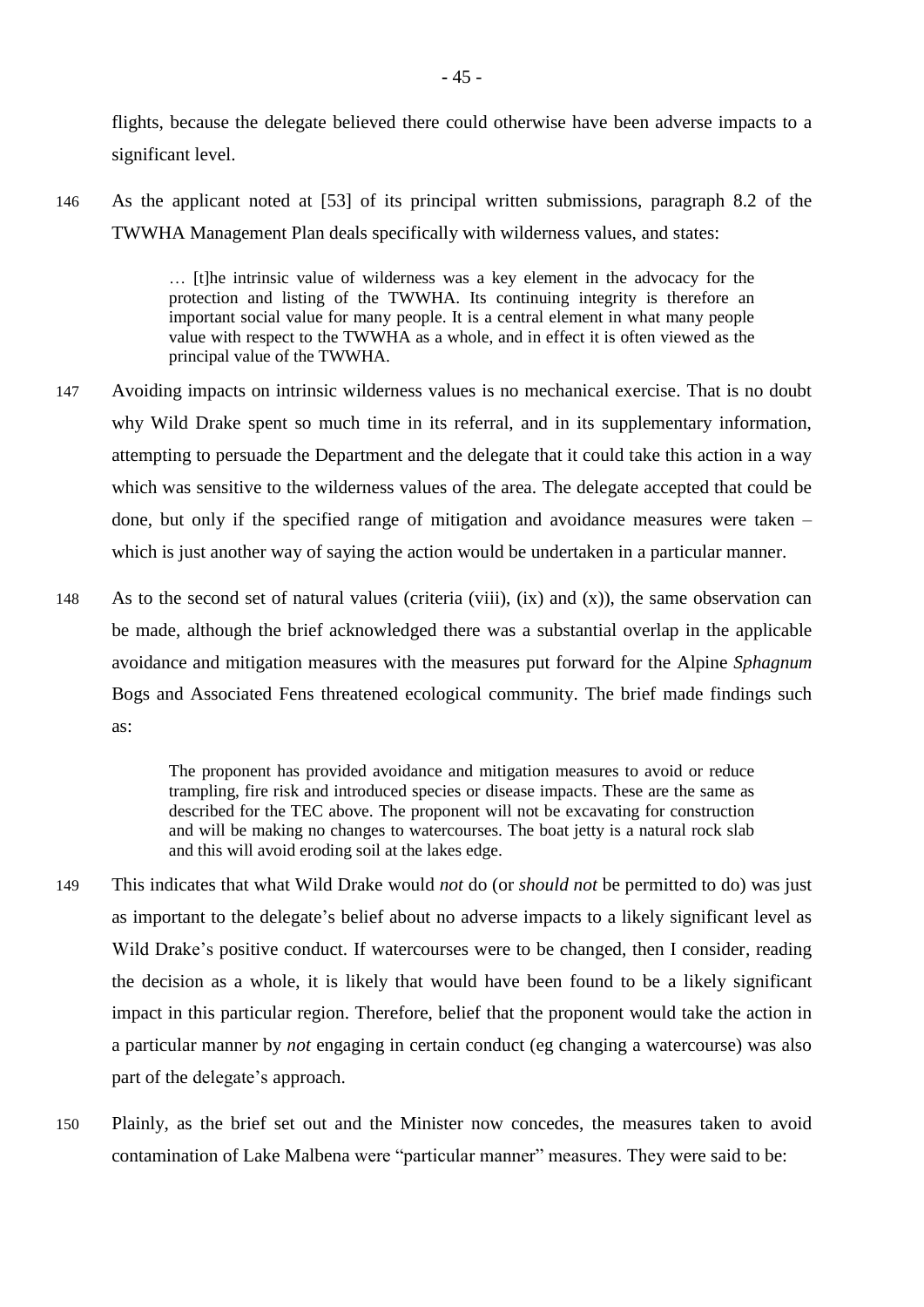The proponent has included measures to avoid contamination of the surrounding environment, including Lake Malbena. These measures are included in the Construction - Protected Matters Environmental Management Plan (C EMP) and the WC EMP [Wilderness Characteristics – Protected Matters Environmental Management Plan] including through:

- installation of complete-capture sewage and greywater pods;
- back-loading of greywater with each trip, for disposal outside of the TWWHA;
- annual collection of sewage in pods to be emptied off site;
- ensuring that all rubbish generated is properly collected and stored in a manner that it cannot be accessed by animals and properly disposed of at an authorised waste disposal site at the end of each stay;
- use of recyclable, compostable and/or reusable containers and wrappers wherever possible, no use of plastic bags or single use plastic bottles; and
- minimal ground disturbance and no excavations or changes to water-courses.
- 151 In summary, in my opinion all of the three sets of World Heritage values at [\[137\]](#page-47-0) above were only identified as not engaging the controlling provisions in ss 12 and 15A because of the delegate's belief that the action would be undertaken in a particular manner – the integers of that "manner" being set out in the brief.
- 152 The applicant submitted in its supplementary reply submissions that another way to interpret the brief is to read it as adopting the approach of Kerr J at first instance in *Triabunna Investments Pty Ltd v Minister for the Environment and Energy* [2018] FCA 486; 160 ALD 243, especially given that the delegate's decision was made in August 2018 and Kerr J's judgment was handed down in April 2018. Justice Kerr's approach was not endorsed by the Full Court. I do not agree that this is the correct interpretation of the brief. Putting the outcome of the exercise of power under s 75 to one side, the structure of the brief did not approach the mitigation and avoidance measures as inherent parts of the action. It separated them out. That is apparent from the descriptions of the action which I have extracted above. The brief plainly acknowledged it was the specified mitigation measures which would reduce or avoid the adverse impacts of the action. It treated the two as separate.

# **Ground 3**

153 I accept the applicant's submission that a decision whether s 74A(1) is engaged is "logically anterior" to a decision under s 75. The Minister did not appear to dispute this. Rather, she made two points: first, that the applicant has not discharged its onus of proving no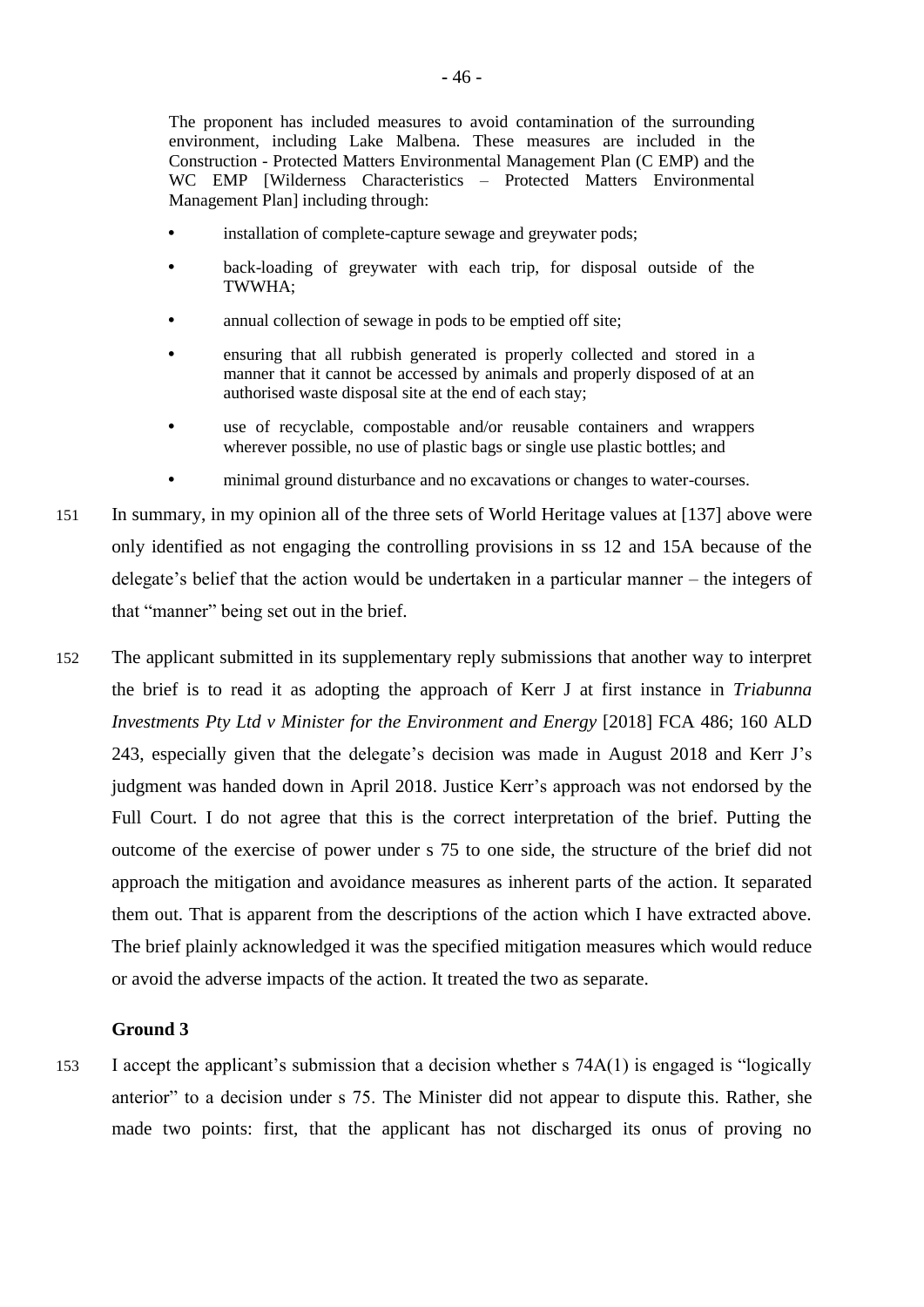consideration had been given to the application of s 74A(1); and second, that the Minister in any event had no duty to consider whether this provision was engaged.

#### *Onus and its discharge*

- 154 I accept the Minister's submission that the applicant bears the onus of establishing, on the balance of probabilities, the error for which it contends; namely that the delegate did not consider whether s 74A(1) was engaged: see *Minister for Immigration and Citizenship v SZGUR* [2011] HCA 1; 241 CLR 594 at [67] (Gummow J, Heydon and Crennan JJ agreeing).
- 155 The material before the delegate, to which I have referred above, makes it clear, and I find, that Wild Drake had planned, and proposed, a second aspect to its development on Halls Island. The Department and the delegate knew about the second aspect because it was referred to in the brief. Indeed, as I noted at [\[115\]](#page-41-0) above, it was used as a reason for not addressing some potential adverse impacts that the delegate considered would only arise if Wild Drake proceeded with that aspect.
- 156 The Minister submitted this state of awareness on the part of the Department and delegate means the Court could not infer the delegate omitted to consider s 74A(1). I disagree. There was no reference at all to s  $74A(1)$  in the brief, or in the material attached to it. In addition are the following matters:
	- (a) In the brief to the delegate, next to the words "Recommended Decision", there were only three options: NCA (no controlled action); NCA (pm) (no controlled action on the basis of a particular manner) and CA (controlled action). A s 74A decision was not even listed as an option.
	- (b) The brief noted the referral described the proposed action as "stage one" and noted expressly that "[w]hile not part of this referral", there were certain different "stage two" activities. This is the point at which, if it was considered, one would have expected to see a reference to s 74A(1). However, there was no such reference.
	- (c) Later in the brief, it referred expressly to stage two being "progressed separately". This is another point at which one would have expected to see a reference to s 74A(1), if the delegate was indeed being put on notice of a need to consider that provision.
- 157 What must be recalled in this context is the unusual situation where the brief has, in substance, been transformed into the delegate's reasons. Different considerations might apply to an independently prepared set of reasons, in the usual way. Here, however, the first and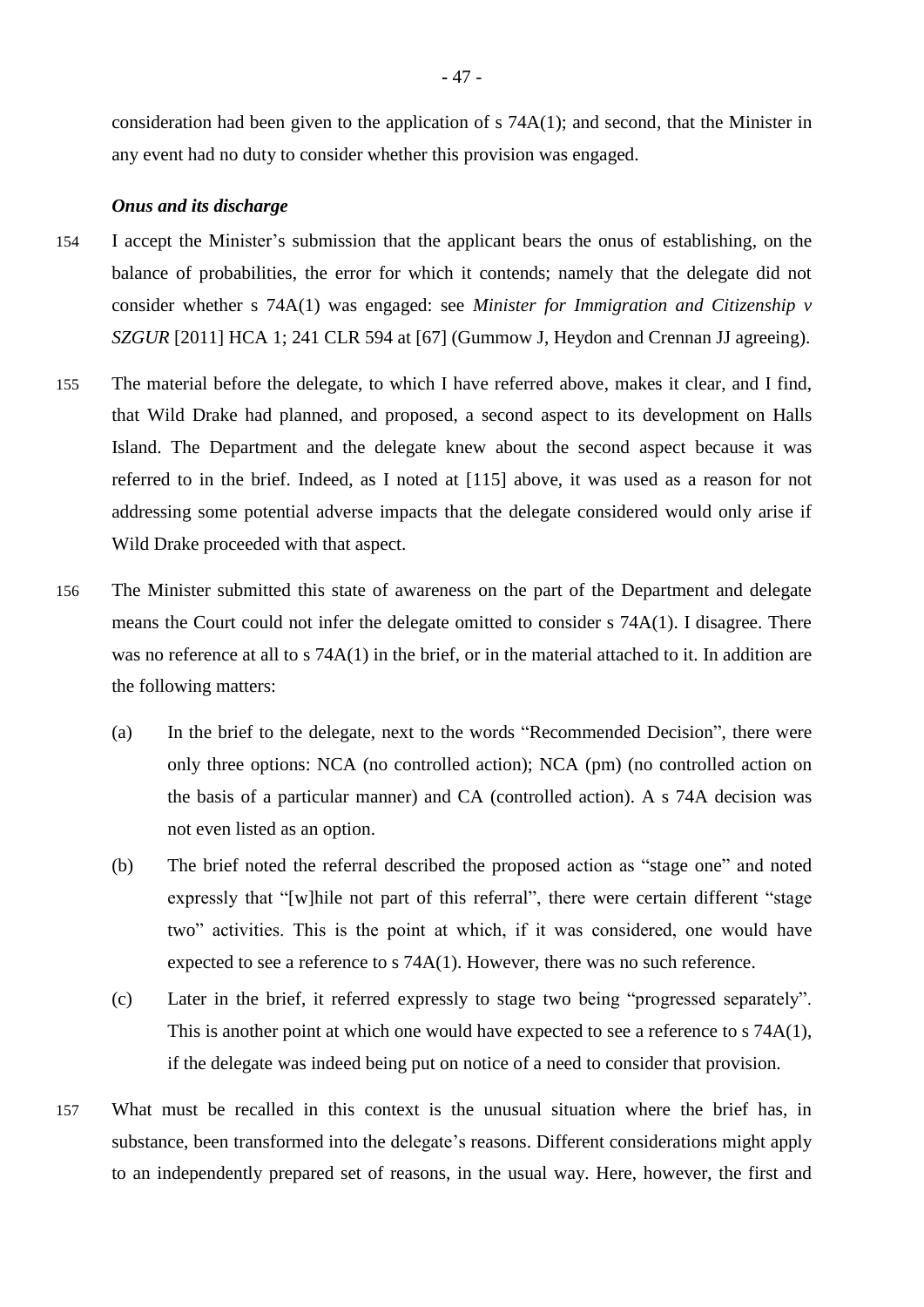principal purpose of the brief was to advise and inform the delegate, in order that he could make a decision. This purpose strengthens the expectation that if the delegate was being asked to turn his mind to s 74A(1), the brief would have said so.

- 158 I find the delegate did not consider s 74A(1).
- 159 The next question is whether that failure to consider whether to exercise the power in s 74A(1) involves an error of law, and one which means the s 75 decision should be set aside. In its amended originating application, the applicant did not identify what kind of error it contended this failure constituted. The applicant's written submissions did not characterise the error either. In oral submissions, counsel for the applicant contended that there was a duty to consider the application of s 74A, in the circumstances of this case at least, because of what was raised in the referral material. As I understood it, counsel submitted the applicant need not go further than that, and the Court need not decide whether in every circumstance there would be a duty to consider the application of s 74A prior to making a decision under s 75.
- 160 I agree that the latter question need not be answered. Whether or not s 74A imposes a duty to consider if an action forms part of a "larger action" will be a question of statutory construction: see *Animals' Angels e.V. v Secretary, Department of Agriculture* [2014] FCAFC 173; 228 FCR 35 at [87] (Kenny and Robertson JJ, Pagone J agreeing). As the Full Court's decision revealed, the question may be a complex one.
- 161 However, what the Full Court also made clear in *Animals' Angels* at [89], by reference to a passage from *SZGUR*, is that in a particular case a failure to consider exercising a discretionary power conferred on a repository may amount to a legal error, and indeed an error affecting the jurisdiction of the repository of the power. In *SZGUR*, French CJ and Kiefel J (as her Honour then was) said at [22] (with my emphasis added):

The question whether s  $427(1)(d)$  imposes a legal duty on the Tribunal to consider whether to exercise its inquisitorial power under that provision was answered in the negative by the Full Court of the Federal Court in *WAGJ v Minister for Immigration and Multicultural and Indigenous Affairs*. The Court held that absent any legal obligation imposed on the Tribunal to make an inquiry under s  $427(1)(d)$  "[b]y a parity of reasoning … there is no legal obligation to consider whether one should exercise that power". That view is correct. **That is not to say that circumstances may not arise in which the Tribunal has a duty to make particular inquiries**. That duty does not, when it arises, necessarily require the application of s 427(1)(d).

(Footnotes omitted.)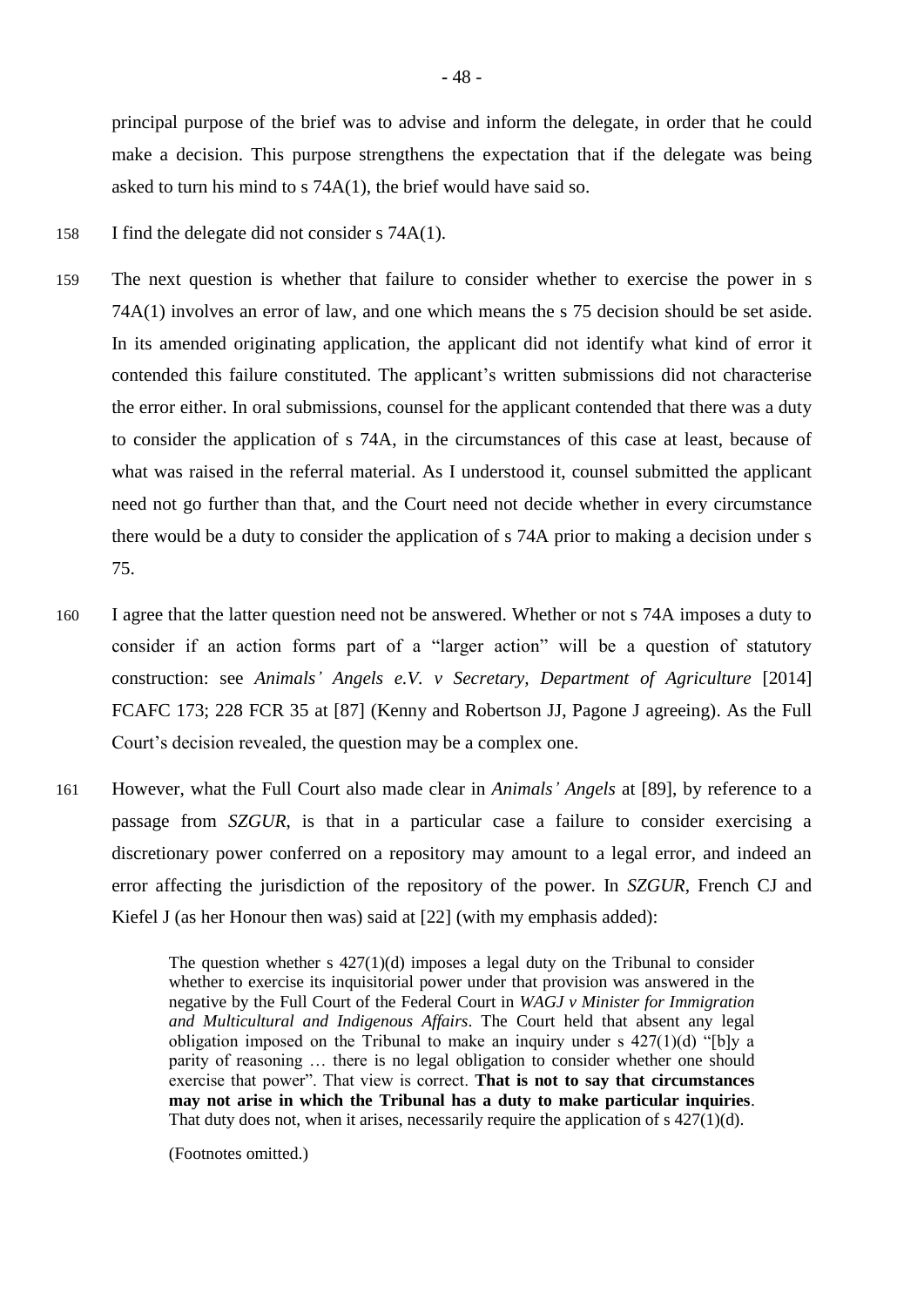- 162 An error of the kind to which their Honours referred, arising in the particular circumstances of a given case, might be characterised in a number of different ways, depending on the statutory scheme involved, and the jurisdiction of the supervising court. It could be legal unreasonableness. It could be a failure to perform the statutory task of merits review. It could be the overlooking of a matter material to the performance of the statutory task in a given case.
- 163 In the present case, I am satisfied the particular facts and circumstances before the delegate meant that he should have considered the application of s 74A, but failed to do so. In terms of characterising the nature of the error, I consider it can be properly described as a failure to perform the statutory task required of the delegate under s 75 in the circumstances of this particular referral and the information provided to the delegate, given that the discretionary power in s 74A is an express part of the statutory scheme, and is a power of relevance only before a decision has been made under s 75.
- 164 Regulation 4.03(1) of the Regulations requires a referral to contain the information set out in Sch 2 to the Regulations, unless it is unreasonable to expect it to be included (reg 4.03(2)). Clause 4.01(i) of Sch 2 provides that a description of the proposed action must include "whether the action is a component of a larger action".
- 165 In its referral, Wild Drake complied with this requirement (with my emphasis in bold and underlined, and including some typographical errors):

**1.15 Is this action part of a staged development (or a component of a larger project)?**

**Yes**

**1.15.1 Provide information about the larger action and details of any interdependency between the stages/components and the larger action.**

**The State Government level RAA approval has been broken into two parts.** This EPBC self referral only pertains to Stage One activities.

**Stage 1 Activities, which are fully approved at the State level through the RAA process and subject to this EPBC self-referral:**

- All developments and activities on Halls Island
- Helipad
- Walking route between the helipad and Halls Island
- The use of non-motorised watercraft on Lake Malbena; and
- Helicopter flight path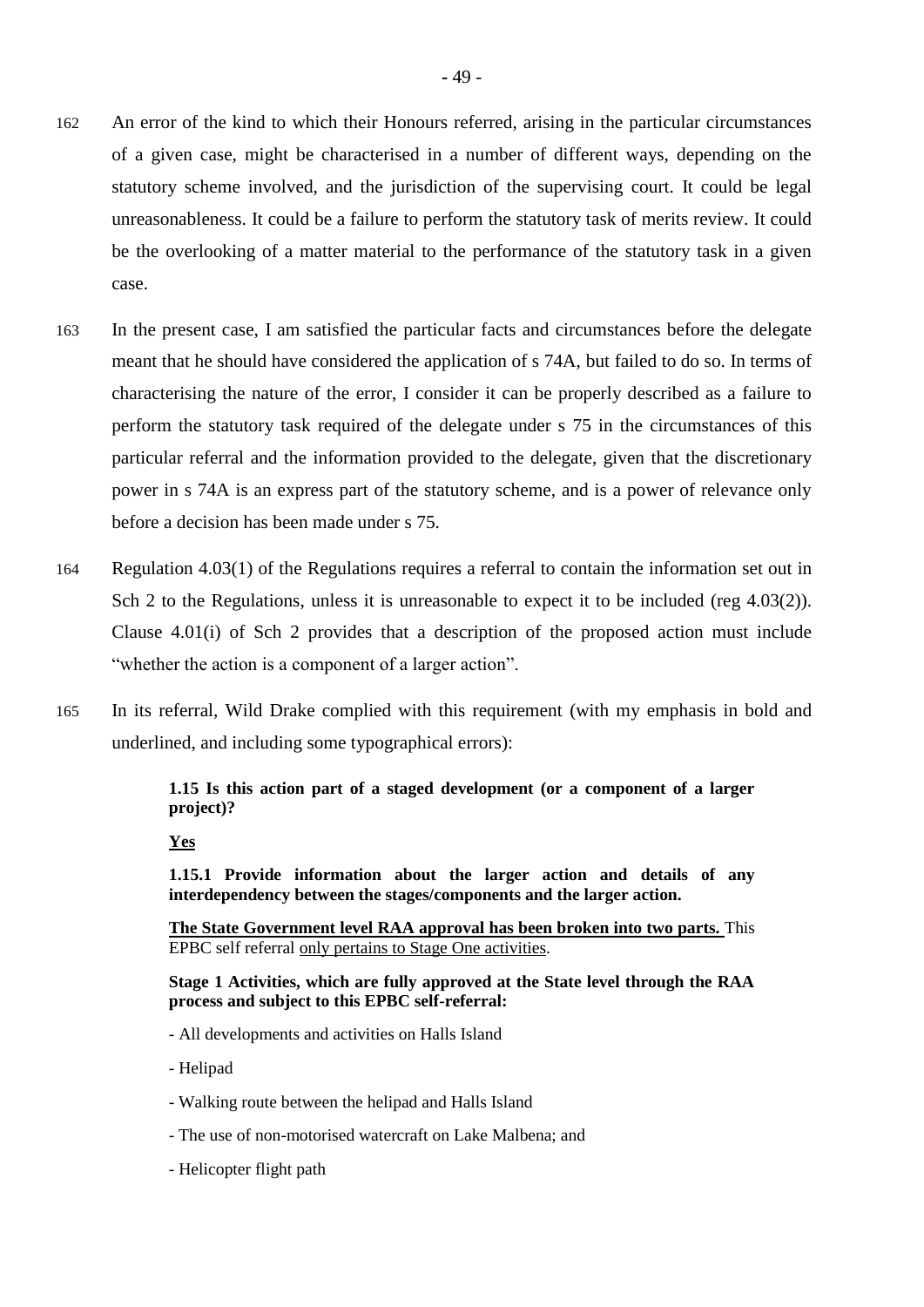#### **Stage 2 activites (not subject to this EPBC self-referral) requiring additional State assessment and approval include**:

- Proposed walking routes to Mt Oana

- Proposed walking route to, and proposed cultural interpretation activities at the Aboriginal heritage site listed in the RAA (location details are not *publicly* identified in this table due to sensitvities, but are available to DOE assessment officers through the attached commercial-in-confidence RAA).

- Any additional walking routes

The proposed walking routes will require a natural values assessment (to be performed by Northbarker), and the proposed activities relating to Aboriginal cultural are reliant on the proponent further contacting, engaging and consulting with the Aboriginal Heritage Council (AHC), and the Aboriginal communities, outlining the details of the proposed development, and any proposed plans for activities including site visits, cultural heritage interpretation and planned access to Country projects.

### **The development and commencement of Stage 1 activities and infrastructure is not relient on Stage 2 activities**.

- 166 Thus, there was no equivocation from Wild Drake about its intention to undertake the actions described in "stage two". It was indicating that it, as the proponent, did not consider the taking of that action to be part of its referral. When it is recalled it was required to self-refer under the EPBC Act as part of the RAA process, that position is explicable.
- 167 Indeed, the facts are stronger than this, as the applicant submitted. Originally, when putting its proposal to the PWS, Wild Drake put the proposal as a single proposal. In the RAA application, under the heading "Proposed activities include", the following was set out (omitting references to coordinates and including some typographical errors in the original):
	- Kayaking on Lake Malbena operations will meeting Marine And Safety Tasmania (MAST) requirements.
	- **A half-day walk up Mount Oana…adjacent to the Lake Malbena shoreline. This is adjacent to the Self-Reliant / Wilderness Zone boundary however we believe that the dry-sclerophyll and rock habitat found on the northern face is traversable without creating any significant impacts. Exact route to be determined with an on-site Flora and Fauna specialist in liaison with PAWS, and walks to be GPS tracked and reported annually for monitoring. See appendix Halls Island Maps, Map 4.**
	- **Day-trip walks to Mary Tarn Aboriginal cultural site…A number of routes will be developed to minimise the use of any single route, and fanout walking techniques will be used. Day-trips to Mary Tarn will again be tracked by GPS, and reported annually for monitoring. Areas of sensitive plant communities including Sphagnum listed in the Flora and Fauna Assessment will be avoided, and hard-wearing forest-edges along with well-drained grasslands will be used as the preferred area of travel. See appendix Halls Island Maps, Map 5 for matrix of walking routes.**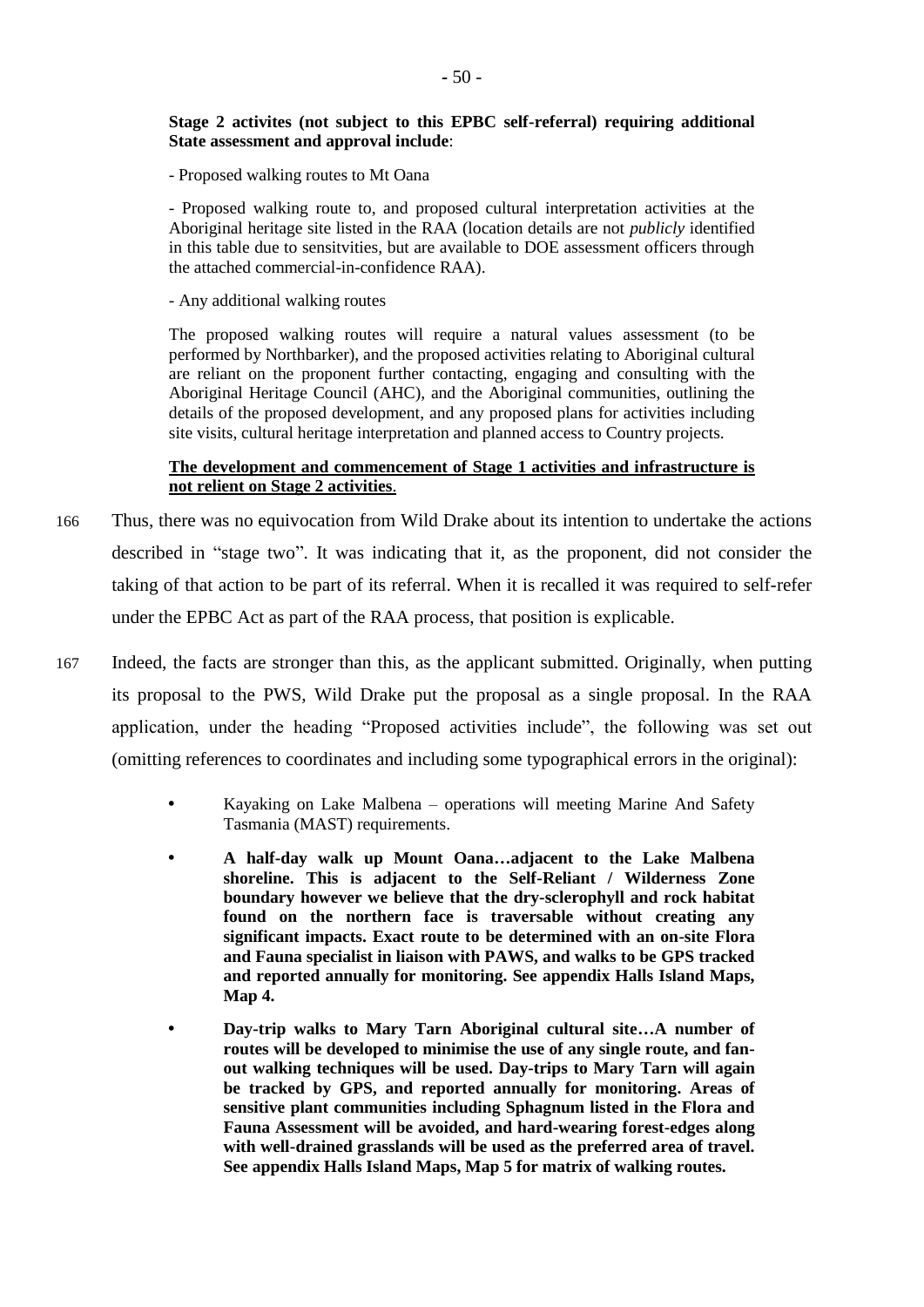Aboriginal cultural interpretation is reliant on input, permission and facilitation from the wider Tasmanian Aboriginal Communities.

- European cultural interpretation at archaeological sites (chimney stack and horse paddock on southern side of Lake Loretta…
- On-island European cultural interpretation built around the Reg Hall and Walls of Jerusalem story.
- On-island passive activities (i.e. un-guided walking within WSU communities and boardwalking, to be defined in operations manual).
- Occasionally fly fishing specific activities around lakes Malbena, Loretta, Mary Tarn, Nugetena, as well as Eagle Lake and Kita Lake. Eagle and Kita Lake lay within  $\sim 100$  metres of the self-reliant boundary, and prescribed impact-minimisation walking strategies will be used (eg fan-out, sticking to high and rocky ground etc) as per our existing fishing operations in the selfreliant and wilderness zone further south at Lake Ina. Furthermore, trip numbers to Kita Lake will capped at six per annum to minimise any potential or perceived impacts, and all trips will be GPS logged, and reported annually should monitoring be required. See appendix Halls Island Maps…

(Emphasis added.)

- 168 It was the PWS, not Wild Drake, which split the proposal, for the purposes of the RAA, into two parts. The copy of the RAA documentation in the Court Book indicates the proposal was divided into two stages under that process, in particular at "Step 8 – Draft Final Determination" where it is stated: "This RAA proposal has been broken into two stages of activities. Stage 1 has been approved, whilst stage 2 activities require additional assessment and approval".
- 169 Therefore, the clarity in Wild Drake's answer "yes" in the referral to the question whether the action was part of a staged development, or a component of a larger project, can be fully understood. From its perspective, the development at Halls Island certainly was all one action. It was the PWS which split the action into two stages during the RAA process. Under the heading "Stage 2 Activities" in Step 8 of the RAA documentation in the Court Book, the PWS stated that those activities required further assessment prior to approval in order to identify potential impacts on "natural and cultural" values and to facilitate further engagement and consultation between Wild Drake, the AHC and the Aboriginal community on matters concerning "Aboriginal heritage".
- 170 Even if it were otherwise, the purpose and operation of s 74A(1) are not to be confined by the proponent's perspective on whether a "stage" of an action is likely to be "separate" or not. Even more so, they are not to be confined by the perspective of those administering a nonstatutory process contemplated under a State management plan. The whole purpose of s 74A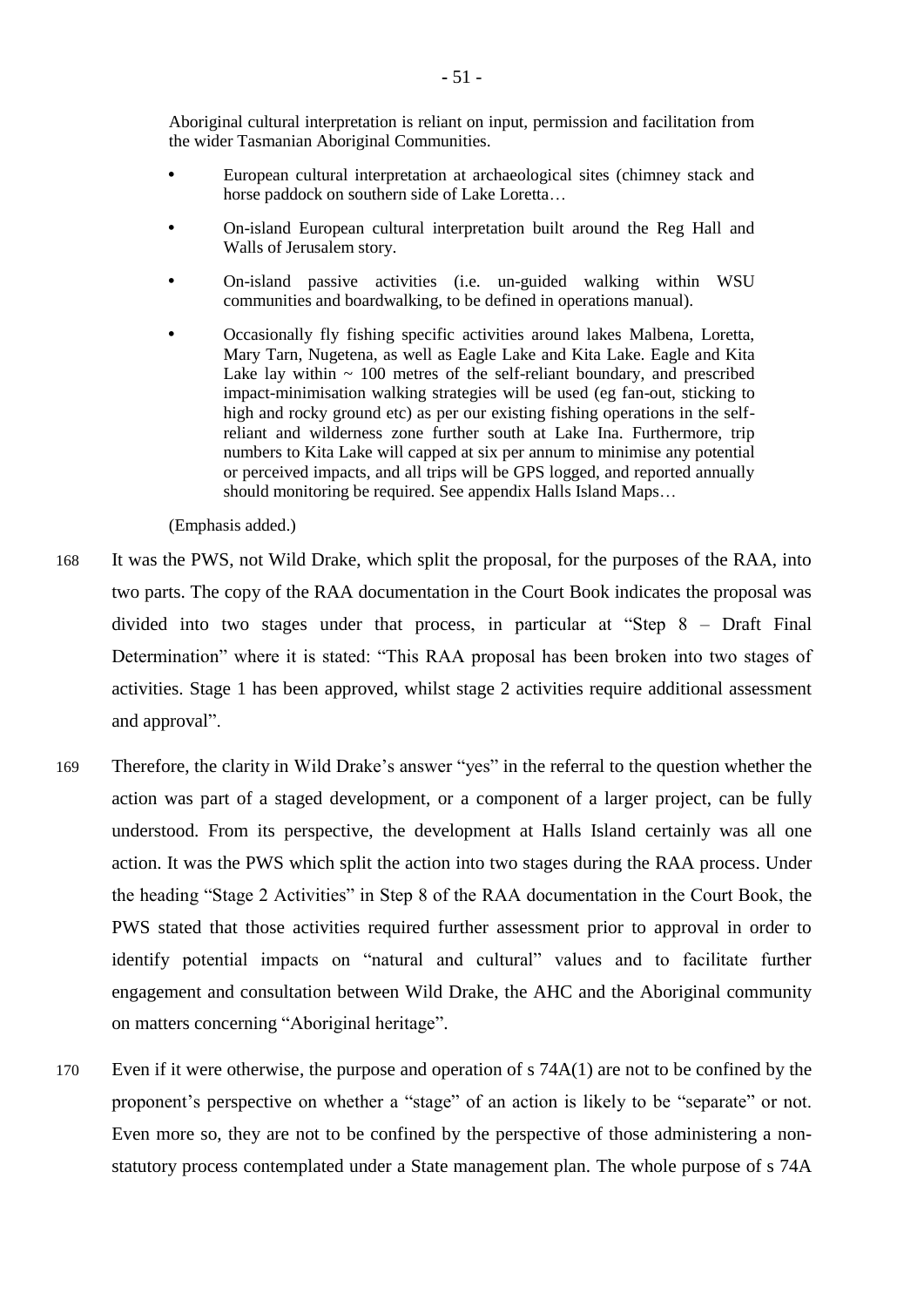is to engage the Minister (or delegate) in the question of whether there is in reality a larger action, which needs to be assessed as a whole, and if so, to compel a referral of the larger action under s 74A(2). In the alternative, the Minister may decide, having considered the matter, there is not any larger action, or even if there is, that it is nevertheless appropriate for part of the action to proceed for consideration under s 75.

- 171 Separating an action into components may affect the length and complexity of any process under the EPBC Act. It may also lead to the Minister (or delegate) failing to appreciate the true level of impact of an action; or failing to understand how mitigation measures proposed to be taken (or which might be imposed) will operate in a context where further, and subsequent, action(s) are planned or proposed. In a case such as the present, where activities are described as occurring over two stages, a proponent may secure permission for one set of activities and then, once those activities are established, be in a quite different position to negotiate to undertake a second set of activities. That is, in effect, where the delegate's decision has placed Wild Drake. What these matters highlight, on facts such as those arising in the present case, is the need for consideration of whether, in reality, there is only one "action", even if a proponent presents the action as activities designed to occur in stages. The present case is probably an apposite example. On any view of the material before the delegate, the activities Wild Drake proposed in what the RAA process separated out as "stage two" were an extension of "stage one": taking tourists to different places, but still from the base at Halls Island. I do not say that to find in any way that the delegate was bound to find s 74A was engaged, but rather to illustrate that the facts of this referral provide a good example of the situation where there would be a real, not fanciful, question about whether s 74A(1) was engaged, and one to which the delegate should have turned his mind, in order properly to perform his statutory task under s 75.
- 172 Although, at times, the applicant's submissions appeared to suggest the Court should find that the error was a failure to *apply* the terms of s 74A, as expressed in the amended originating application and in the bulk of submissions, I have understood the error to be identified as a failure to *consider* whether s 74A was engaged. That is how the Minister's submissions also appear to have understood the alleged error.
- 173 In the circumstances of this particular referral, and taking into account the answers given by Wild Drake in the referral to questions expressly designed to direct attention to the operation of s 74A, I find that the delegate's failure to consider whether s 74A(1) was engaged meant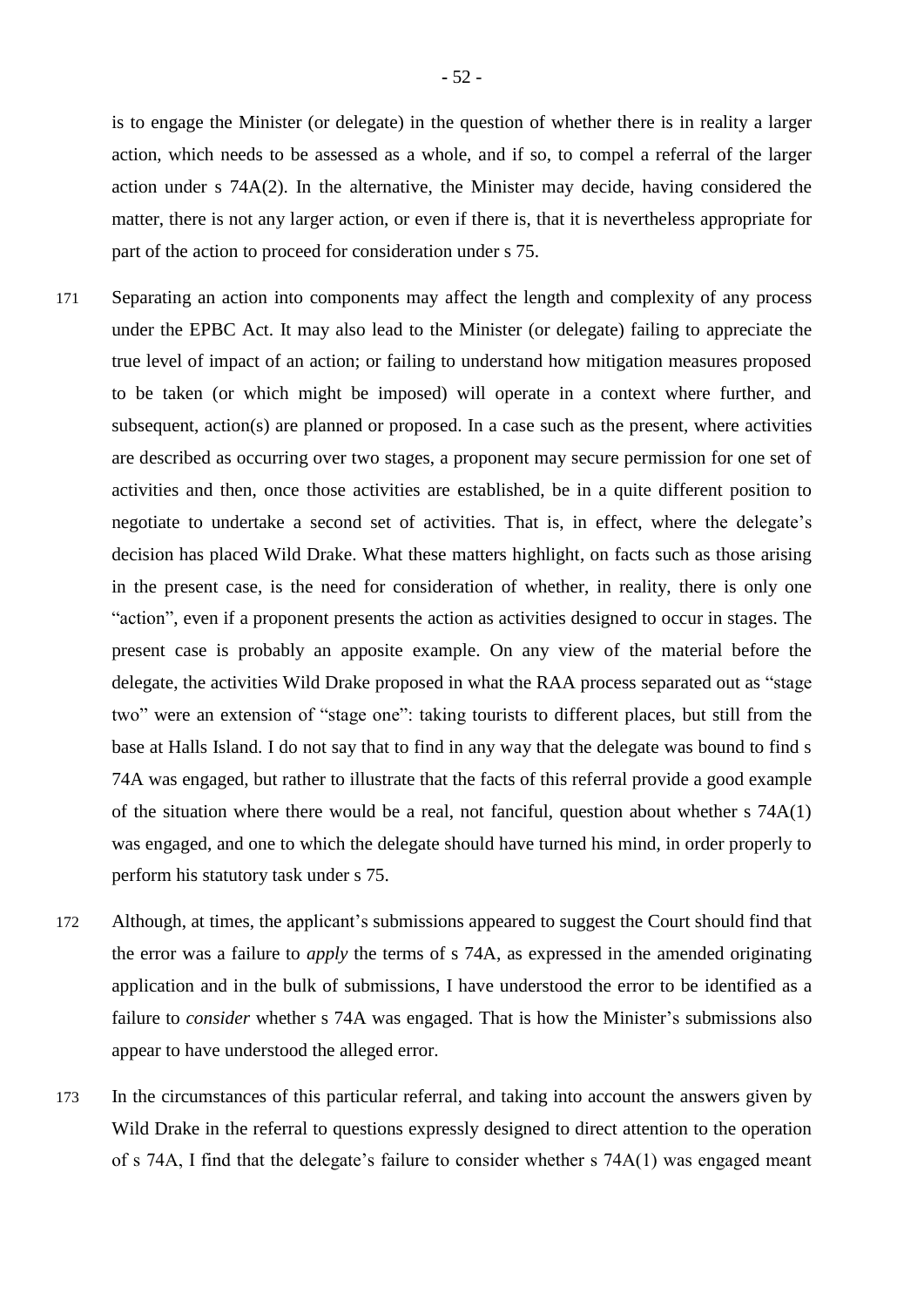that the delegate's exercise of power under s 75 was affected. Section 74A can only operate prior to a decision being made under s 75: it has a "once off" effect.

- 174 Whatever the delegate might have determined about leaving "stage two" of the Halls Island action out of consideration for the purposes of s 75, the fact as I have found it is that he was not advised to consider it, and did not do so. That error materially affected the exercise of power under s 75, because one of the two options under s 74A was to decide not to accept the existing s 75 referral at all: the implication in s 74A(1) being that a proponent would be required to submit a referral containing the entire proposal, and then the s 75 exercise would be quite different.
- 175 Given the nature of the material before the delegate, the potential application of s 74A was squarely raised. In those factual circumstances, the delegate could not perform his task under s 75 without giving consideration to the terms of s 74A. The "once off" character of s 74A contributes to the materiality of the delegate's omission to consider its role on the facts of this case. Further, the terms of s 74AA(1)(d) also indicate that a decision whether or not to accept a referral under s 74A is a step the legislative scheme expects the Minister to consider in an appropriate case.
- 176 If it were otherwise, the Minister would be able, arbitrarily, to determine the circumstances in which she or he might examine if the action is part of a larger action, even if that matter had been expressly drawn to her or his attention by the proponent in the referral documentation (as the documentation requires). I do not consider the scheme intends such a disorderly result.
- 177 With respect, the authorities on which the Minister relied concern quite different circumstances. Authorities such as *Yasmin v Attorney-General of the Commonwealth of Australia* [2015] FCAFC 145; 236 FCR 169 concern whether relief in the nature of mandamus is available to compel a decision-maker to do what the decision-maker has either failed or positively refused to do. In *Yasmin* at [89], the Full Court also emphasised that the question whether a power carries with it a duty to consider its exercise is very much context dependent. In the present statutory context, I have not concluded one way or the other, whether the power in s 74A carries with it a duty to exercise it in every case. Rather, I have concluded that on the facts, the application of s 74A to this action was squarely raised, and therefore needed to be determined as part of the s 75 task.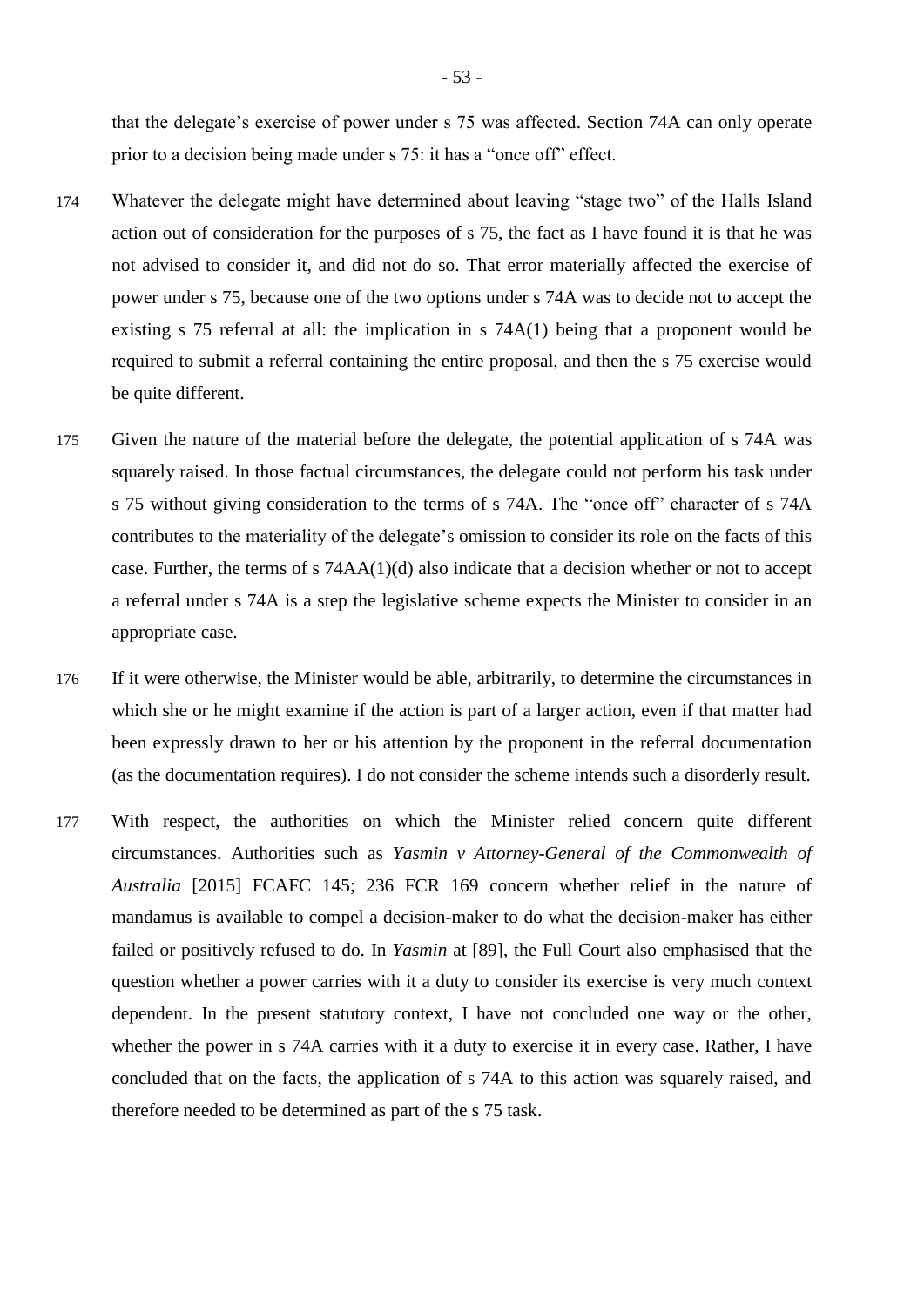178 As I noted at the start of these reasons, there was a debate between the parties about the use to which the applicant sought to put the *Nathan Dam* case. Having rejected the Minister's contention that this was a new argument, I otherwise accept the Minister's submission that the present situation, especially in relation to ground 3, is quite different. *Nathan Dam* concerned the nature of indirect impacts. The error identified by ground 3 concerns whether the delegate performed the statutory task. The nature of the impacts of "stage two" of Wild Drake's action was beside the point. The question was whether in the circumstances the delegate was required to determine if he was satisfied the referred action was part of a larger action, or not. I have decided he was.

#### *Relief on ground 3*

179 Having decided that the applicant's contentions on ground 3 should be upheld, there is a question about the appropriate relief to be granted. That question arises in light of the relief I have decided should flow in respect of ground 2 (that is, of the kind ordered by the Full Court in *Triabunna*), and in light of my rejection of the applicant's argument that the erroneous approach by the delegate to s 75 should lead to a setting aside of the delegate's decision under s 75. One option for consideration is whether there can be a remitter to the delegate for the purposes of considering whether he is satisfied s 74A is engaged, and whether, if he is so satisfied, the discretion there conferred should be exercised. There are no doubt other options. There is also a question whether this can be done without setting aside the s 75 decision. The applicant may wish to press for a setting aside of the s 75 decision. The parties should be given an opportunity to agree on relief, and in the absence of agreement, to make short submissions on the matter.

#### **CONCLUSION**

- 180 Ground 2 succeeds. Ground 1 does not succeed in its terms, but only because of the way I have understood the delegate's decision. Ground 3 succeeds on the facts, but the parties should be heard on the question of relief, given the Court's conclusion on ground 2.
- 181 The Court's orders as a consequence of ground 2 succeeding will reflect the orders made by the Full Court in *Triabunna*, although the parties will be given an opportunity to propose an appropriate formulation of the order relating to the contents of the s 77 notice.
- 182 The applicant has substantially succeeded and the usual order for costs should be made.